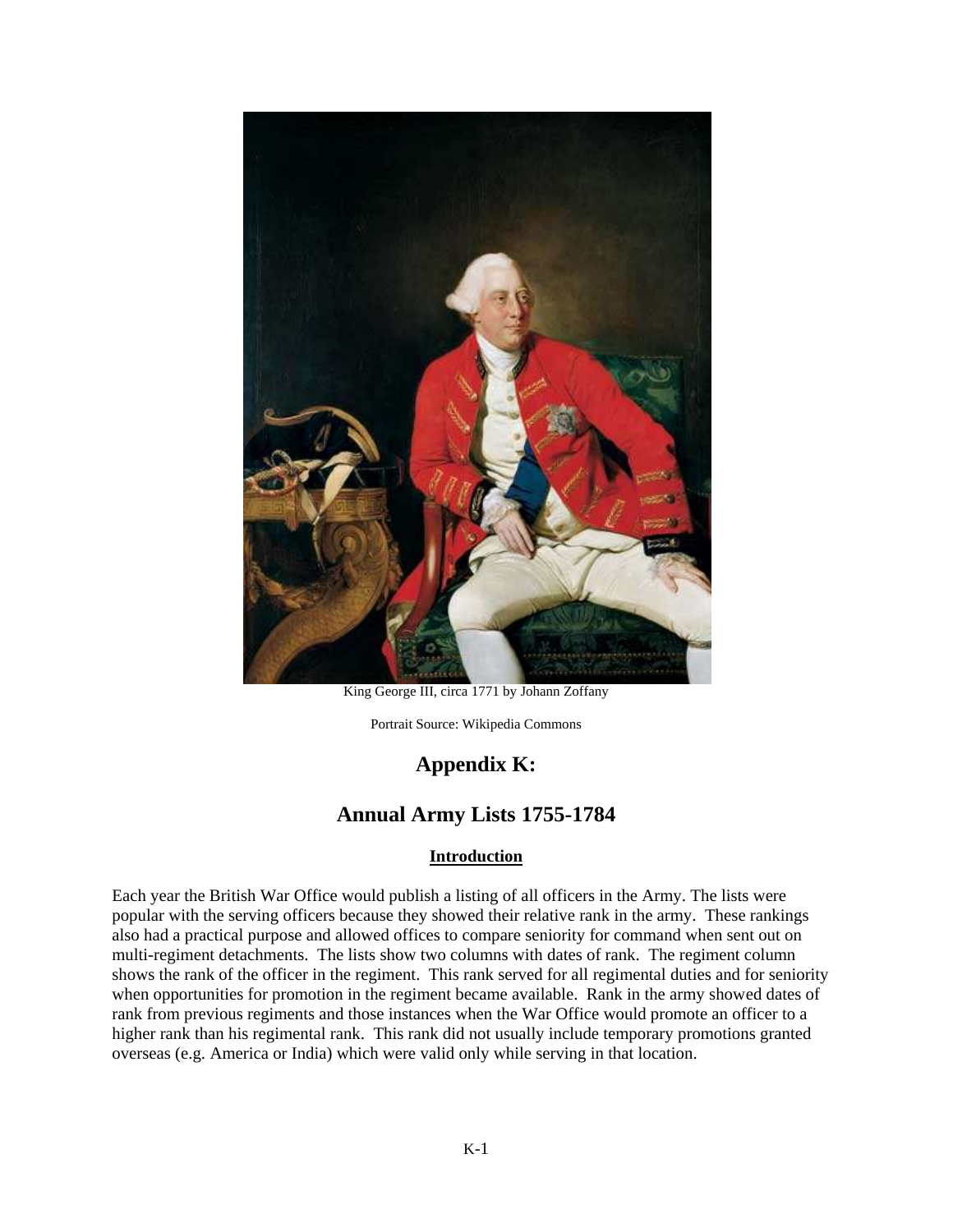An example of regimental rank in the  $42<sup>nd</sup>$  Regt. is Brevet-Lt. Col. Duncan M<sup>c</sup>Pherson's experience. Before coming out of Half-pay to join the  $42<sup>n\bar{d}</sup>$  Regt. in 1775, M°Pherson had served as a Captain in India in the 89<sup>th</sup> Regt. with a date of rank of Oct. 19, 1759 and had gone out on Half-pay after the war when his regiment was disbanded. Although his rank in the army as a Brevet-Major was July 1772, his regimental rank in the 42<sup>nd</sup> Regt. as a Captain was dated Aug. 15, 1775. Accordingly, in early 1776 Maj. M<sup>c</sup>Pherson ranked ninth of nine Captains in the regiment behind Capt. John Smith who had been a Captain only since Jan. 15, 1775.

Most annual lists would include Half-pay officers who had been relieved from active service when their regiments were reduced or disbanded. It should be noted, however, that the Half-pay lists often contain officers who had not served with the  $42<sup>nd</sup>$  Regt. Frequently officers on active service would exchange with an officer on Half-pay resulting in non-42<sup>nd</sup> Regt. officers on the list. For example Maj. William Hunter,  $36<sup>th</sup>$  Regt., exchanged with Maj. Allan Campbell on the  $42<sup>nd</sup>$  Regt. Half-pay list on Mar. 27, 1770 and remained on the 42<sup>nd</sup> Regt. Half-pay list for many years.

The officers in the following lists marked with an  $*$  served in the  $42<sup>nd</sup>$  or Royal Highland Regt. During the period of the regiment's service in the War for American Independence (1776 – 1783), all officers on the lists met this criteria and accordingly no differentiation is necessary and their names are not marked. In addition, those officers who served only in the 2<sup>nd</sup> Battalion, 42<sup>nd</sup> Regt. raised in 1779-1780 for service in India under Lt. Col. Norman MacLeod of MacLeod are not marked. Printing errors in the original documents are retained. The term *"do."* is an abbreviation for ditto.

The Annual Army Lists maintained at the United Kingdom National Archives (TNA) in War Office Volume 65 also contain contemporaneous War Office annotations of promotions, exchanges, retirements and deaths of the listed officers. In order to clarify and simplify the annual lists those annotations are not included in the following listings. The same transaction information is, however, presented in Appendix K of this volume in the Regimental Commission and Succession Books.

Although an Annual List was published for 1754 (WO  $65/1$ ), the  $42<sup>nd</sup>$  Regt. is not shown because the list was for the British Establishment only and the 42<sup>nd</sup> Regt. was on the Irish Establishment that year.

#### **Excerpts from the Annual Lists**

#### **August 1755**

A LIST of the General and Field-Officers, as they Rank in the Army. A LIST of the OFFICERS IN THE SEVERAL REGIMENTS of HORSE, DRAGOONS, and FOOT, &c. ON THE BRITISH AND IRISH ESTABLISHMENTS… The Whole to August 1755…

|                    | Forty-second Regiment of Foot I |                |                           |
|--------------------|---------------------------------|----------------|---------------------------|
| Rank               | <b>Officers Names</b>           |                | <b>Present Commission</b> |
| Colonel            | <i>*Lord</i> John Murray        | 1              | 25 April 1745.            |
| Lieutenant Colonel | John Campbell                   | 2              | 24 May 1749.              |
| Major              | <b>Francis Grant</b>            | 3              | 1 Oct 1745.               |
|                    | Duncan Campbell                 | $\overline{4}$ | 25 Dec. 1744.             |
|                    | Eneas Mc. Intosh                | 5              | ditto                     |
|                    | Collin Campbell                 | 6              | 3 June 1752.              |
| $Captains-$        | Gordon Graham                   |                | 3 June 1752.              |
|                    | John Reid                       | 8              | ditto.                    |
|                    | John Mc. Neile                  | 9              | 16 Dec.                   |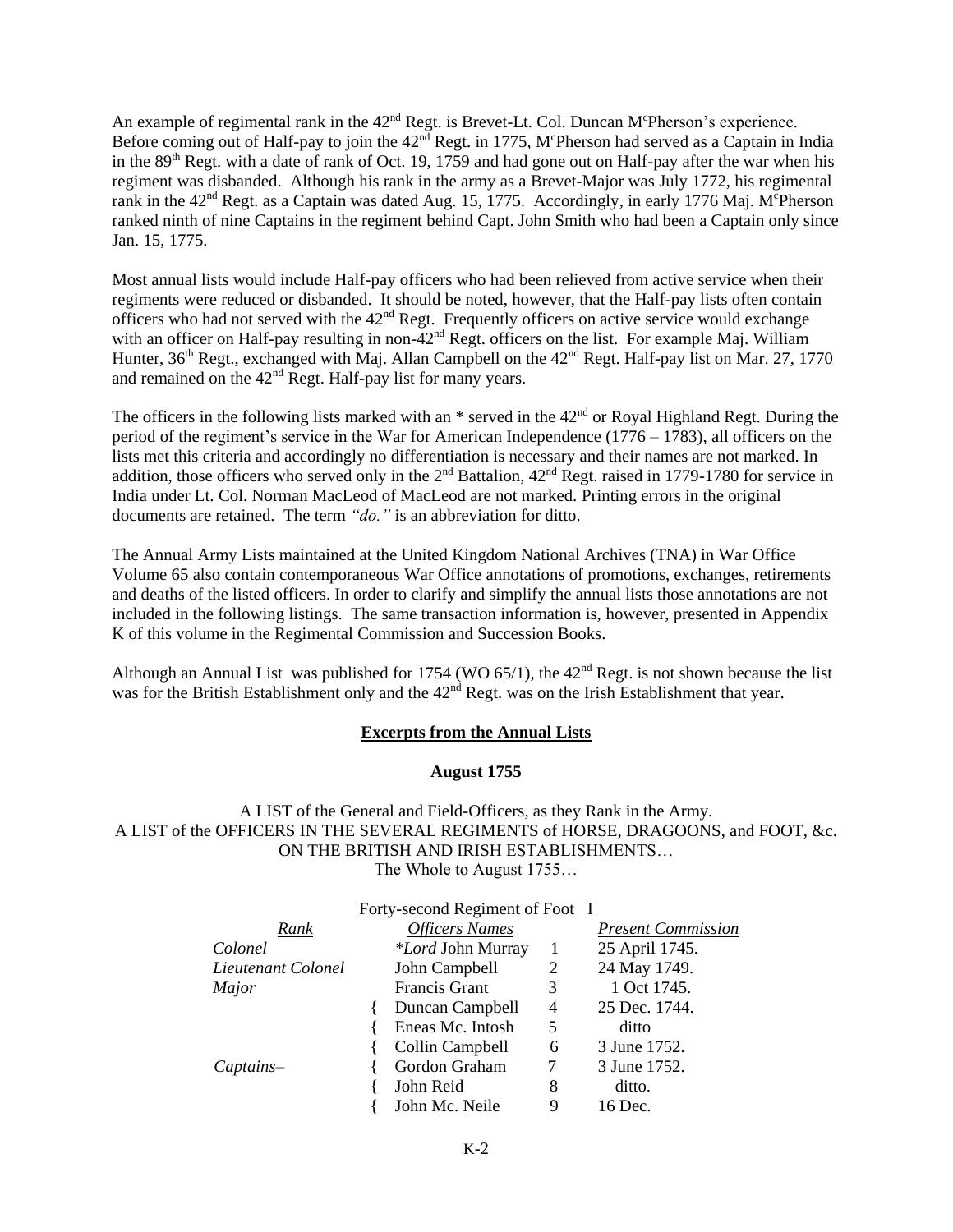|                  | ∤    | Alan Campbell             | 10             | 15 March 1755. |
|------------------|------|---------------------------|----------------|----------------|
| Capt. Lieutenant |      | <b>Thomas Graeme</b>      | 1              | 15 March 1755. |
|                  | $\{$ | Collin Campbell, sen.     | 3              | 24 June 1746.  |
|                  |      | John Campbell, sen.       | 5              | 4 Oct.         |
|                  |      | *William Grant            | 9              | 22 May         |
|                  |      | <b>Robert Grey</b>        | 4              | 7 Aug. 1747.   |
| Lieutenants      |      | John Campbell, jun.       | $\overline{7}$ | 16 May 1748.   |
|                  |      | George Farquharson        | 2              | 29 Mar. 1750.  |
|                  |      | James Campbell            | 6              | 3 June 1752.   |
|                  |      | John Murray               | 10             | 16 Dec.        |
|                  |      | Sir Ja. Cockburn, Bt.     | 10             | 15 Mar. 1755   |
|                  |      | Kenith Tolme              | 2              | 24 June 1746.  |
|                  |      | <b>James Grant</b>        | 3              | 7 Oct. 1746.   |
|                  |      | <b>Alexander Drummond</b> | $\mathbf{1}$   | 22 Nov.        |
|                  |      | John Greame               | 4              | 26 Mar. 1750   |
| Ensigns          |      | <b>Robert Bissett</b>     | 6              | 26 June 1751.  |
|                  |      | Hugh Mc. Pherson          | 8              | 20 Aug.        |
|                  |      | <b>Alexander Turnbull</b> | 7              | 3 June 1752.   |
|                  |      | <b>Alexander Campbell</b> | 5              | 4 Sept. 1754.  |
|                  |      |                           |                |                |
| Chaplain         |      | <b>Adam Ferguson</b>      |                | 30 April 1746. |
| Adjutant         |      | <b>James Grant</b>        |                | 26 June 1751.  |
| $Surgeon -$      |      | David Hepburn             |                | ditto.         |
| Mate             |      |                           |                |                |

All Quartered at Dublin

Source: TNA, *War Office, Annual Printed Army List,* 1755 at WO 65/2, p. 120, f. 121.

# **To May 1756**

| Rank<br>Colonel    | Forty-second Regiment of Foot<br><b>Officers Names</b><br><i>*Lord</i> John Murray                                                    | <b>Present Commission</b><br>25 April 1745.                                                    |
|--------------------|---------------------------------------------------------------------------------------------------------------------------------------|------------------------------------------------------------------------------------------------|
| Lieutenant Colonel | <b>Francis Grant</b>                                                                                                                  | 17 Dec. 1755.                                                                                  |
| Major              | Duncan Campbell                                                                                                                       | 17 Dec. 1755.                                                                                  |
| $Captains-$        | Gordon Graham<br>John Reid<br>John M <sup>c</sup> Neile<br>Alan Campbell<br><b>Thomas Græme</b><br>James Abercrombie<br>John Campbell | 3 June 1752.<br>ditto.<br>16 Dec.<br>15 March 1755.<br>16 Feb. 1756.<br>ditto.<br>9 April 1756 |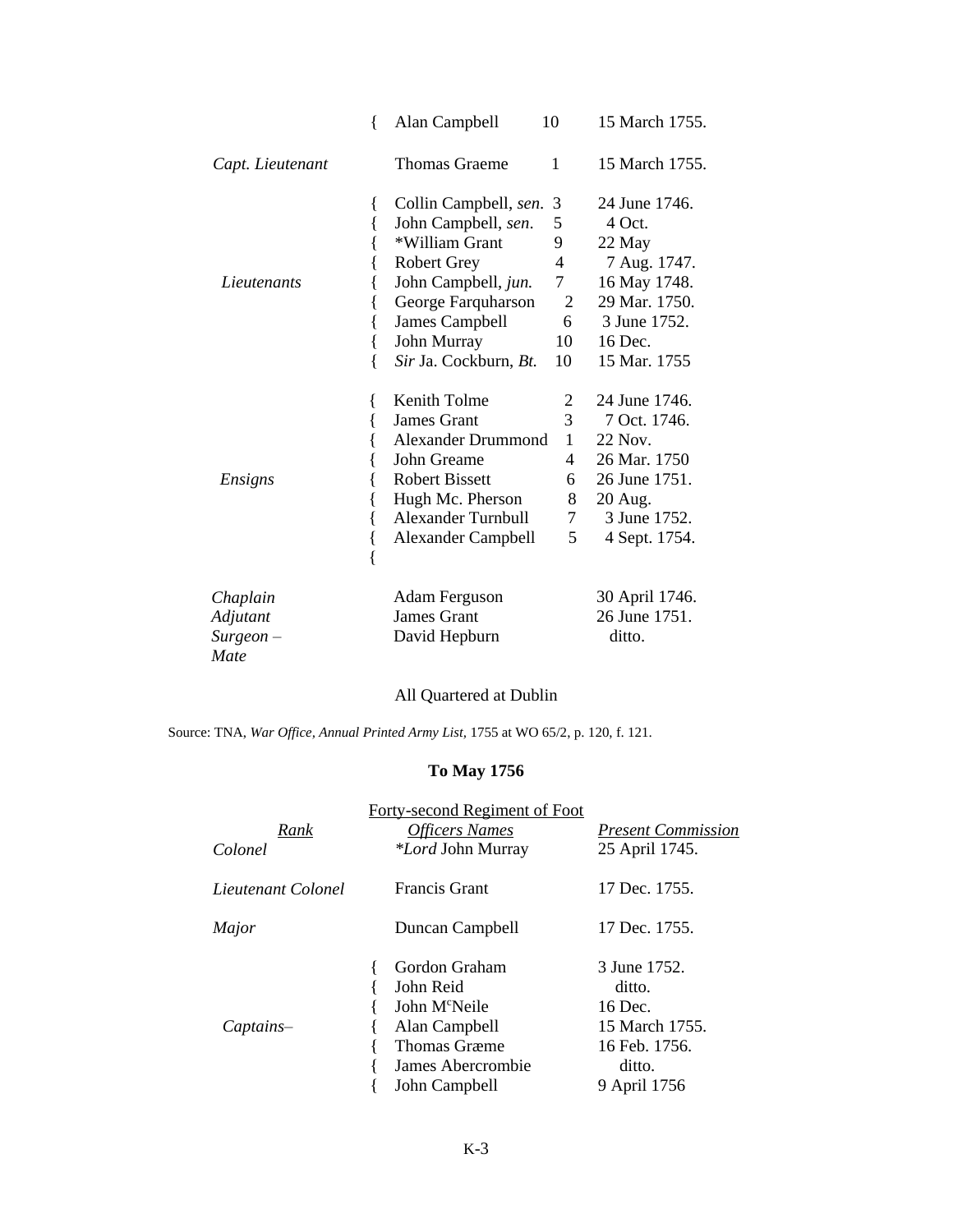| Capt. Lieutenant                                          | John Campbell, sen.                                                                                                                                                                                                                                                                                                                                                                                                                                              | 16 Feb. 1756.                                                                                                                                                                                                                                                         |
|-----------------------------------------------------------|------------------------------------------------------------------------------------------------------------------------------------------------------------------------------------------------------------------------------------------------------------------------------------------------------------------------------------------------------------------------------------------------------------------------------------------------------------------|-----------------------------------------------------------------------------------------------------------------------------------------------------------------------------------------------------------------------------------------------------------------------|
| $Lieutenants -$<br>$Lieutenants -$                        | *William Grant<br>ł<br>$\{$<br><b>Robert Gray</b><br>{<br>John Campbell<br>George Farquharson<br>Colin Campbell<br>James Campbell<br>Sir Ja <sup>s</sup> Cockburn, Ba.<br>Kenneth Tolme<br>James Grant<br>John Græme<br>Hugh M <sup>c</sup> Pherson<br>{<br><b>Alexander Turnbull</b><br>{<br><b>Alexander Campbell</b><br>{<br>Alexander M <sup>c</sup> Intosh<br>James Gray<br>{<br>William Baillie<br>{<br><b>Hugh Arnott</b><br>{<br>{<br>William Sutherland | 22 May 1746.<br>7 Aug. 1747.<br>16 May 1748<br>29 March 1750.<br>9 Feb. 1750-1.<br>3 June 1752<br>15 March 1755.<br>23 Jan. 1756<br>24 ditto.<br>25 ditto.<br>26 ditto.<br>27 ditto.<br>28 ditto.<br>29 ditto.<br>30 ditto.<br>31 Jan. 1756.<br>9 April.<br>10 ditto. |
| Ensigns-                                                  | {<br>John Small<br>∤<br><b>Archibald Campbell</b><br>{<br>James Campbell<br><b>Archibald Lermont</b><br>{<br>Duncan Campbell<br>{<br>George M <sup>c</sup> Lagan<br>{<br><b>Patrick Belnevies</b><br><b>Patrick Stuart</b><br>Norman M <sup>c</sup> Leod<br>{<br>George Campbell<br>{                                                                                                                                                                            | 11 ditto.<br>24 Jan. 1756.<br>25 ditto.<br>26 ditto.<br>27 ditto.<br>28 ditto.<br>29 ditto.<br>30 ditto.<br>31 ditto.                                                                                                                                                 |
| $Chaplain-$<br>Adjutant –<br>Quarter Master-<br>Surgeon – | $\{$<br>Donald Campbell<br><b>Adam Ferguson</b><br><b>James Grant</b><br>John Graham<br>David Hepburn                                                                                                                                                                                                                                                                                                                                                            | 30 April 1746.<br>26 June 1751.<br>19 Feb. 1756.<br>26 June 1751.                                                                                                                                                                                                     |

*Agent,* Mr. [John] Calcraft, *Channel-row, Westminster*

Source: TNA, *War Office, Printed Annual Army List, 1756* at WO 65/3, pp. 63-64, f. 70.

# To MARCH 1757

| Forty-second Regiment of Foot [Annotated America] |                       |                           |  |
|---------------------------------------------------|-----------------------|---------------------------|--|
| Rank                                              | <b>Officers Names</b> | <b>Present Commission</b> |  |
| Colonel                                           | *Lord John Murray     | 25 April 1745.            |  |
| Lieutenant Colonel                                | <b>Francis Grant</b>  | 17 Dec. 1755.             |  |
| Major                                             | Duncan Campbell       | 17 Dec. 1755.             |  |
|                                                   | Gordon Graham         | 3 June 1752.              |  |
|                                                   | John Reid             | ditto.                    |  |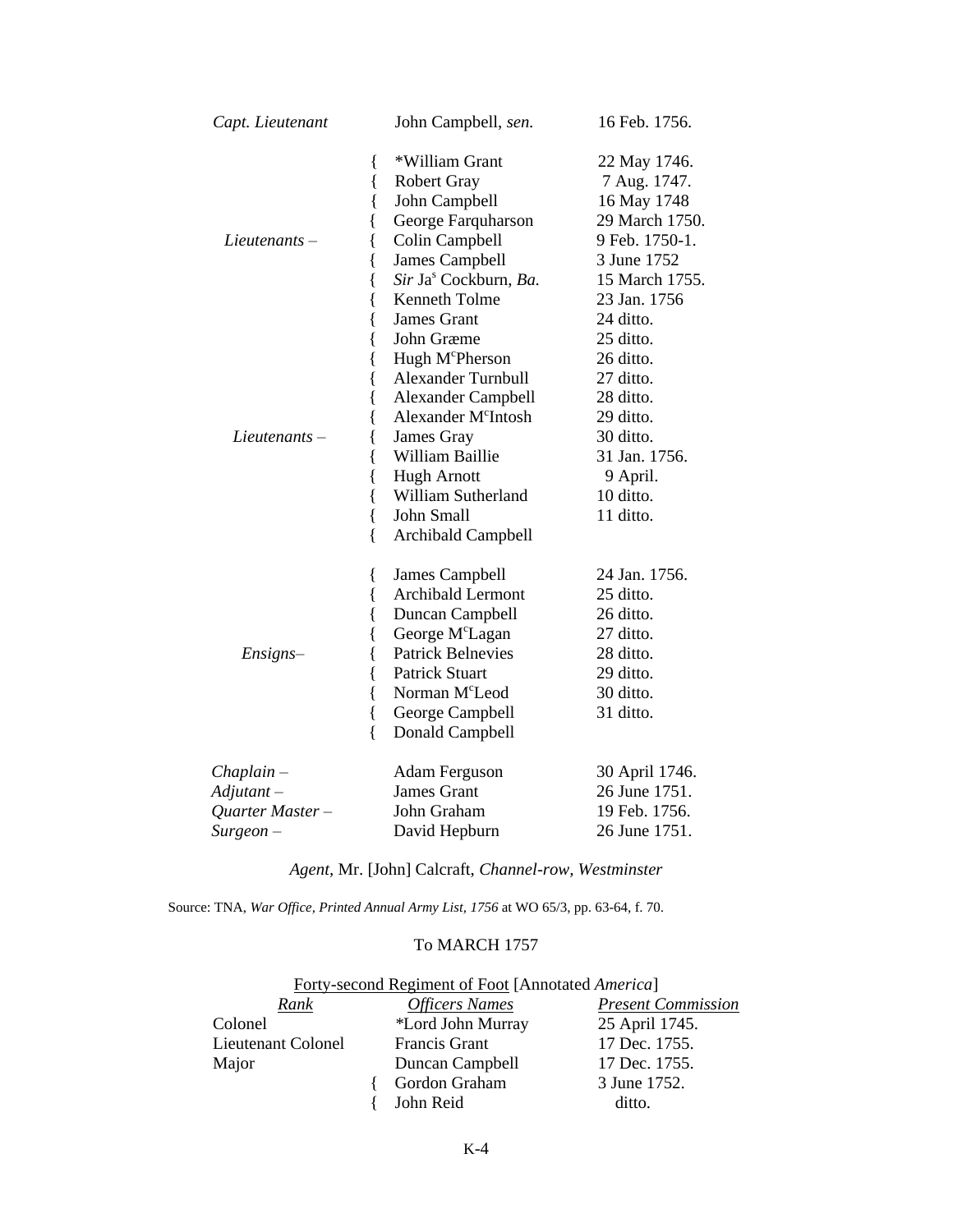|                  | John M <sup>c</sup> Neile<br>{                | 16 Dec.        |
|------------------|-----------------------------------------------|----------------|
| Captain          | Alan Campbell<br>{                            | 15 March 1755. |
|                  | <b>Thomas Græme</b><br>{                      | 16 Feb. 1756.  |
|                  | James Abercrombie<br>{                        | ditto.         |
|                  | {<br>John Campbell                            | 9 April 1756   |
| Capt. Lieutenant | John Campbell, sen.                           | 16 Feb. 1756.  |
|                  | *William Grant<br>{                           | 22 May 1746.   |
|                  | {<br><b>Robert Gray</b>                       | 7 Aug. 1747.   |
|                  | {<br>John Campbell                            | 16 May 1748    |
|                  | George Farquharson<br>l                       | 29 March 1750. |
|                  | Colin Campbell<br>l                           | 9 Feb. 1750-1. |
|                  | James Campbell<br>{                           | 3 June 1752    |
|                  | Sir Ja. Cockburn, Ba<br>{                     | 15 March 1755. |
|                  | Kennet Tolme                                  | 23 Jan. 1756   |
|                  | James Grant                                   | 24 ditto.      |
| Lieutenant       | John Graham                                   | 25 ditto.      |
|                  | Hugh M <sup>c</sup> Pherson                   | 26 ditto.      |
|                  | <b>Alexander Turnbull</b>                     | 27 ditto.      |
|                  | <b>Alexander Campbell</b><br>l                | 28 ditto.      |
|                  | Alexander M <sup>c</sup> Intosh<br>{          | 29 ditto.      |
|                  | James Gray<br>{                               | 30 ditto.      |
|                  | William Baillie<br>{                          | 31 ditto       |
|                  | <b>Hugh Arnott</b><br>{                       | 9 April.       |
|                  | John Sutherland<br>{                          | 10 ditto.      |
|                  | {<br>John Small                               | 11 ditto.      |
|                  | {<br>Archibald Campbell                       | 5 May          |
|                  | James Campbell<br>{                           | 24 Jan. 1756.  |
|                  | Archibald Lermont<br>ł                        | 25 ditto.      |
|                  | Duncan Campbell<br>ł                          | 26 ditto.      |
|                  | George M <sup>c</sup> Lagan<br>ł              | 27 ditto.      |
| Ensigns          | <b>Patrick Balnevies</b>                      | 28 ditto.      |
|                  | Patrick Stuart                                | 29 ditto.      |
|                  | Norman M <sup>c</sup> Leod<br>{               | 30 ditto.      |
|                  | {<br>George Campbell                          | 31 ditto.      |
|                  | $\{$<br>Donald Campbell                       | 5 May          |
| Chaplain         | Adam Ferguson                                 | 30 April 1746. |
| Adjutant         | <b>James Grant</b>                            | 26 June 1751.  |
| Quarter Master   | John Graham                                   | 19 Feb. 1756.  |
| Surgeon          | David Hepburn                                 | 26 June 1751.  |
|                  | Agent, Mr. Calcraft, Channel-Row, Westminster |                |

Source and Note: TNA, *War Office, Printed Annual Army List, 1757* at WO 65/4, p. 80. Capt. William Grant's date of rank is annotated to 22 Nov. 1746.

## **TENTH OF FEBRUARY…MDCCLVIII [1758]**

### Forty-second Regiment of Foot, America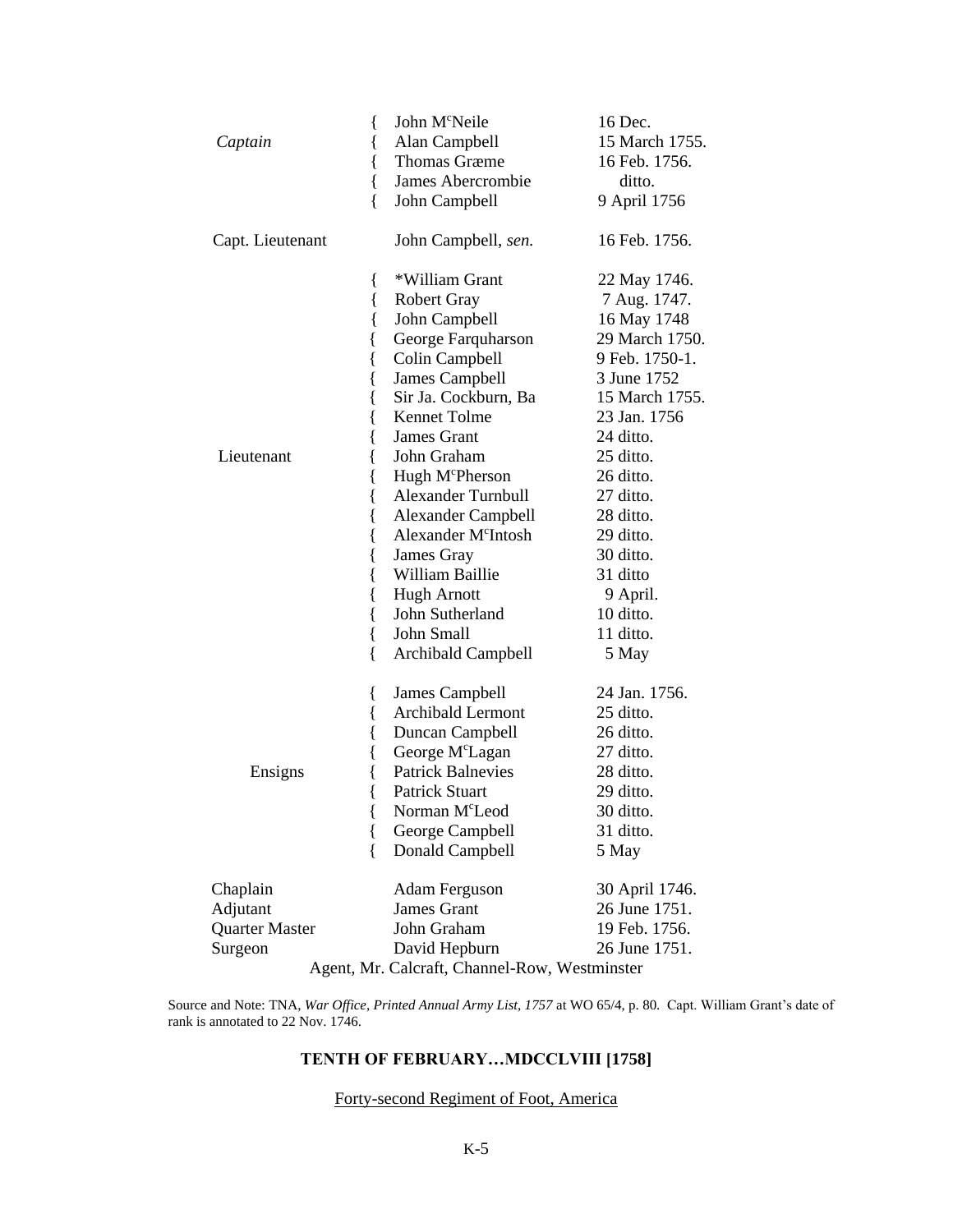|                                                                                                                                        |                                                                                                                                                                                                                                                                                                                                                                                                                                                                                                                                       |                                                                                                                                                                                                                                                                                                                                    | Rank in the $\{$           |
|----------------------------------------------------------------------------------------------------------------------------------------|---------------------------------------------------------------------------------------------------------------------------------------------------------------------------------------------------------------------------------------------------------------------------------------------------------------------------------------------------------------------------------------------------------------------------------------------------------------------------------------------------------------------------------------|------------------------------------------------------------------------------------------------------------------------------------------------------------------------------------------------------------------------------------------------------------------------------------------------------------------------------------|----------------------------|
| Rank                                                                                                                                   | Name                                                                                                                                                                                                                                                                                                                                                                                                                                                                                                                                  | Regiment                                                                                                                                                                                                                                                                                                                           | Army                       |
| Colonel                                                                                                                                | *Lord John Murray                                                                                                                                                                                                                                                                                                                                                                                                                                                                                                                     | 25 April 1745                                                                                                                                                                                                                                                                                                                      | Lt. Gl. 21 Jan. 1758       |
| Lieut. Col.                                                                                                                            | <b>Francis Grant</b>                                                                                                                                                                                                                                                                                                                                                                                                                                                                                                                  | 17 Dec. 1755                                                                                                                                                                                                                                                                                                                       |                            |
| Major                                                                                                                                  | Duncan Campbell                                                                                                                                                                                                                                                                                                                                                                                                                                                                                                                       | 17 Dec. 1755                                                                                                                                                                                                                                                                                                                       |                            |
| $\{$<br>{<br>{<br>Captain<br>{<br>{<br>{<br>{<br>{<br>{                                                                                | Gordon Graham<br>John Reid<br>John M <sup>c</sup> Neil<br>Allan Campbell<br><b>Thomas Græme</b><br>James Abercrombie<br>John Campbell<br><b>James Stewart</b><br>James Murray<br>*Thomas Stirling                                                                                                                                                                                                                                                                                                                                     | 3 June 1752<br>ditto<br>16 Dec.<br>15 Mar. 1755<br>16 Feb. 1756<br>ditto<br>9 April<br>18 July 1757<br>20 ditto<br>24 ditto                                                                                                                                                                                                        | 7 Aug. 1747<br>1 Oct. 1747 |
| Captain Lieut.                                                                                                                         | John Campbell, sen.                                                                                                                                                                                                                                                                                                                                                                                                                                                                                                                   | 16 Feb. 1756                                                                                                                                                                                                                                                                                                                       |                            |
| {<br>{<br>{<br>{<br>ł<br>Lieutenant<br>{<br>{<br>{<br>{<br>{<br>{<br>{<br>{<br>{<br>Lieutenant<br>{<br>{<br>{<br>{<br>∤<br>{<br>₹<br>ł | *William Grant<br><b>Robert Gray</b><br>John Campbell, jun.<br>George Farquarson<br>James Campbell<br>Sir Ja. Cockburn, Bt.<br>Kennet Tolme<br>James Grant<br>John Graham<br>Hugh M <sup>c</sup> Pherson<br><b>Alexander Turnbull</b><br><b>Alexander Campbell</b><br>Alexander M <sup>c</sup> Intosh<br>James Gray<br>William Baillie<br><b>Hugh Arnott</b><br>John Sutherland<br>John Small<br>Archibald Campbell<br>David Mills<br>Simon Blair<br>David Barclay<br>Archibald Campbell<br>Alexander Mackay<br><b>Robert Menzies</b> | 22 Nov. 1746<br>7 Aug. 1747<br>16 May 1748<br>29 Mar. 1750<br>3 June 1752<br>15 Mar. 1755<br>29 Jan. 1756<br>24 ditto<br>25 ditto<br>26 ditto<br>27 ditto.<br>28 Jan. 1756<br>29 ditto<br>30 ditto<br>31 ditto<br>9 April<br>10 Apr.<br>11 ditto<br>5 May<br>19 July 1757<br>20 ditto<br>25 ditto<br>28 ditto<br>1 Aug.<br>$2$ do. |                            |
| ₹<br>{<br>₹                                                                                                                            | James Campbell<br>Archibald Lermont<br>Duncan Campbell                                                                                                                                                                                                                                                                                                                                                                                                                                                                                | 24 Jan. 1756<br>29 ditto<br>26 ditto                                                                                                                                                                                                                                                                                               |                            |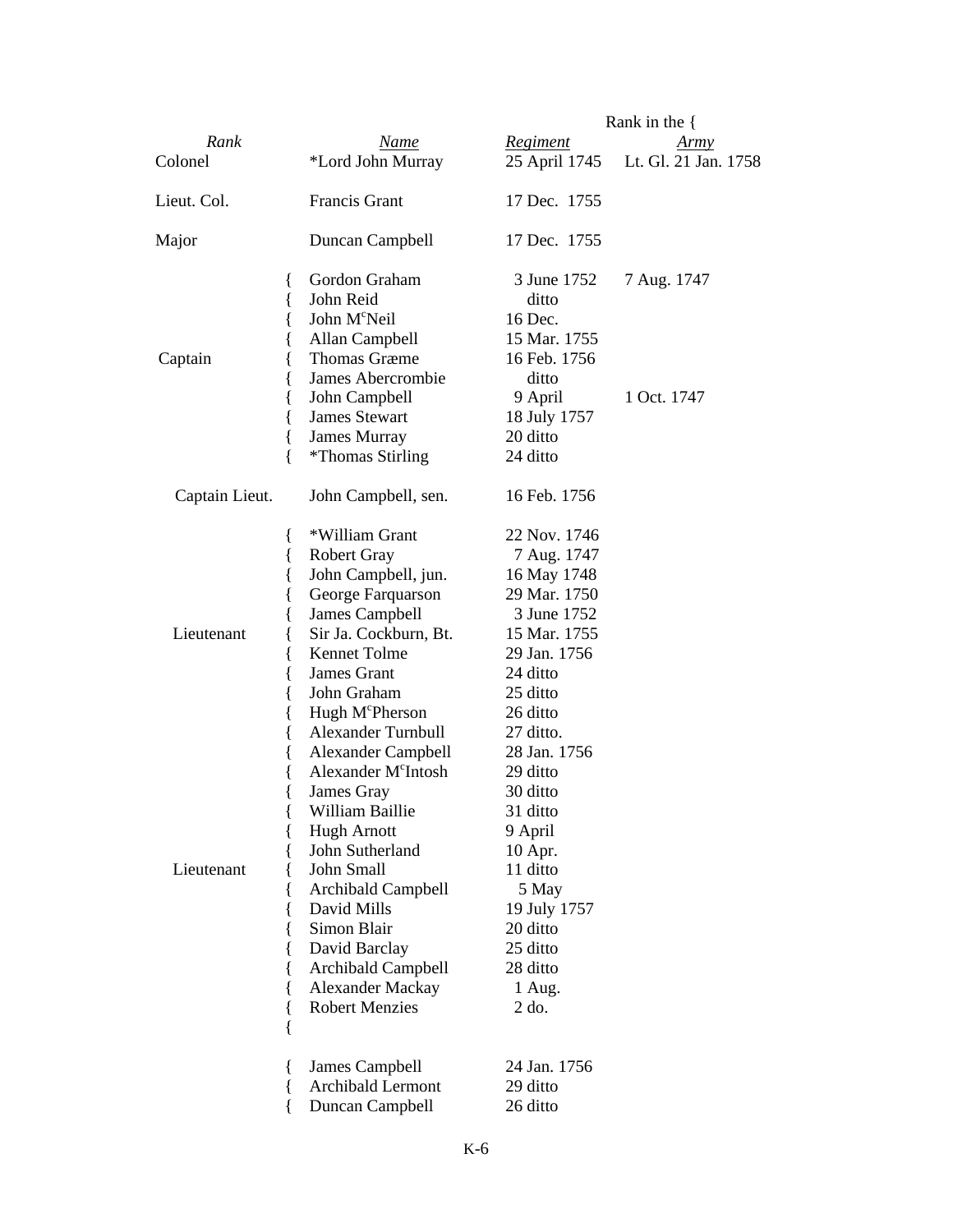|                | George M <sup>c</sup> Lagan | 27 ditto     |
|----------------|-----------------------------|--------------|
|                | <b>Patrick Balnevies</b>    | 28 ditto     |
| Ensign         | Patrick Stuart              | 29 ditto     |
|                | Norman M <sup>c</sup> Leod  | 30 ditto     |
|                | George Campbell             | 31 ditto     |
|                | Donald Campbell             | 5 May        |
|                | Duncan Stewart              | 17 July 1757 |
|                | George Rattray              | 19 ditto     |
|                | Alexan. Farquarson          | 22 ditto     |
| Chaplain       | <b>James Stewart</b>        | 20 Dec. 1757 |
| Adjutant       | James Grant                 | 26 June 1751 |
| Quarter Master | John Graham                 | 19 Feb. 1756 |
| Surgeon        | David Hepburn               | 26 June 1751 |

Agent*,* Mr. Calcraft, Channel-Row, Westminster

Source: TNA, *War Office: Printed Annual Army List, 1758*, at WO 65/5, p. 103-104, f. 102.

## **Date not printed [1758]**

|                                         |        | Forty-second (or Royal Highland) Reg. of Foot, Am. [America]                                                                                                                                                                                                                                                                                                        |                                                                                                                    | Rank in the $\{$                    |
|-----------------------------------------|--------|---------------------------------------------------------------------------------------------------------------------------------------------------------------------------------------------------------------------------------------------------------------------------------------------------------------------------------------------------------------------|--------------------------------------------------------------------------------------------------------------------|-------------------------------------|
| Rank<br>Colonel<br>Lieut. Col.<br>Major | {<br>{ | Name<br>*Lord John Murray<br>Francis Grant<br>Duncan Campbell                                                                                                                                                                                                                                                                                                       | <b>Regiment</b><br>25 April 1745<br>17 Dec. 1755<br>17 Dec. 1755                                                   | <u>Army</u><br>Lt. Gl. 21 Jan. 1758 |
| Captain                                 | ₹<br>∤ | Gordon Graham<br>John Reid<br>John M <sup>c</sup> Neil<br>Allan Campbell<br><b>Thomas Græme</b><br>James Abercrombie<br>John Campbell<br><b>James Stewart</b><br>James Murray<br><i>*</i> Thomas Stirling<br>Francis M <sup>c</sup> Lean<br><b>Archibald Campbell</b><br>Alexander St Clair<br>*William Murray<br>Robert Arbuthnot<br>Alexander Reid<br>John Stuart | 3 June 1752<br>do.<br>16 Dec.<br>15 Mar. 1755<br>16 Feb. 1756<br>do.<br>9 Apr.<br>18 July 1757<br>20 do.<br>24 do. | 7 Aug. 1747<br>1 Oct. 1747          |
| Captain Lieut.                          |        | John Campbell                                                                                                                                                                                                                                                                                                                                                       | 16 Feb. 1756                                                                                                       |                                     |
|                                         | ₹      | *William Grant<br><b>Robert Gray</b><br>John Campbell                                                                                                                                                                                                                                                                                                               | 22 Nov. 1746<br>7 Aug. 1747<br>16 May 1748                                                                         |                                     |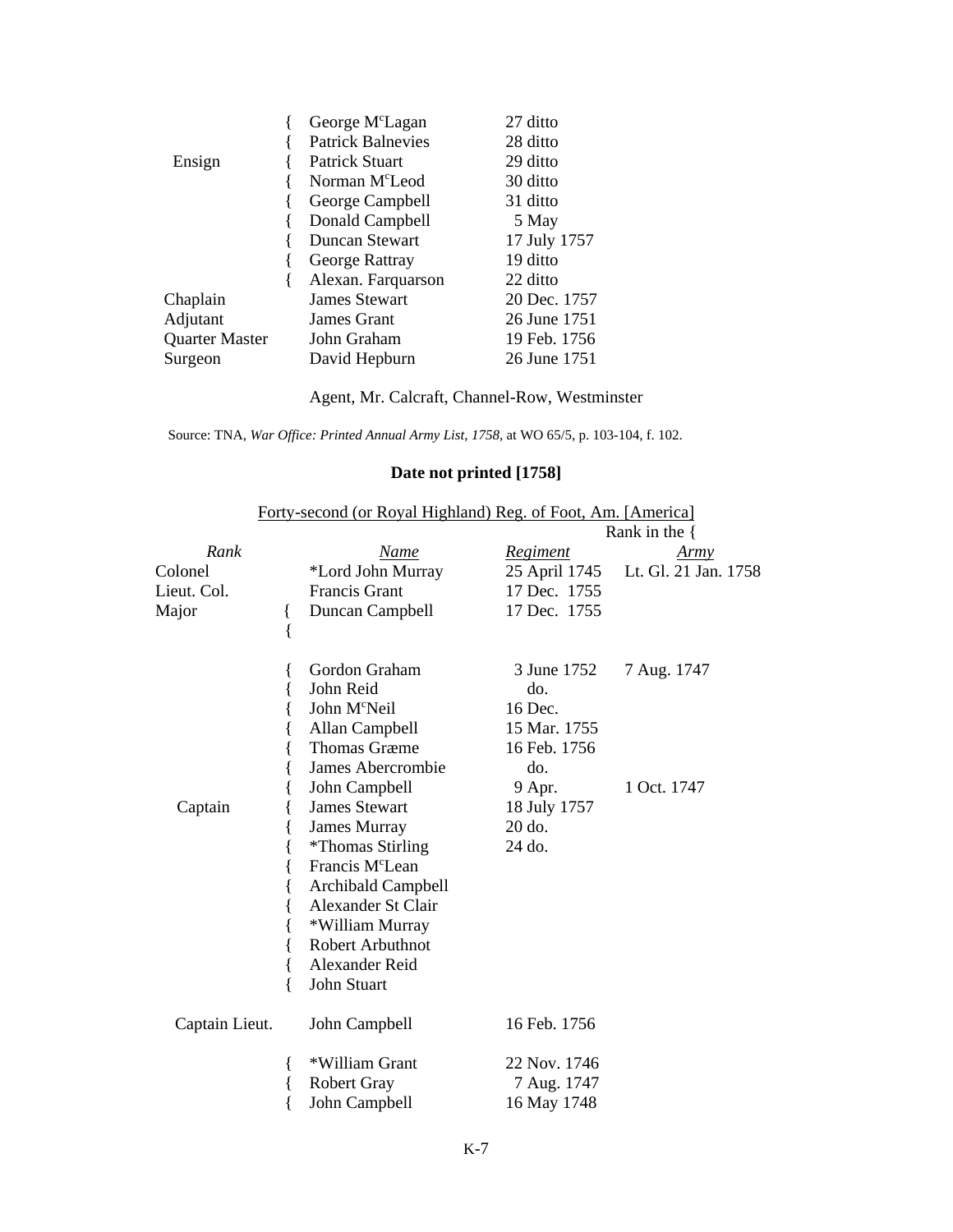| {               | George Farquarson               | 29 Mar. 1750 |  |  |
|-----------------|---------------------------------|--------------|--|--|
| {               | <b>James Grant</b>              | 24 do.       |  |  |
| {               | John Graham                     | 25 do.       |  |  |
| {               | Hugh M <sup>c</sup> Pherson     | 26 do.       |  |  |
| {               | Alexander Turnbull              | 27 do.       |  |  |
| {               | <b>Alexander Campbell</b>       | 28 do.       |  |  |
| Lieutenant      | Alexander M <sup>c</sup> Intosh | 29 do.       |  |  |
| {               | James Gray                      | 30 do.       |  |  |
| {               | William Baillie                 | 31 do.       |  |  |
| {               | John Sutherland                 | 10 Apr.      |  |  |
| {               | John Small                      | 11 do.       |  |  |
| {               | Archibald Campbell              | 5 May        |  |  |
| {               | <b>James Campbell</b>           | 14 Dec.      |  |  |
| {               | <b>Archibald Lamont</b>         | 15 May 1757  |  |  |
| {               | David Mills                     | 19 July      |  |  |
| {               | Simon Blair                     | 20 do.       |  |  |
| {               | David Barclay                   | 25 do.       |  |  |
| {               | Archibald Campbell              | 28 July 1757 |  |  |
| {               | <b>Alexander Mackay</b>         | 1 Aug.       |  |  |
| {               | <b>Robert Menzies</b>           | $2$ do.      |  |  |
| {               | Duncan Campbell                 |              |  |  |
| {               | Alexander M <sup>c</sup> Lean   |              |  |  |
| {               | George Grant                    |              |  |  |
| {               | George Sinclair                 |              |  |  |
| {               | <b>Gordon Clunes</b>            |              |  |  |
|                 | <b>Adam Stuart</b>              |              |  |  |
| Lieutenant<br>ł | John Robertson                  |              |  |  |
| {               | John Murray                     |              |  |  |
| {               | John Grant                      |              |  |  |
| {               | James Fraser                    |              |  |  |
| {               | George Leslie                   |              |  |  |
| {               | John Campbell                   |              |  |  |
| {               | <b>Alexander Stuart</b>         |              |  |  |
| {               | Duncan Richardson               |              |  |  |
| l               | <b>Robert Robertson</b>         |              |  |  |
| {               |                                 |              |  |  |
|                 |                                 |              |  |  |
| {               | <b>Patrick Balnevies</b>        | 28 Jan. 1756 |  |  |
| {               | <b>Patrick Stuart</b>           | $29$ do.     |  |  |
| Ensign          | Donald Campbell                 | 5 May        |  |  |
|                 | <b>James Mackintosh</b>         | 15 Dec.      |  |  |
|                 | *John Smith                     | 15 May 1757  |  |  |
| {               | Peter Grant                     | 16 do.       |  |  |
|                 | <b>Duncan Stewart</b>           | 17 July      |  |  |
| {               | George Rattray                  | 19 do.       |  |  |
|                 | Alexand. Farquarson             | 22 do.       |  |  |
| Ensign          | Archibald Campbell              |              |  |  |
|                 | <b>Archibald Campbell</b>       |              |  |  |
|                 | <b>Alexander Grant</b>          |              |  |  |
| {               | M <sup>c</sup> Intosh           |              |  |  |
| {               | Patrick Sinclair                |              |  |  |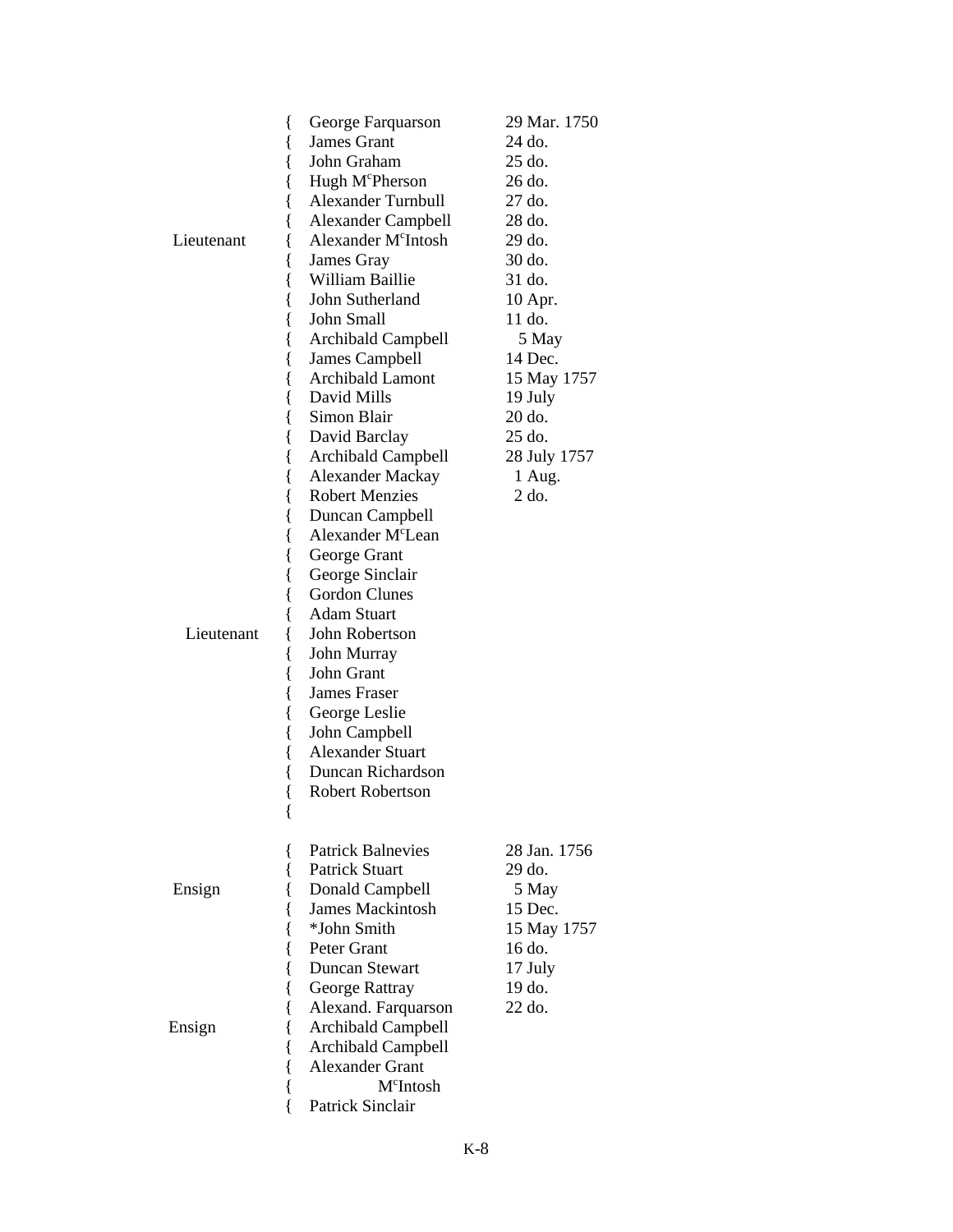|                       | James M <sup>c</sup> Duffe |                     |
|-----------------------|----------------------------|---------------------|
|                       | Thomas Fletcher            |                     |
|                       | *Alexan. Donaldson         |                     |
|                       | [Neil] M <sup>c</sup> Lean |                     |
|                       | William Brown              |                     |
| Chaplain              | James Stewart              | 20 Dec. 1757        |
| Adjutant              | James Grant                | 26 June 1751        |
|                       |                            |                     |
| <b>Quarter Master</b> | John Graham                | 19 Feb. 1756        |
|                       | <b>Adam Stewart</b>        | 5 Aug. 1758         |
| Surgeon               | David Hepburn              | 26 June 1751        |
|                       | Rob. Drummond              | 5 Aug. 1758         |
|                       | Agent, Mr.                 | Drummond, Whitehall |

Source and Note: TNA, *War Office*: *Printed Annual Army List*, *1758,* at WO 65/6, pp. 88-89, ff. 86-87. This list represents the addition of three additional companies and the 2<sup>nd</sup> Battalion.

## [Cover page torn] **1759**

|                | Forty-second (or Royal Highland) Regt. of Foot, Am. |                  |                     |  |
|----------------|-----------------------------------------------------|------------------|---------------------|--|
|                |                                                     | Rank in the $\{$ |                     |  |
| Rank           | Name                                                | Regiment         | Army                |  |
| Colonel        | *Lord John Murray                                   | 25 Apr. 1745     | Lt. Gen. 21 Jan. 58 |  |
| Lieut. Colonel | Francis Grant                                       | 17 Dec. 1755     |                     |  |
| Major          | Gordon Graham                                       | 17 July 1758     |                     |  |
|                | $\{$                                                |                  |                     |  |
|                | John Reid                                           | 3 June 1752      |                     |  |
|                | John M <sup>c</sup> Neil                            | 16 Dec.          |                     |  |
|                | Allan Campbell                                      | 15 Mar. 1755     |                     |  |
|                | <b>Thomas Græme</b>                                 | 16 Feb. 1756     |                     |  |
|                | James Abercrombie                                   | do.              |                     |  |
|                | John Campbell                                       | 9 Apr.           | 1 Oct. 1747         |  |
|                | <b>James Stewart</b>                                | 18 July 1757     |                     |  |
|                | James Murray                                        | 20 do.           |                     |  |
| $Captain -$    | <i>*Thomas Stirling</i>                             | 24 do.           |                     |  |
|                | Francis M <sup>c</sup> Lean                         | 15 July 1758     |                     |  |
|                | Archibald Campbell                                  | 16 do.           |                     |  |
|                | Alexander St. Clair                                 | 17 do.           |                     |  |
|                | *William Murray                                     | 18 do.           |                     |  |
|                | John Stuart                                         | 20 do.           |                     |  |
|                | Alexander Reid                                      | 21 do.           |                     |  |
|                | *William Grant<br>{                                 | 23 do.           |                     |  |
|                | David Haldane<br>{                                  | 14 Dec.          |                     |  |
| Capt. Lieut. - | <b>Robert Gray</b>                                  | 22 July 1758     |                     |  |
|                | John Campbell                                       | 16 May 1748      |                     |  |
|                | Kenneth Tolme`                                      | 23 Jan. 1756     |                     |  |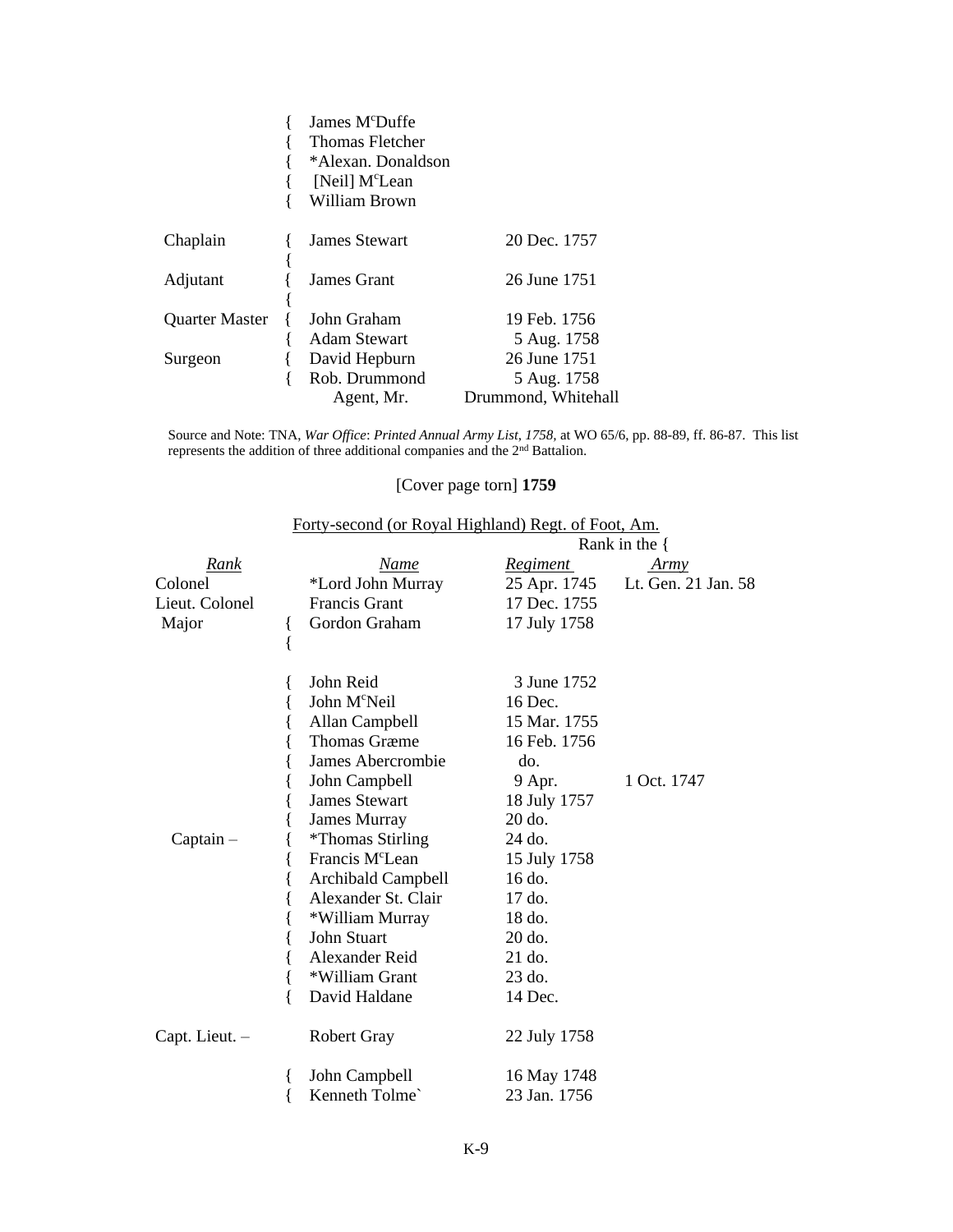|                | James Grant<br>{                              | 24 do.       |
|----------------|-----------------------------------------------|--------------|
|                | John Graham<br>{                              | 25 do.       |
|                | <b>Alexander Turnbull</b><br>{                | 27 do.       |
|                | <b>Alexander Campbell</b><br>{                | 28 do.       |
|                | Alexander M <sup>c</sup> Intosh<br>{          | 29 do.       |
|                | {<br>James Gray                               | 30 do.       |
|                | John Small<br>{                               | 11 Apr.      |
|                | Archib. Campbell sen.<br>{                    | 5 May        |
|                | James Campbell                                | 14 Dec.      |
| Lieutenant $-$ | <b>Archibald Lamont</b>                       | 15 May 1757  |
|                | David Mills<br>ί                              | 19 July      |
|                | Simon Blair<br>{                              | 20 do.       |
|                | David Barclay                                 | 25 do.       |
|                | Archib. Campbell, jun.<br>{                   | 28 July      |
|                | <b>Alexander Mackay</b><br>{                  | 1 Aug.       |
|                | <b>Robert Menzies</b>                         | $2$ do.      |
|                | Patrick Balneavis                             | 1 Apr. 1758  |
|                | John Campbell, sen.<br>l                      | 15 July      |
|                | Alexander M <sup>c</sup> Lean<br>{            | 16 do.       |
|                | George Sinclair<br>{                          | 17 July 1758 |
|                | John Murray<br>{                              | 18 do.       |
|                | <b>Gordon Clunes</b><br>{                     | 19 do.       |
|                | <b>James Fraser</b>                           | 20 do.       |
|                | John Robertson<br>{                           | 21 do.       |
|                | John Grant<br>{                               | 22 do.       |
|                | {<br>George Leslie                            | 23 do.       |
|                | Duncan Campbell<br>{                          | do.          |
|                | Adam Stuart                                   | 24 do.       |
| Lieutenant $-$ | Donald Campbell                               | do.          |
|                | ί<br>George Grant<br>{                        | 25 do.       |
|                | James M <sup>c</sup> Intosh                   | do.          |
|                | {<br><b>Robert Robertson</b>                  | 26 do.       |
|                | *John Smith                                   | do.          |
|                | l<br>Peter Grant                              | 27 do.       |
|                | Simon Fraser                                  | 28 do.       |
|                |                                               | 29 do.       |
|                | Alex - Farquharson<br>ί<br>John Campbell jun. | 15 Sept.     |
|                | ł<br>{<br>George Sinclair                     | 30 Dec.      |
|                |                                               |              |
|                | <b>Elbert Herring</b>                         | 3 Apr. 1758  |
|                | {<br><b>William Brown</b><br>{                | 16 July      |
|                | <b>Thomas Fletcher</b><br>{                   | 17 do.       |
|                | *Alexand. Donaldson                           | 18 do.       |
|                | {<br>William M <sup>c</sup> Intosh            | 19 do.       |
|                | Patrick Sinclair                              | 21 do.       |
|                |                                               | do           |
|                | Arch. Campbell jun.<br>ί                      | 22 do.       |
|                | *John Gregor<br>l<br>Lewis Grant              | 23 do.       |
|                | {                                             |              |
|                | Arch. Campbell sen.<br>{                      | 24 do.       |
| Ensign –       | *John Graham                                  | 25 do.       |
|                | Allan Grant                                   | 26 do.       |

K-10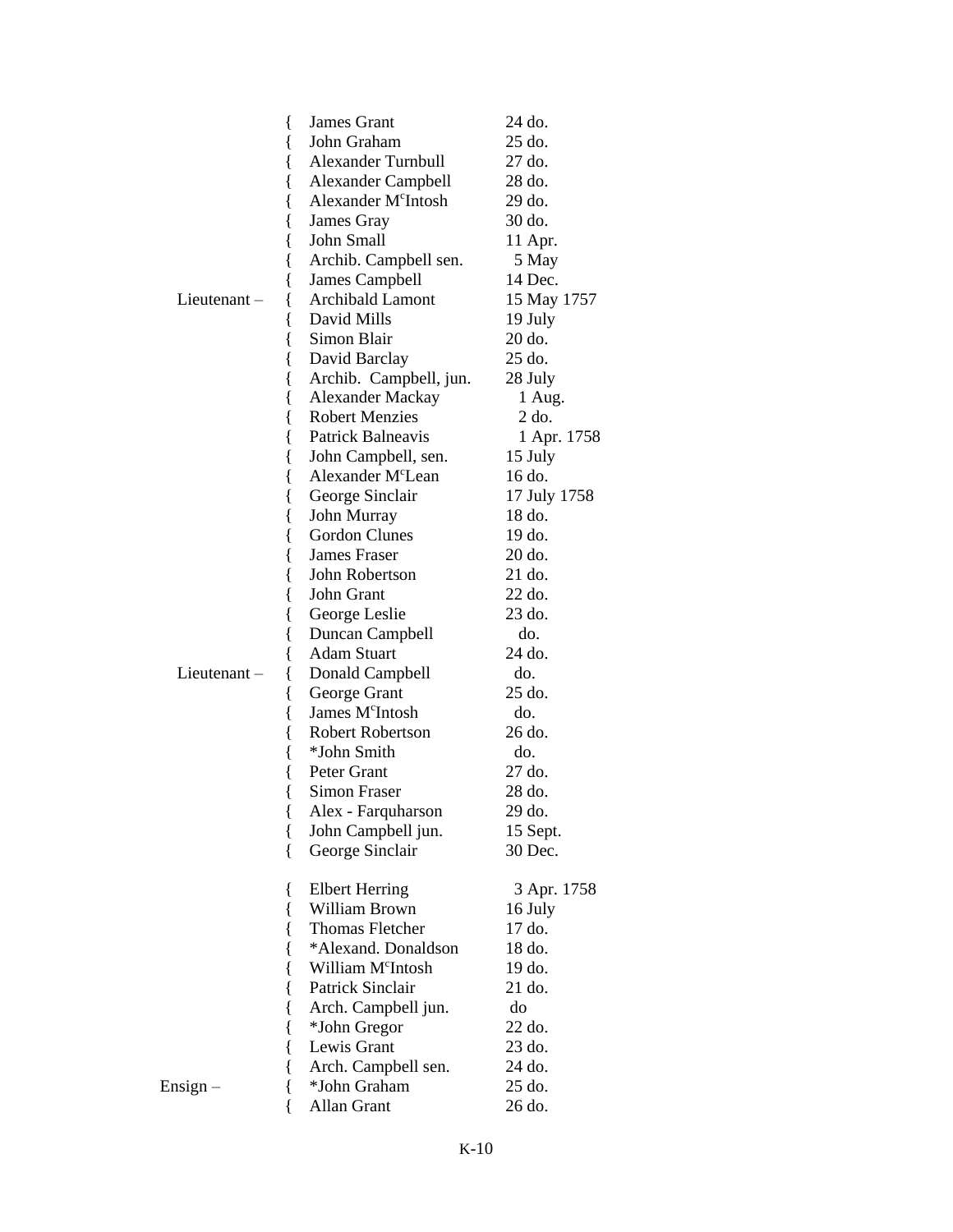|                       | John Leith |                               | 27 do.                             |  |
|-----------------------|------------|-------------------------------|------------------------------------|--|
|                       |            | <b>Charles Menzies</b>        | 28 do.                             |  |
|                       |            | Archibald M <sup>c</sup> Nab  | 29 do.                             |  |
|                       |            | John Charles St.Clair         | 30 do.                             |  |
|                       |            | John Gordon                   | 31 do.                             |  |
|                       |            | Neil M <sup>c</sup> Lean      | 15 Sept.                           |  |
|                       |            | <b>Thomas Cunison</b>         | 6 Feb. 1759                        |  |
| Chaplain –            |            | <b>James Stewart</b>          | 20 Dec. 1757                       |  |
| Adjutant              |            | James Grant                   | 26 June 1751                       |  |
|                       |            | Alexander M <sup>c</sup> Lean | 7 Oct. 1758                        |  |
| <b>Quarter Master</b> |            | John Graham                   | 19 Feb. 1756                       |  |
|                       |            | Adam Stewart                  | 5 Aug. 1758                        |  |
| Surgeon               |            | David Hepburn                 | 26 June 1751                       |  |
|                       |            | Rob. Drummond                 | 5 Aug. 1758                        |  |
|                       |            |                               | Agent, Mr. Drummond, Spring-garden |  |
|                       |            |                               |                                    |  |

Source: TNA, *War Office: Printed Annual Army Lists*, *1759*, at WO 65/7, pp. 89-90.

#### **1760**

|                |                             |                 | Rank in the $\{$    |  |  |
|----------------|-----------------------------|-----------------|---------------------|--|--|
| Rank           | Name                        | <u>Regiment</u> | <u>Army</u>         |  |  |
| Colonel        | *Lord John Murray           | 25 Apr. 1745    | Lt. Gen. 21 Jan. 58 |  |  |
| Lieut. Colonel | <b>Francis Grant</b>        | 17 Dec. 1755    |                     |  |  |
| Major          | Gordon Graham<br>₹          | 17 July 1758    |                     |  |  |
|                | John Reid<br>$\{$           | 1 Aug. 1759     |                     |  |  |
|                | John M <sup>c</sup> Neil    | 16 Dec. 1752    |                     |  |  |
|                | Allan Campbell              | 15 Mar. 1755    |                     |  |  |
|                | <b>Thomas Græme</b>         | 16 Feb. 1756    |                     |  |  |
|                | James Abercrombie           | do.             |                     |  |  |
|                | <b>James Stewart</b>        | 18 July 1757    |                     |  |  |
|                | James Murray                | 20 do.          |                     |  |  |
|                | <i>*</i> Thomas Stirling    | 24 do.          |                     |  |  |
| Captain        | Francis M <sup>c</sup> Lean | 15 July 1758    |                     |  |  |
|                | Alexander St. Clair         | 17 do.          |                     |  |  |
|                | *William Murray             | 18 do.          |                     |  |  |
|                | John Stuart                 | 20 do.          |                     |  |  |
|                | Alexander Reid              | 21 do.          |                     |  |  |
|                | *William Grant              | 23 do.          |                     |  |  |
|                | David Haldane               | 14 Dec.         |                     |  |  |
|                | Peter Daly                  | 11 July 1759    |                     |  |  |
|                | {                           |                 |                     |  |  |
| Captain Lieut. | John Campbell               | 2 Aug. 1759     |                     |  |  |
|                | Kenneth Tolme`              | 23 Jan. 1756    |                     |  |  |
|                | James Grant                 | 24 do.          |                     |  |  |

Forty-second (or Royal Highland) Regt. of Foot, Am.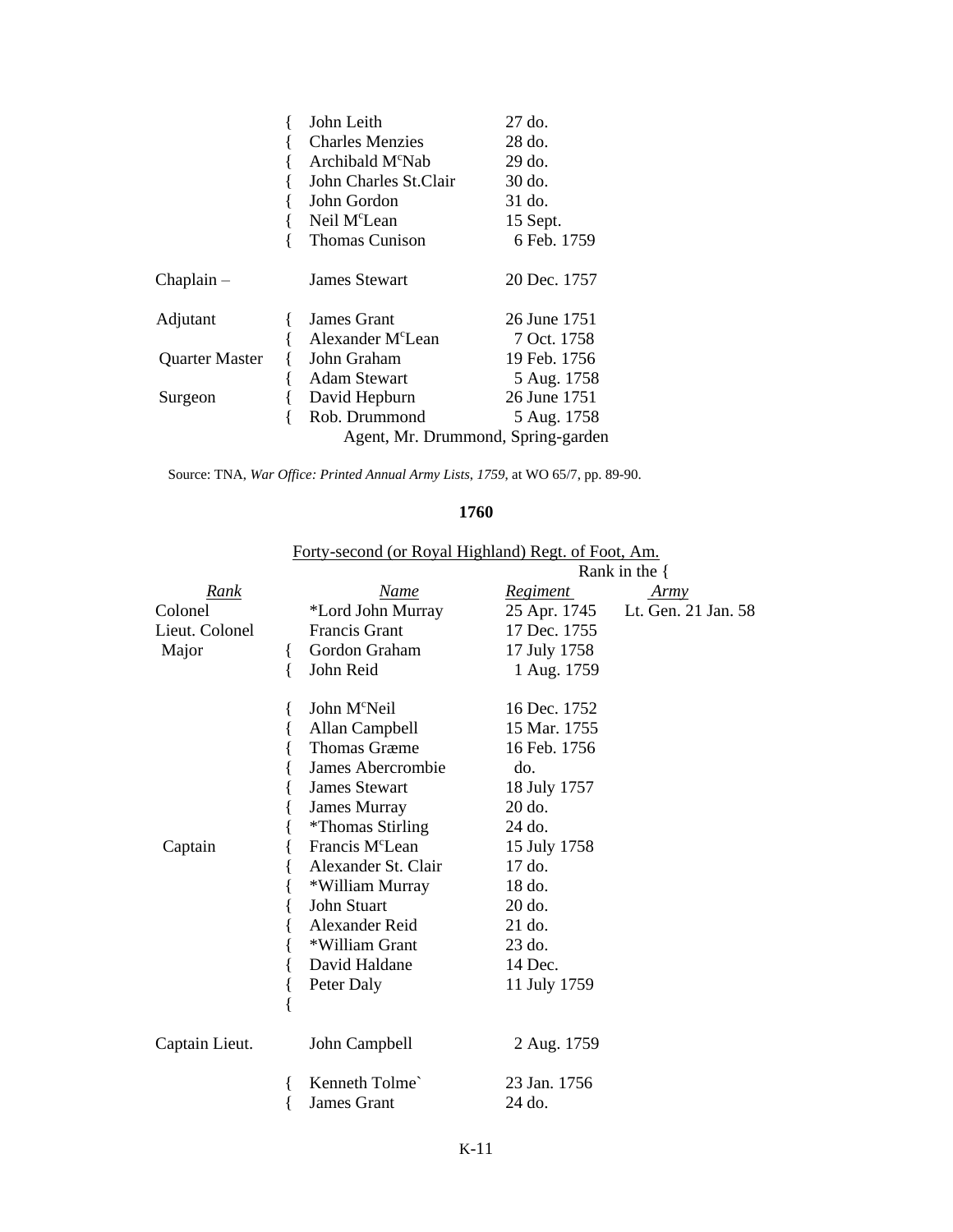| {<br>{<br>{     | John Graham<br><b>Alexander Turnbull</b><br><b>Alexander Campbell</b> | $25$ do.<br>27 do.<br>28 do. |
|-----------------|-----------------------------------------------------------------------|------------------------------|
| {               | Alexander M <sup>c</sup> Intosh                                       | 29 do.                       |
| l               | James Gray                                                            | 30 do.                       |
| ł               | John Small                                                            | 11 Apr.                      |
| Lieutenant<br>ł | Archib. Campbell sen.                                                 | 5 May                        |
| {               | James Campbell                                                        | 14 Dec.                      |
| {               | <b>Archibald Lamont</b>                                               | 15 May 1757                  |
| {               | David Mills                                                           | 19 July                      |
| l               | Simon Blair                                                           | 20 do.                       |
| {               | David Barclay                                                         | 25 do.                       |
| {               | Archib. Campbell, jun.                                                | 28 July                      |
| {               | <b>Alexander Mackay</b>                                               | 1 Aug.                       |
| {               | <b>Robert Menzies</b>                                                 | 2 do.                        |
| {               | Patrick Balneavis                                                     | 1 Apr. 1758                  |
| {               | John Campbell, sen.                                                   | 15 July                      |
| {               | John Robertson                                                        | 21 July 1758                 |
| l               | John Grant                                                            | 22 do.                       |
| {               | George Leslie                                                         | 23 do.                       |
| {               | Duncan Campbell                                                       | do.                          |
| {               | <b>Adam Stuart</b>                                                    | 24 do.                       |
| {               | Donald Campbell                                                       | do.                          |
| {               | George Grant                                                          | 25 do.                       |
| {               | James M <sup>c</sup> Intosh                                           | do.                          |
| {               | <b>Robert Robertson</b>                                               | 26 do.                       |
|                 | *John Smith                                                           | do.                          |
| Lieutenant<br>l | Peter Grant                                                           | 27 do.                       |
| l               | Simon Fraser                                                          | 28 do.                       |
| {               | Alex. Farquharson                                                     | 29 do.                       |
| {               | John Campbell jun.                                                    | 15 Sept.                     |
| {               | <b>William Brown</b>                                                  | 20 Mar. 1759                 |
| {               | <b>Thomas Fletcher</b>                                                | 1 June                       |
| {               | John Elliot                                                           | 2 Aug.                       |
| {               |                                                                       |                              |
| {               |                                                                       |                              |
| {               | <b>Elbert Herring</b>                                                 | 3 Apr. 1758                  |
| {               | *Alexand. Donaldson                                                   | 18 July                      |
| {               | <b>Patrick Sinclair</b>                                               | 21 do.                       |
|                 | Arch. Campbell jun.                                                   | do.                          |
| {               | *John Gregor                                                          | 22 do.                       |
|                 | Lewis Grant                                                           | 23 do.                       |
|                 | Arch. Campbell sen.                                                   | 24 do.                       |
|                 | *John Graham                                                          | 25 do.                       |
|                 | Allan Grant                                                           | 26 do.                       |
| Ensign<br>ł     | John Leith                                                            | 27 do.                       |
|                 | <b>Charles Menzies</b>                                                | 28 do.                       |
|                 | Archibald M <sup>c</sup> Nab                                          | 29 do.                       |
|                 |                                                                       |                              |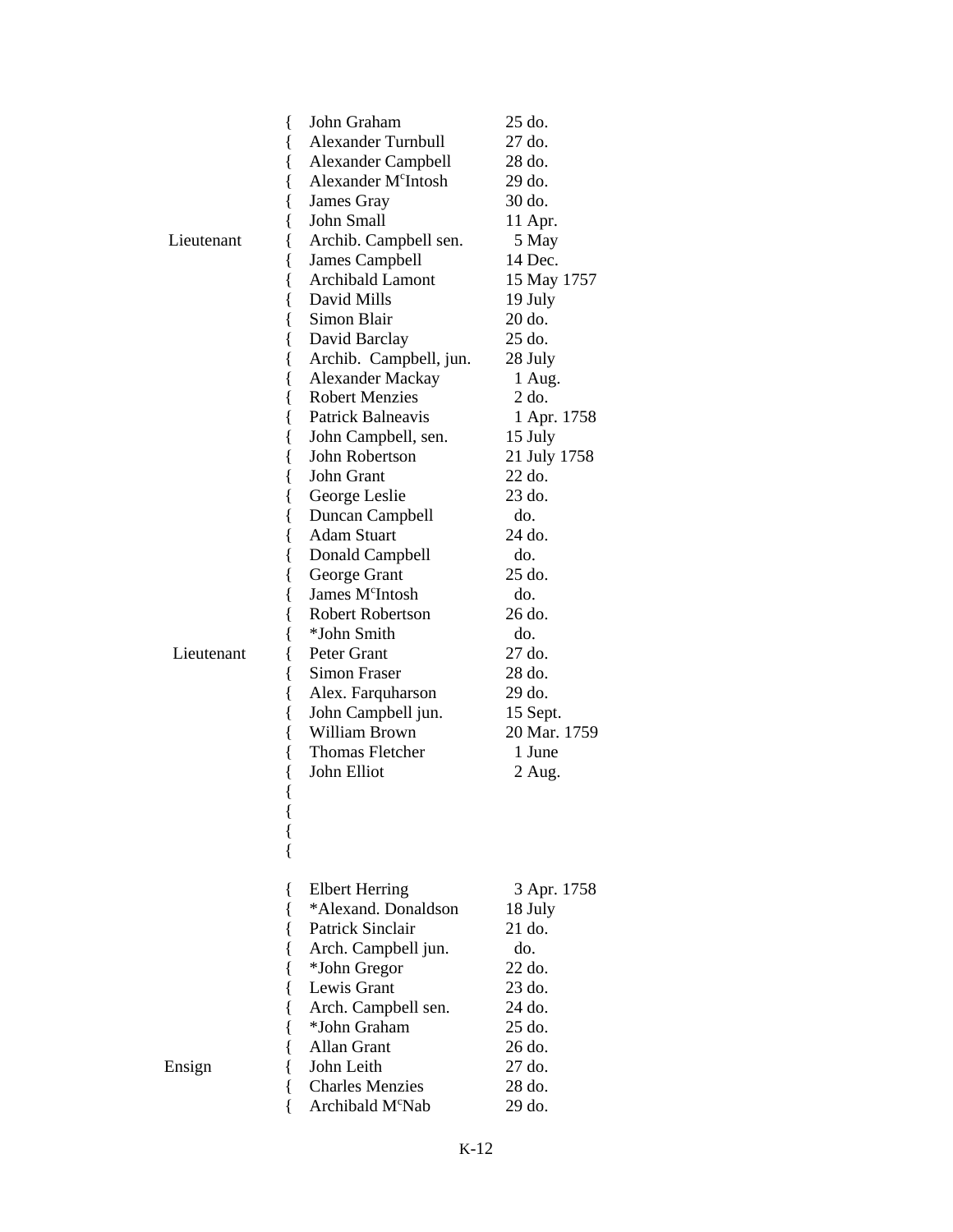|                                   | John Charles St.Clair<br>John Gordon<br><b>Thomas Cunison</b><br>Phineas M <sup>c</sup> Pherson<br>William Angus | $30$ do.<br>31 do.<br>6 Feb. 1759<br>4 June<br>$25$ do. |
|-----------------------------------|------------------------------------------------------------------------------------------------------------------|---------------------------------------------------------|
| Chaplain                          | Lauchlan Johnston                                                                                                | 20 Aug. 1759                                            |
| Adjutant<br><b>Quarter Master</b> | James Grant<br>*Alex. Donaldson<br>John Graham                                                                   | 26 June 1751<br>20 Mar. 1759<br>19 Feb. 1756            |
| Surgeon                           | <b>Adam Stewart</b><br>David Hepburn<br>Rob. Drummond                                                            | 5 Aug. 1758<br>26 June 1751<br>5 Aug. 1758              |

Agent, Mr Drummond, Spring Garden

Source: TNA, *War Office: Printed Annual Army List, 1760* at WO 65/8, pp. 93-94, ff. 95 -96.

#### **1761**

|                |                               |                 | Rank in the $\{$    |  |  |
|----------------|-------------------------------|-----------------|---------------------|--|--|
| Rank           | Name                          | <u>Regiment</u> | <u>Army</u>         |  |  |
| Colonel        | *Lord John Murray             | 25 Apr. 1745    | Lt. Gen. 21 Jan. 58 |  |  |
| Lieut. Colonel | <b>Francis Grant</b>          | 17 Dec. 1755    |                     |  |  |
| Major          | Gordon Graham<br>₹            | 17 July 1758    |                     |  |  |
|                | John Reid<br>{                | 1 Aug. 1759     |                     |  |  |
|                | John M <sup>c</sup> Neil<br>ł | 16 Dec. 1752    |                     |  |  |
|                | Allan Campbell<br>{           | 15 Mar. 1755    |                     |  |  |
|                | <b>Thomas Græme</b>           | 16 Feb. 1756    |                     |  |  |
|                | <b>James Stewart</b>          | 18 July 1757    |                     |  |  |
|                | <b>James Murray</b>           | 20 do.          |                     |  |  |
|                | <i>*</i> Thomas Stirling      | 24 do.          |                     |  |  |
|                | Francis McLean                | 15 July 1758    |                     |  |  |
|                | *William Murray               | 18 July         |                     |  |  |
| Captain        | <b>John Stuart</b>            | $20$ do.        |                     |  |  |
|                | Alexander Reid                | 21 do.          |                     |  |  |
|                | *William Grant                | 23 do.          |                     |  |  |
|                | David Haldane                 | 14 Dec.         |                     |  |  |
|                | Archibald Campbell            | 4 Dec. 1759     |                     |  |  |
|                | John Campbell                 | 26 July 1760    |                     |  |  |
|                | Kenneth Tolmie<br>{           | 27 do.          |                     |  |  |
|                | William Cockburne<br>∤        | 16 Sept.        |                     |  |  |
| Captain Lieut. | <b>James Grant</b>            | 28 July 1760    |                     |  |  |
|                | John Graham<br>ł              | 25 Jan. 1756    |                     |  |  |
|                | <b>Alexander Turnbull</b>     | 27 do.          |                     |  |  |

Forty-second (or Royal Highland) Regt. of Foot, Am.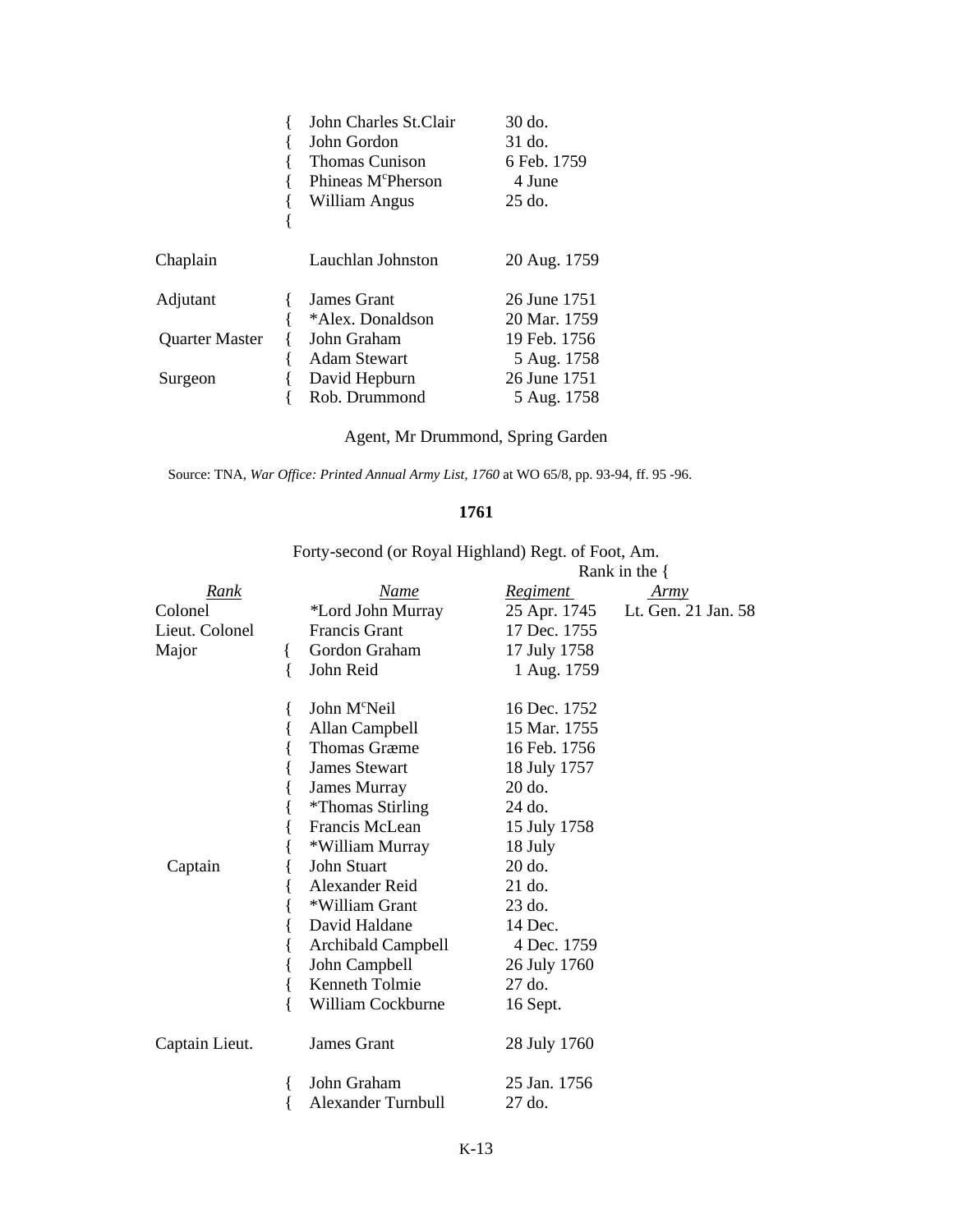|            | Alexander M <sup>c</sup> Intosh<br>{ | 29 do.       |
|------------|--------------------------------------|--------------|
|            | James Gray<br>₹                      | 30 do.       |
|            | John Small<br>{                      | 11 Apr.      |
|            | Archib. Campbell<br>ł                | 5 May        |
|            | James Campbell<br>{                  | 14 Dec.      |
|            | Archibald Lamont<br>{                | 15 May 1757  |
|            | David Mills<br>{                     | 19 July      |
| Lieutenant | Simon Blair<br>{                     | 20 do.       |
|            | David Barclay<br>{                   | 25 do.       |
|            | {<br>Alexander Mackay                | 1 Aug.       |
|            | <b>Robert Menzies</b><br>{           | $2$ do.      |
|            | Patrick Balneavis<br>{               | 1 Apr. 1758  |
|            | John Campbell, sen.<br>l             | 15 July      |
|            | John Robertson<br>{                  | 21 do.       |
|            | John Grant<br>{                      | 22 do.       |
|            | George Leslie<br>{                   | 23 do.       |
|            | {<br>Duncan Campbell                 | do.          |
|            | <b>Adam Stuart</b><br>∤              | 24 July 1758 |
|            | Donald Campbell                      | do.          |
|            | {<br>George Grant                    | 25 do.       |
|            | {<br>James M <sup>c</sup> Intosh     | do.          |
|            | {<br>*John Smith                     | 26 do.       |
|            | {<br>Peter Grant<br>{                | 27 do.       |
|            | {<br>Simon Fraser                    | 28 do.       |
|            | Alex. Farquharson                    | 29 do.       |
|            | {<br>John Campbell, jun.             | 15 Sept.     |
|            | l<br>William Brown<br>{              | 20 Mar. 1759 |
|            | Thomas Fletcher<br>{                 | 1 June       |
| Lieutenant | <b>Elbert Herring</b><br>{           | 14 Nov.      |
|            | John Leith<br>{                      | 4 Dec.       |
|            | Archib. Campbell<br>{                | 14 Feb. 1760 |
|            | *Alexander Donaldson                 | 8 May        |
|            | {<br>Archib. Campbell                | 26 July      |
|            | {<br>Patrick Sinclair                | 27 do        |
|            | {<br>{<br>*John Gregor               | 28 do.       |
|            | Lewis Grant                          | 29 do.       |
|            | ί<br><b>Archibald Campbell</b>       | 30 do.       |
|            | *John Graham<br>{                    | 31 do.       |
|            | <b>Allan Grant</b><br>∤              | 1 Aug.       |
|            |                                      |              |
|            | <b>Charles Menzies</b><br>₹          | 28 July 1758 |
|            | Archibald M <sup>c</sup> Nab<br>{    | $29d$ o      |
|            | John Charles St.Clair<br>{           | 30 do.       |
|            | Neil M <sup>c</sup> Lean             | 15 Sept.     |
|            | <b>Thomas Cunison</b>                | 6 Feb. 1759  |
|            | *John M <sup>c</sup> Intosh          | 4 Dec.       |
|            | <b>Alexander Gregor</b><br>{         | 5 Dec.       |
|            | William Grant<br>{                   | 14 Feb. 1760 |
|            | George Campbell<br>{                 | 8 May        |
|            | Nathaniel M <sup>c</sup> Culloch     | 23 July      |
|            |                                      |              |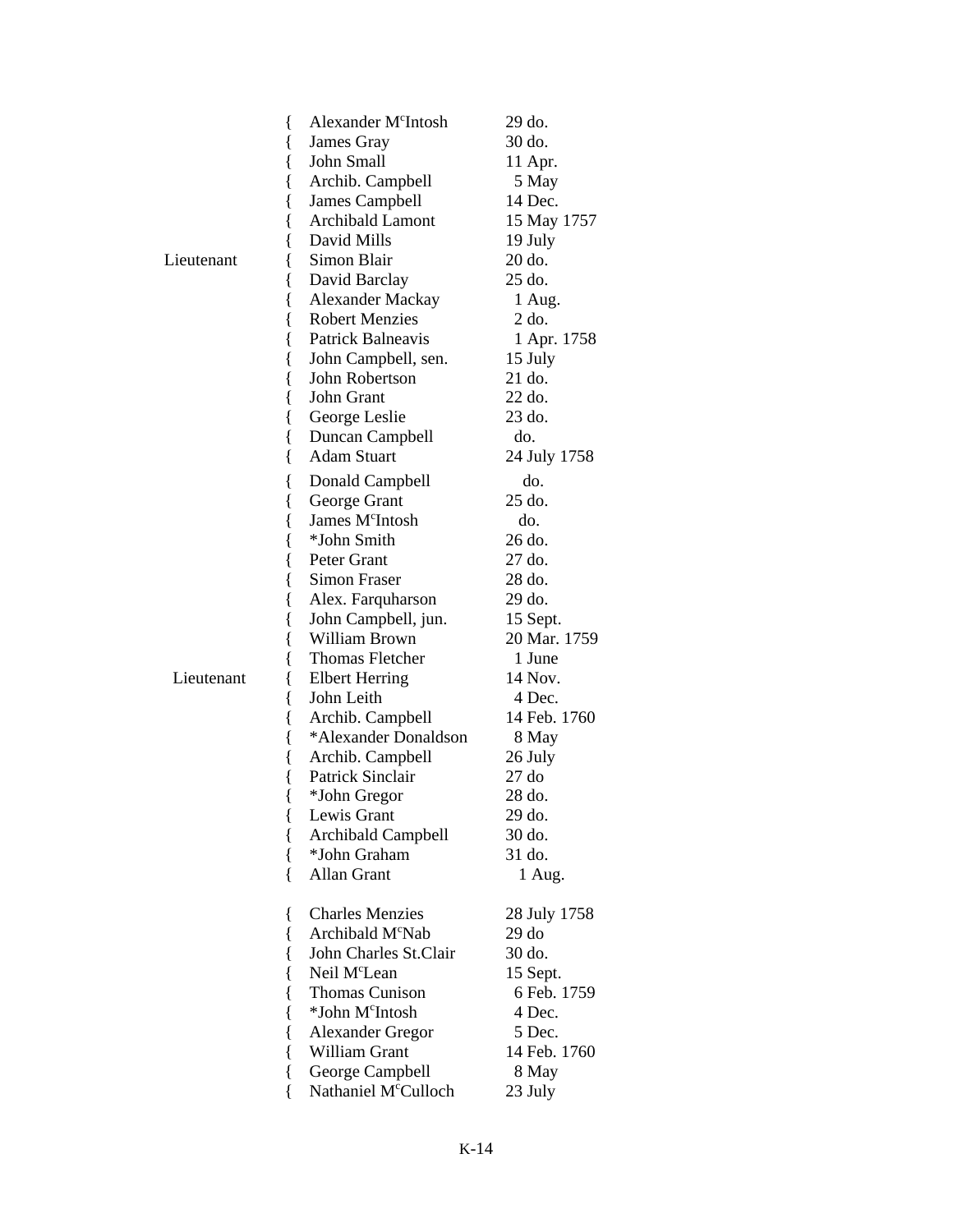| Ensign         | Daniel Robertson          | 26 do.       |
|----------------|---------------------------|--------------|
|                | John Sutherland           | 27 do.       |
|                | *Charles Grant            | 28d          |
|                | <b>Alexander Thompson</b> | 29 do.       |
|                | Samuel Steell             | 30 do.       |
|                | James Douglas             | 31 do.       |
|                | Mathew Reid               | 1 Aug.       |
|                | Thomas Scott              | 16 Sept.     |
|                | *Charles Graham           | 17 do.       |
| Chaplain       | Lauchlan Johnston         | 20 Aug. 1759 |
| Adjutant       | *Alex. Donaldson          | 20 Mar. 1759 |
|                | *John Gregor              | 27 Aug. 1760 |
| Quarter Master | John Graham               | 19 Feb. 1756 |
|                | Adam Stewart              | 5 Aug. 1758  |
| Surgeon        | David Hepburn             | 26 June 1751 |
|                | Rob. Drummond             | 5 Aug. 1758  |

Agent, Mr. Drummond, Spring Garden

Source: TNA, *War Office: Printed Annual Army Lists 1761*, at WO 65/9, pp. 95-96, ff. 102-103.

### **November 1761**

|                |                                                                                                                                                                                                                                                                                               |                                                                                                                                                                                                | Rank in the $\{$    |  |  |
|----------------|-----------------------------------------------------------------------------------------------------------------------------------------------------------------------------------------------------------------------------------------------------------------------------------------------|------------------------------------------------------------------------------------------------------------------------------------------------------------------------------------------------|---------------------|--|--|
| Rank           | Name                                                                                                                                                                                                                                                                                          | <i><u><b>Regiment</b></u></i>                                                                                                                                                                  | <u>Army</u>         |  |  |
| Colonel        | <i>*Lord</i> John Murray                                                                                                                                                                                                                                                                      | 25 Apr. 1745                                                                                                                                                                                   | Lt. Gen. 21 Jan. 58 |  |  |
| Lieut. Colonel | <b>Francis Grant</b>                                                                                                                                                                                                                                                                          | 17 Dec. 1755                                                                                                                                                                                   |                     |  |  |
| Major          | Gordon Graham<br>John Reid                                                                                                                                                                                                                                                                    | 17 July 1758<br>1 Aug. 1759                                                                                                                                                                    |                     |  |  |
| Captain        | John M'Neil<br>Allan Campbell<br><b>Thomas Græme</b><br><b>James Stewart</b><br>James Murray<br><i>*</i> Thomas Stirling<br>*William Murray<br>John Stuart<br>Alexander Reid<br>*William Grant<br>David Haldane<br>Archibald Campbell<br>John Campbell<br>Kenneth Tolmie<br>William Cockburne | 16 Dec. 1752<br>15 Mar. 1755<br>16 Feb. 1756<br>18 July 1757<br>20 do.<br>24 do.<br>18 July 1758<br>20 do.<br>21 do.<br>23 do.<br>14 Dec.<br>4 Dec. 1759<br>26 July 1760<br>27 do.<br>16 Sept. |                     |  |  |

Forty-second (or Royal Highland) Regt. of Foot, Am.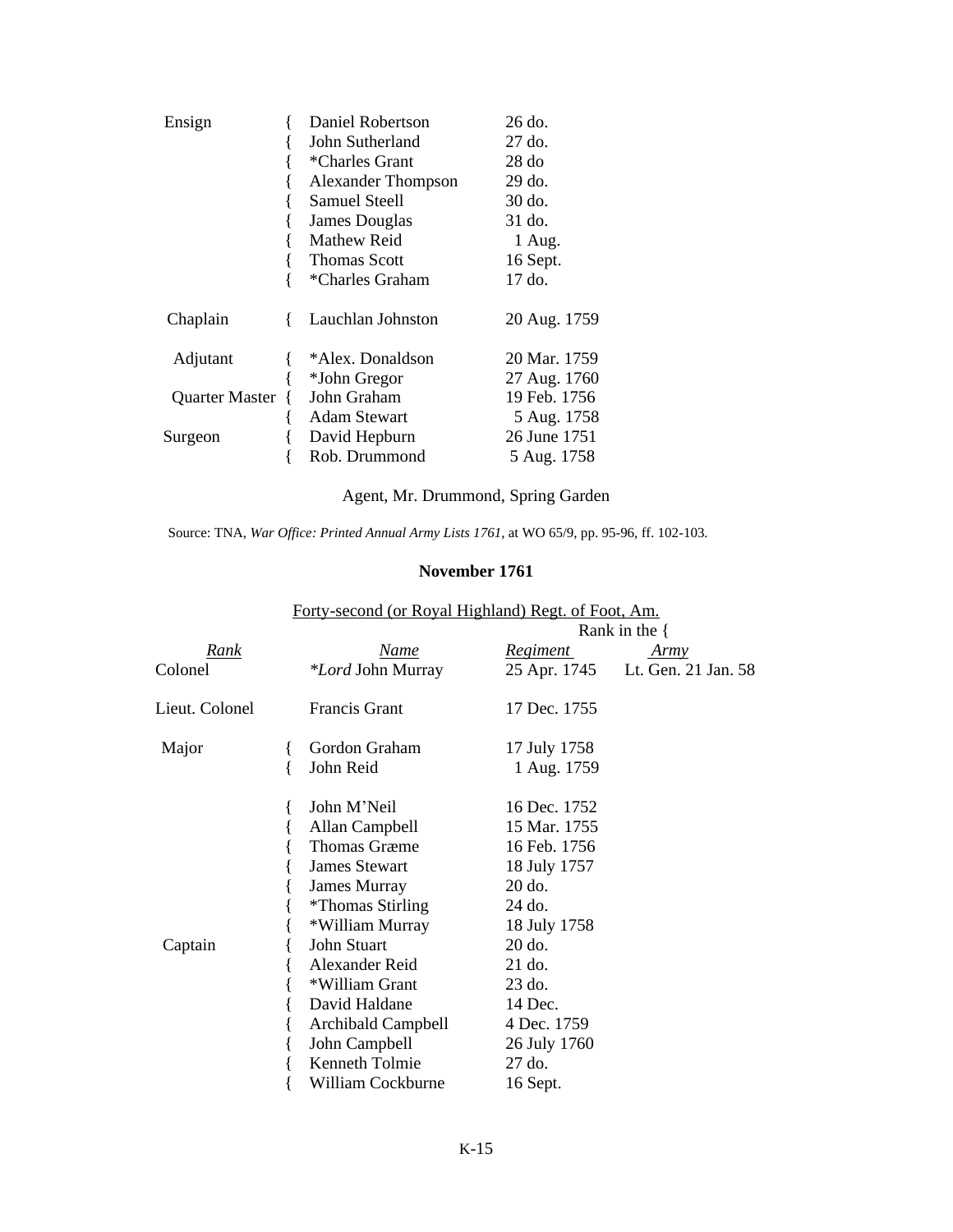| Captain Lieut. | <b>James Grant</b>                | 28 July 1760 |
|----------------|-----------------------------------|--------------|
|                | John Graham<br>∤                  | 25 Jan. 1756 |
|                | <b>Alexander Turnbull</b><br>{    | 27 do.       |
|                | Alexander M'Intosh<br>ł           | 29 do.       |
|                | {<br>James Gray                   | 30 do.       |
|                | John Small<br>{                   | 11 Apr.      |
|                | Archib. Campbell<br>{             | 5 May        |
|                | James Campbell<br>{               | 14 Dec.      |
|                | <b>Archibald Lamont</b><br>{      | 15 May 1757  |
|                | David Mills                       | 19 July      |
| Lieutenant     | Simon Blair                       | 20 do.       |
|                | David Barclay                     | 25 do.       |
|                | <b>Alexander Mackay</b><br>ł      | 1 Aug.       |
|                | <b>Robert Menzies</b><br>{        | 2 do.        |
|                | Patrick Balneavis<br>{            | 1 Apr. 1758  |
|                | John Campbell, sen.<br>{          | 15 July      |
|                | John Robertson<br>{               | 21 do.       |
|                | John Grant<br>{                   | 22 do.       |
|                | George Leslie<br>{                | 23 do.       |
|                | Duncan Campbell<br>ł              | do.          |
|                | <b>Adam Stuart</b>                | 24 July 1758 |
|                | George Grant                      | 25 do.       |
|                | James M'Intosh<br>ł               | do.          |
|                | *John Smith<br>{                  | 26 do.       |
|                | {<br>Peter Grant                  | 27 do.       |
|                | Simon Fraser<br>{                 | 28 do.       |
|                | Alex. Farquharson<br>{            | 29 do.       |
|                | John Campbell, jun.<br>{          | 15 Sept.     |
|                | William Brown                     | 20 Mar. 1759 |
|                | Thomas Fletcher                   | 1 June       |
| Lieutenant     | <b>Elbert Herring</b>             | 14 Nov.      |
|                | John Leith                        | 4 Dec.       |
|                | Archib. Campbell                  | 14 Feb. 1760 |
|                | *Alex. Donaldson<br>∤             | 8 May        |
|                | Archib. Campbell<br>$\{$          | 26 July      |
|                | Patrick Sinclair<br>{             | 27 do        |
|                | *John Gregor                      | 28 do.       |
|                | Lewis Grant                       | 29 do.       |
|                | Archib. Campbell                  | 30 do.       |
|                | *John Graham                      | 31 do.       |
|                | Allan Grant<br>∤                  | 1 Aug.       |
|                | Archibald M <sup>'</sup> Nab<br>{ | 13 June 1761 |
|                | <b>Charles Menzies</b><br>{       | 28 July 1758 |
|                | John Charles St. Clair<br>{       | 30 do.       |
|                | Neil M'Lean<br>{                  | 15 Sept.     |
|                | Thomas Cunison                    | 6 Feb. 1759  |
|                | Alexander Gregor<br>{             | 5 Dec.       |
|                | William Grant                     | 14 Feb. 1760 |
|                | George Campbell<br>{              | 8 May        |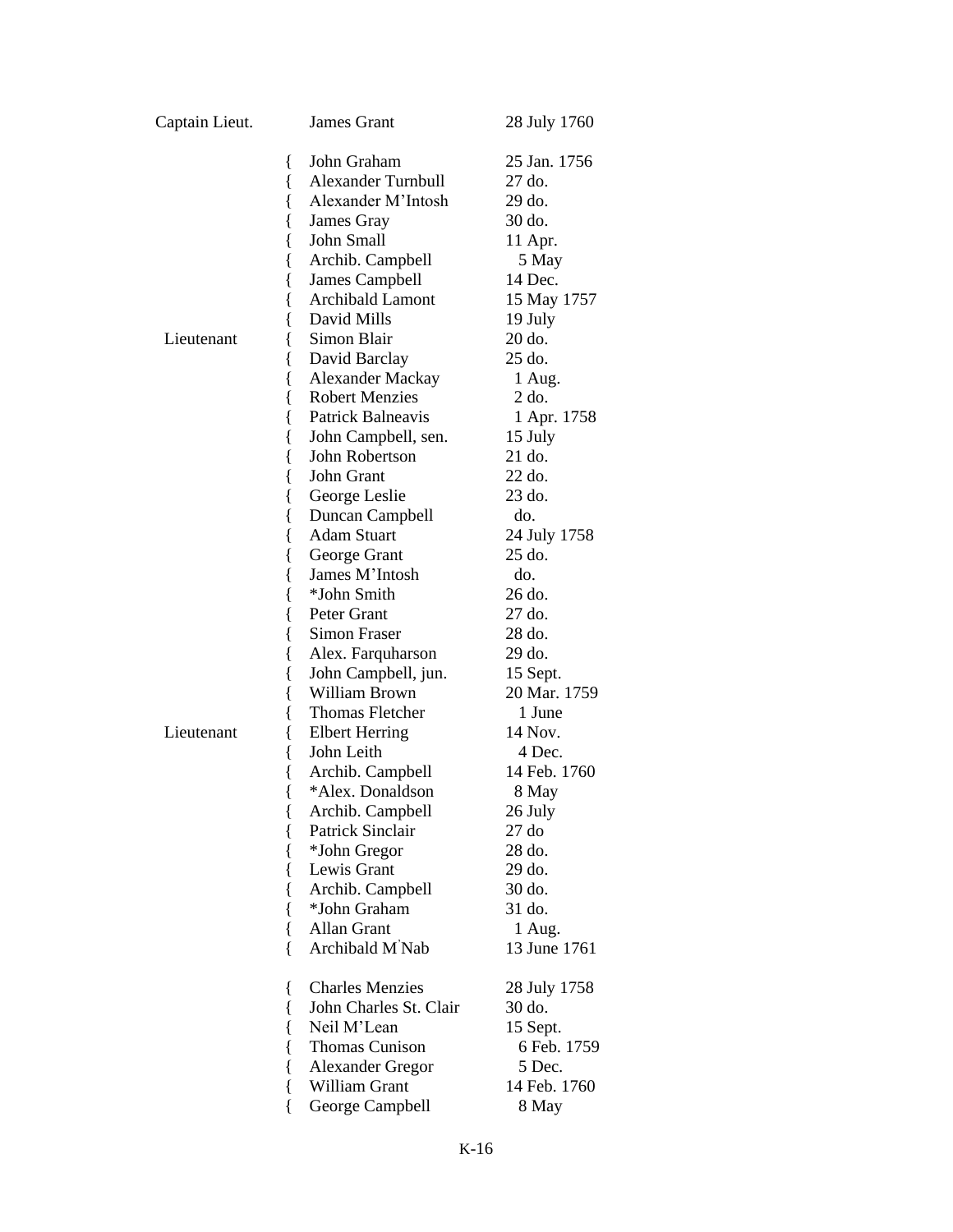| Ensign         | Nathaniel M'Culloch |                        | 23 July      |
|----------------|---------------------|------------------------|--------------|
|                |                     | Daniel Robertson       | 26 do.       |
|                |                     | John Sutherland        | 27 do.       |
|                |                     | *Charles Grant         | 28 do.       |
|                |                     | Samuel Steell          | 30 do.       |
|                |                     | <b>James Douglas</b>   | 31 do.       |
|                |                     | <b>Thomas Scott</b>    | 16 Sept.     |
|                |                     | *Charles Graham        | 17 do.       |
|                |                     | James Robertson        | 28 Feb. 1761 |
|                |                     | Patrick Murray         | 9 Mar.       |
|                |                     | Lewis Grant            | 13 July      |
| Chaplain       |                     | Lauchlan Johnston      | 20 Aug. 1759 |
| Adjutant       |                     | *Alex. Donaldson       | 20 Mar. 1759 |
|                |                     | *John Gregor           | 27 Aug. 1760 |
| Quarter-Master |                     | John Graham            | 19 Feb. 1756 |
|                |                     | <b>Adam Stewart</b>    | 5 Aug. 1758  |
| Surgeon        |                     | David Hepburn          | 26 June 1751 |
|                |                     | <b>Robert Drummond</b> | 5 Aug. 1758  |

# Agent, Mr. Drummond, Spring Garden

Source and Note: TNA, *War Office: Printed Annual Army Lists 1761*, at WO 65/10, pp. 95-96, f. 49. The Annual List for "1782" at WO 65/11 is not included as it is also inclusive through Nov. 1761, but includes Militia units.

#### **1763**

|                | Forty-second (or Royal Highland) Regt. of Foot, Am. |                          |  |                 |                                  |  |
|----------------|-----------------------------------------------------|--------------------------|--|-----------------|----------------------------------|--|
|                |                                                     |                          |  |                 | Rank in the $\{$                 |  |
| Rank           |                                                     | Name                     |  | <u>Regiment</u> | Army                             |  |
| Colonel        |                                                     | <i>*Lord</i> John Murray |  |                 | 25 Apr. 1745 Lt. Gen. 21 Jan. 58 |  |
| Lieut. Colonel |                                                     | Gordon Graham            |  | 9 July 1762     | 12 Jan. 1762                     |  |
| Major          |                                                     | John Reid                |  | 1 Aug. 1759     | Lt. Col. 3 Feb. 1762             |  |
|                |                                                     | Allan Campbell           |  | 15 Aug. 1762    |                                  |  |
|                |                                                     | Thomas Græme             |  | 16 Feb. 1756    |                                  |  |
|                |                                                     | James Murray             |  | 20 July 1757    |                                  |  |
|                |                                                     | <i>*</i> Thomas Stirling |  | 24 do.          |                                  |  |
|                |                                                     | *William Murray          |  | 18 July 1758    |                                  |  |
|                |                                                     | John Stuart              |  | $20$ do.        |                                  |  |
|                |                                                     | *William Grant           |  | $23$ do.        |                                  |  |
|                |                                                     | John Graham              |  | 14 Feb. 1762    |                                  |  |
|                |                                                     | James Macdonald          |  | 25 Mar.         |                                  |  |
| Captain        |                                                     | Archibald Campbell       |  | 29 Apr.         |                                  |  |
|                |                                                     | James Abercromby         |  | 5 May           |                                  |  |
|                |                                                     | Alex. Turnbull           |  | 4 June          |                                  |  |
|                |                                                     | Alex. Mackintosh         |  | 24 July         |                                  |  |
|                |                                                     | James Gray               |  | 2 Aug.          |                                  |  |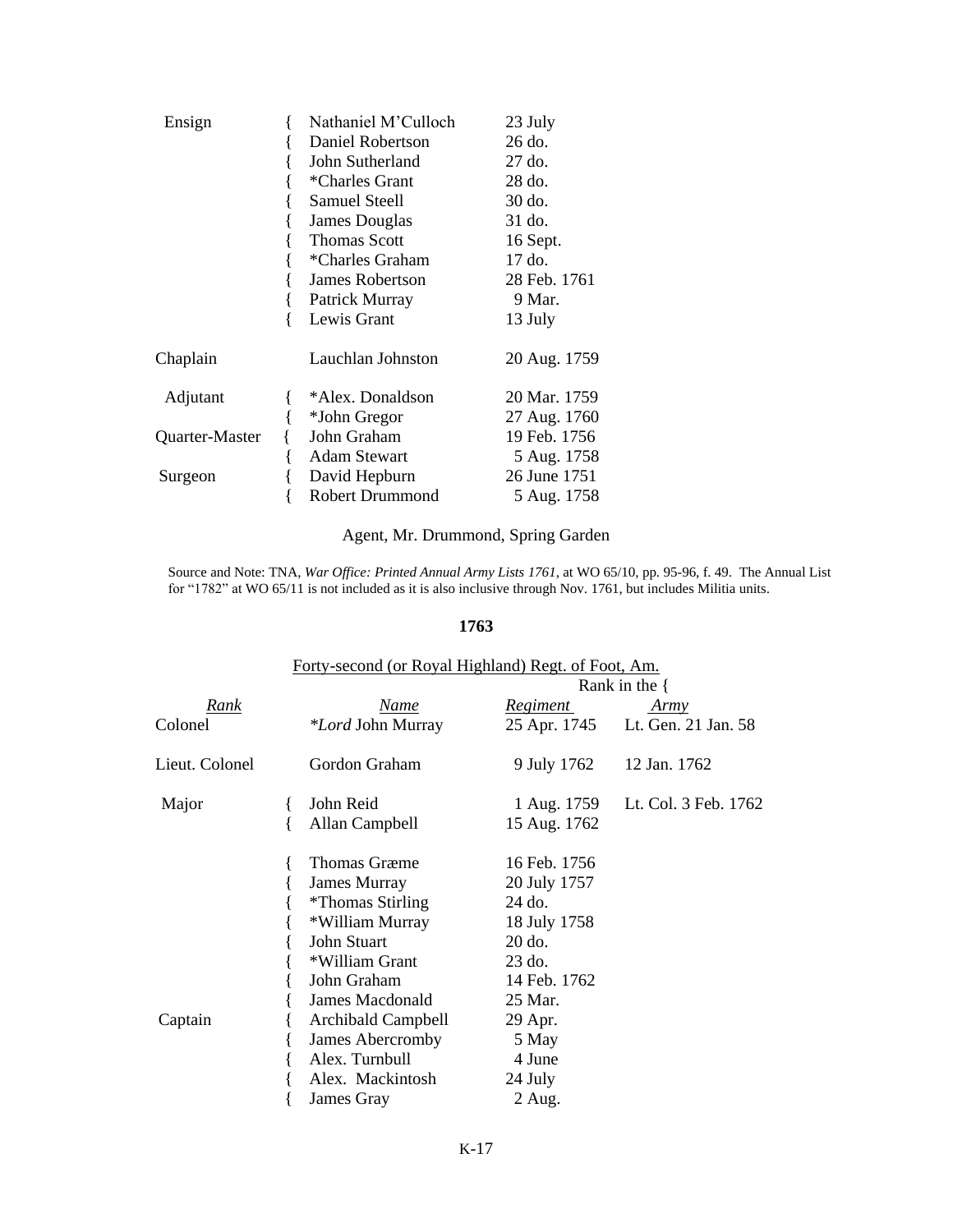|                | { | John Small                   | 6 do.        |                   |
|----------------|---|------------------------------|--------------|-------------------|
|                |   | <b>Charles Forbes</b>        | 15 do.       |                   |
|                | ł | Daniel Shaw                  | 16 do.       |                   |
| Captain Lieut. |   | John Graham                  | 15 Aug. 1762 | Capt. 1 Feb. 1761 |
|                | ł | James Campbell               | 14 Dec. 1756 |                   |
|                | { | <b>Archibald Lamont</b>      | 15 May 1757  |                   |
|                |   | Simon Blair                  | 20 July      |                   |
|                |   | Alexander Mackay             | 1 Aug.       |                   |
|                |   | Patrick Balneavis            | 1 Apr. 1758  |                   |
|                |   | John Campbell, sen.          | 15 July      |                   |
|                |   | John Robertson               | 21 do.       |                   |
|                |   | John Grant                   | 22 do.       |                   |
|                |   | Duncan Campbell              | 23 do.       |                   |
| Lieutenant     |   | <b>Adam Stuart</b>           | 24 do.       |                   |
|                |   | George Grant                 | 25 do.       |                   |
|                |   | James M'Intosh               | do.          |                   |
|                |   | *John Smith                  | 26 do.       |                   |
|                |   | Simon Fraser                 | 28 do.       |                   |
|                |   | John Campbell, jun.          | 15 Sept.     |                   |
|                |   | William Brown                | 20 Mar. 1759 |                   |
|                |   | Thomas Fletcher              | 1 June       |                   |
|                |   | <b>Elbert Herring</b>        | 14 Nov.      |                   |
|                |   | John Leith                   | 4 Dec.       |                   |
|                |   | Archib. Campbell             | 14 Feb. 1760 |                   |
|                |   | *Alex. Donaldson             | 8 May        |                   |
|                | l | Archib. Campbell             | 26 July      |                   |
|                |   | *John Gregor                 | 28 do.       |                   |
|                |   | Lewis Grant                  | 29 do.       |                   |
|                |   | Archib. Campbell             | 30 do.       |                   |
|                |   | *John Graham                 | 31 do.       |                   |
|                |   | Allan Grant                  | 1 Aug.       |                   |
|                |   | Archibald M <sup>c</sup> Nab | 13 June 1761 |                   |
|                |   | <b>Charles Menzies</b>       | 8 Oct.       |                   |
| Lieutenant     |   | Neil M <sup>c</sup> Lean     | 14 Feb. 1762 |                   |
|                |   | John Fraser                  | 25 Mar.      |                   |
|                |   | Daniel Robertson             | 29 Apr.      |                   |
|                |   | *John M <sup>c</sup> Intosh  | 15 May       |                   |
|                |   | <b>Alexander Gregor</b>      | 4 June       |                   |
|                |   | James Eddingstone            | 9 July       |                   |
|                |   | George Campbell              | 24 do.       |                   |
|                |   | <b>Archibald Cameron</b>     | 25 do.       |                   |
|                |   | <b>Thomas Keating</b>        | 26 do.       |                   |
|                |   | Nathaniel McCulloch          | 2 Aug.       |                   |
|                |   | *Charles Grant               | 9 do.        |                   |
|                |   | Ann Gordon                   | 16 do.       |                   |
|                |   |                              |              |                   |
|                | ∤ | William Grant                | 14 Feb. 1760 |                   |
|                |   | <b>Samuel Steell</b>         | 30 July      |                   |
|                |   | <b>James Douglass</b>        | 31 do.       |                   |
|                |   |                              |              |                   |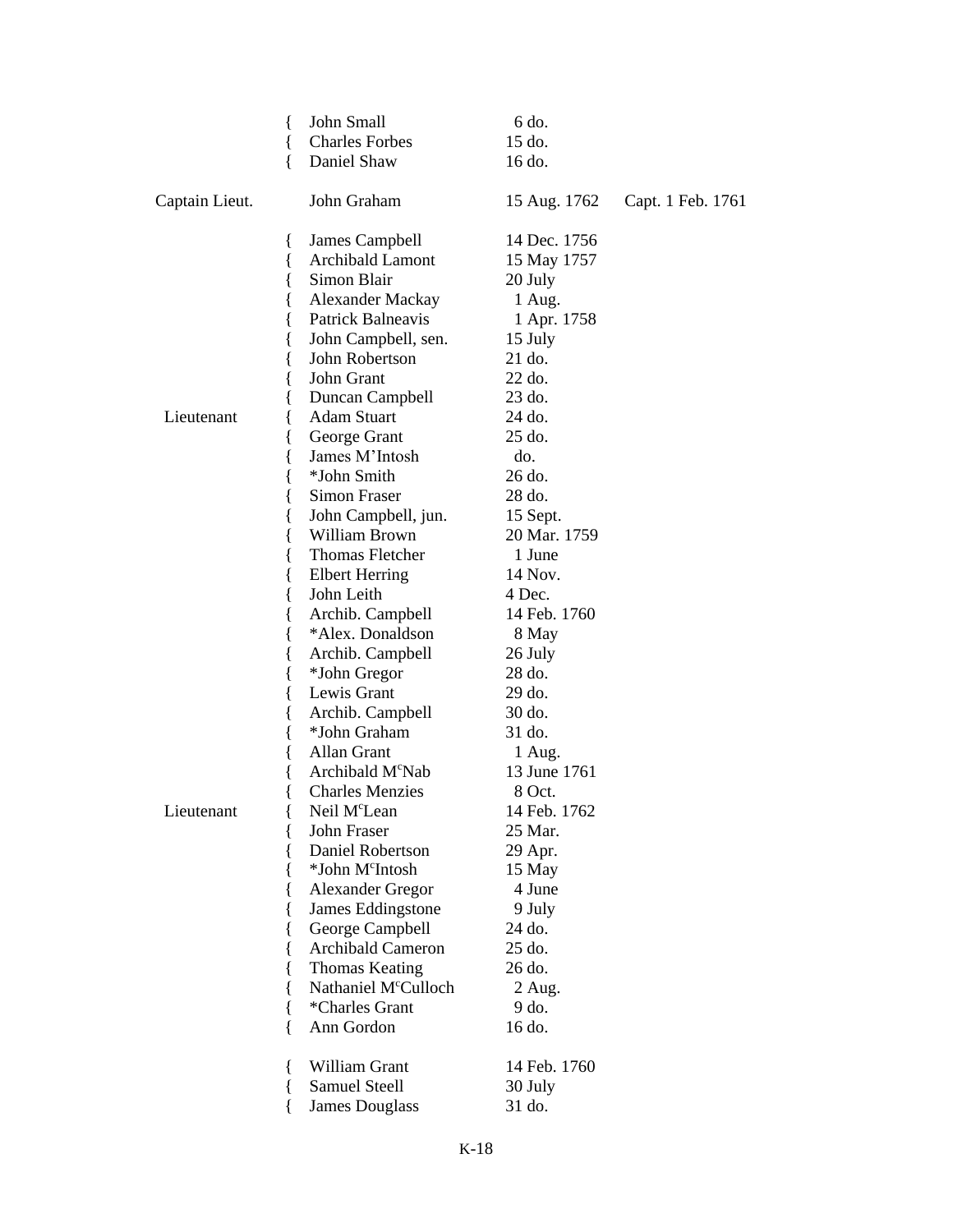|                | <b>Thomas Scott</b>    | 16 Sept.     |
|----------------|------------------------|--------------|
| Ensign         | *Charles Graham        | 17 do.       |
|                | Patrick Murray         | 9 Mar. 1761  |
|                | Lewis Grant            | 13 June      |
|                | Alexander Graham       | 29 Apr. 1762 |
|                |                        |              |
|                |                        |              |
|                |                        |              |
|                |                        |              |
|                |                        |              |
|                |                        |              |
|                |                        |              |
|                |                        |              |
|                |                        |              |
|                |                        |              |
| Chaplain       | Lauchlan Johnston      | 20 Aug. 1759 |
| Adjutant       | *Alex. Donaldson       | 20 Mar. 1759 |
|                | William Gregor         | 22 Oct. 1761 |
| Quarter-Master | <b>Adam Stewart</b>    | 5 Aug. 1758  |
|                | Colin McPherson        | 13 Oct. 1761 |
| Surgeon        | David Hepburn          | 26 June 1751 |
|                | <b>Robert Drummond</b> | 5 Aug. 1758  |

Agent, Mr. Drummond, Great George-Street, Westminster

Source: TNA, *War Office: Printed Annual Army Lists 1763,* at WO 65/12, pp. 95-96, ff. 103-104.

### **November 1763 [following post war reduction]**

|                | Forty-second (or Royal Highland) Regt. of Foot, Am. |                 |                                  |  |  |  |
|----------------|-----------------------------------------------------|-----------------|----------------------------------|--|--|--|
|                | Rank in the $\{$                                    |                 |                                  |  |  |  |
| <u>Rank</u>    | Name                                                | <u>Regiment</u> | Army                             |  |  |  |
| Colonel        | <i>*Lord</i> John Murray                            |                 | 25 Apr. 1745 Lt. Gen. 21 Jan. 58 |  |  |  |
| Lieut. Colonel | Gordon Graham                                       |                 | 9 July 1762 12 Jan. 1762         |  |  |  |
| Major          | John Reid                                           |                 | 1 Aug. 1759 Lt. Col. 3 Feb. 1762 |  |  |  |
|                | <b>Thomas Græme</b>                                 | 16 Feb. 1756    |                                  |  |  |  |
|                | James Murray                                        | 20 July 1757    |                                  |  |  |  |
| Captain        | <i>*</i> Thomas Stirling                            | 24 do.          |                                  |  |  |  |
|                | *William Murray                                     | 18 July 1758    |                                  |  |  |  |
|                | John Stewart                                        | $20$ do.        |                                  |  |  |  |
|                | *William Grant                                      | $23$ do.        |                                  |  |  |  |
| Captain Lieut. | John Graham                                         | 15 Aug. 1762    | Capt. 1 Feb. 1762                |  |  |  |
|                | <b>Archibald Lamont</b>                             | 15 May 1757     |                                  |  |  |  |
|                | Alexander Mackay                                    | 1 Aug.          |                                  |  |  |  |
|                | Patrick Balneavis                                   | 1 Apr. 1758     |                                  |  |  |  |
|                |                                                     |                 |                                  |  |  |  |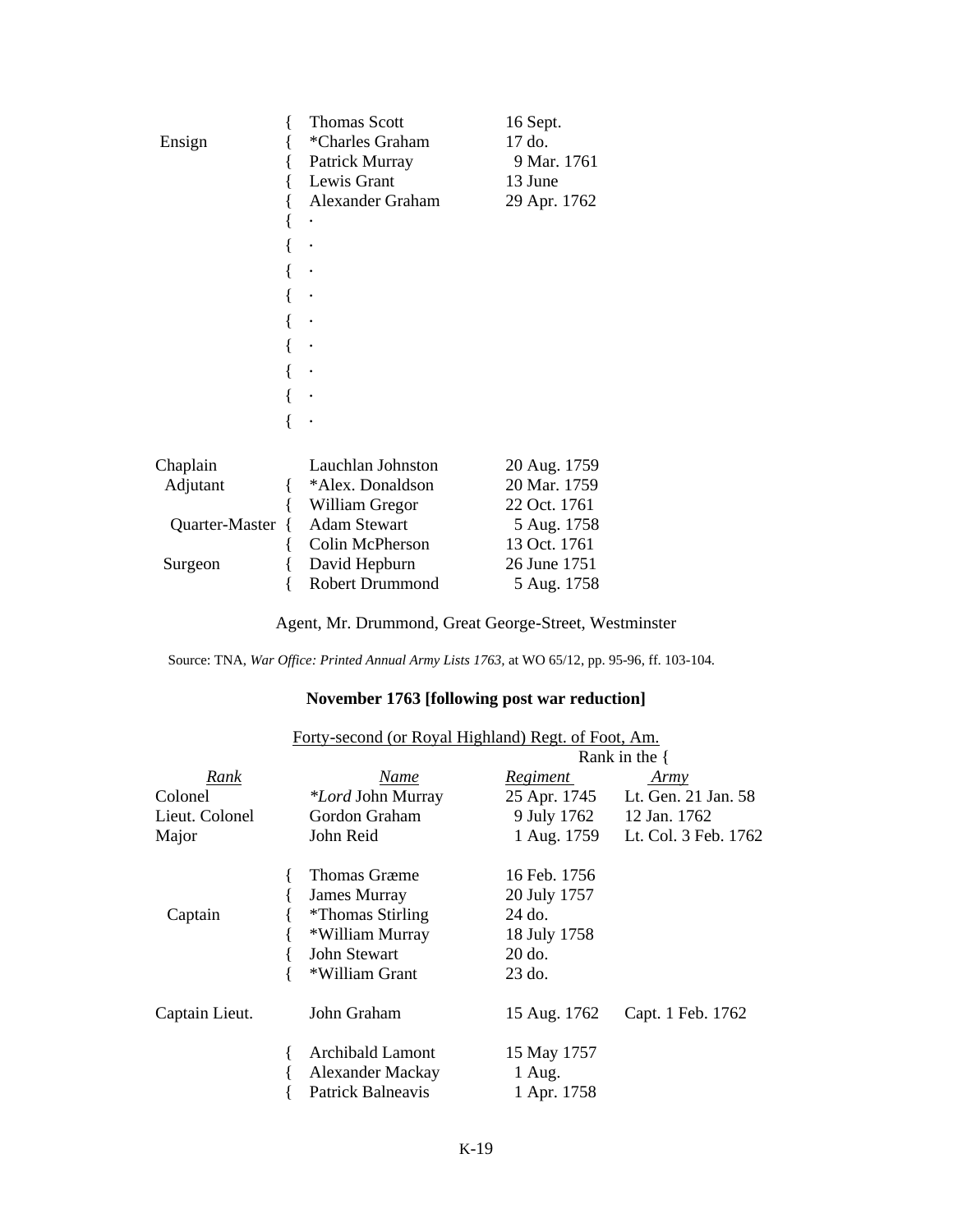|             | John Robertson              | 21 July                  |
|-------------|-----------------------------|--------------------------|
|             | John Grant                  | 22 do.                   |
|             | Duncan Campbell             | 23 do.                   |
| Lieutenant  | <b>Adam Stewart</b>         | 24 do.                   |
|             | George Grant                | 25 do.                   |
|             | James M <sup>c</sup> Intosh | do.                      |
|             | *John Smith                 | 26 do.                   |
|             | <b>Simon Fraser</b>         | 28 do.                   |
|             | John Campbell, jun.         | 15 Sept.                 |
|             | Thomas Fletcher             | 1 June 1759              |
|             | John Leith                  | 4 Dec.                   |
|             | Archib. Campbell            | 14 Feb. 1760             |
|             | Thomas Hall                 | 22 Oct 1762              |
|             | Peter Herring               | 7 Dec.                   |
|             |                             |                          |
|             |                             |                          |
| Ensign      |                             |                          |
|             |                             |                          |
|             |                             |                          |
|             |                             |                          |
|             |                             |                          |
| $Ch$ onlain | Adam Ferguson               | $10 \text{ A}$ ug $1762$ |

| 20 Mar. 1759 |
|--------------|
| 5 Aug. 1758  |
| 26 June 1751 |
|              |

Agent, Mr. Drummond, Great George Street, Westminster

Source: TNA, *War Office: Printed Annual Army Lists 1763*, at WO 65/13, p. 96, f. 50. The Annual List for "1764" at WO 65/14 is updated only to Nov. 1763, which is addressed by the above list of the same date.

#### **March 1765**

|                | Forty-second (or Royal Highland) Regt. of Foot, Am. |                 |                      |  |  |  |
|----------------|-----------------------------------------------------|-----------------|----------------------|--|--|--|
|                |                                                     |                 | Rank in the $\{$     |  |  |  |
| Rank           | Name                                                | <b>Regiment</b> | Army                 |  |  |  |
| Colonel        | <i>*Lord</i> John Murray                            | 25 Apr. 1745    | Lt. Gen. 21 Jan. 58  |  |  |  |
| Lieut. Colonel | Gordon Graham                                       | 9 July 1762     | 12 Jan. 1762         |  |  |  |
| Major          | John Reid                                           | 1 Aug. 1759     | Lt. Col. 3 Feb. 1762 |  |  |  |
|                | Thomas Græme                                        | 16 Feb. 1756    |                      |  |  |  |
| Captain        | James Murray                                        | 20 July 1757    |                      |  |  |  |
|                | <i>*</i> Thomas Stirling                            | 24 do.          |                      |  |  |  |
|                | *William Murray                                     | 18 July 1758    |                      |  |  |  |
|                | <b>John Stewart</b>                                 | 20 do.          |                      |  |  |  |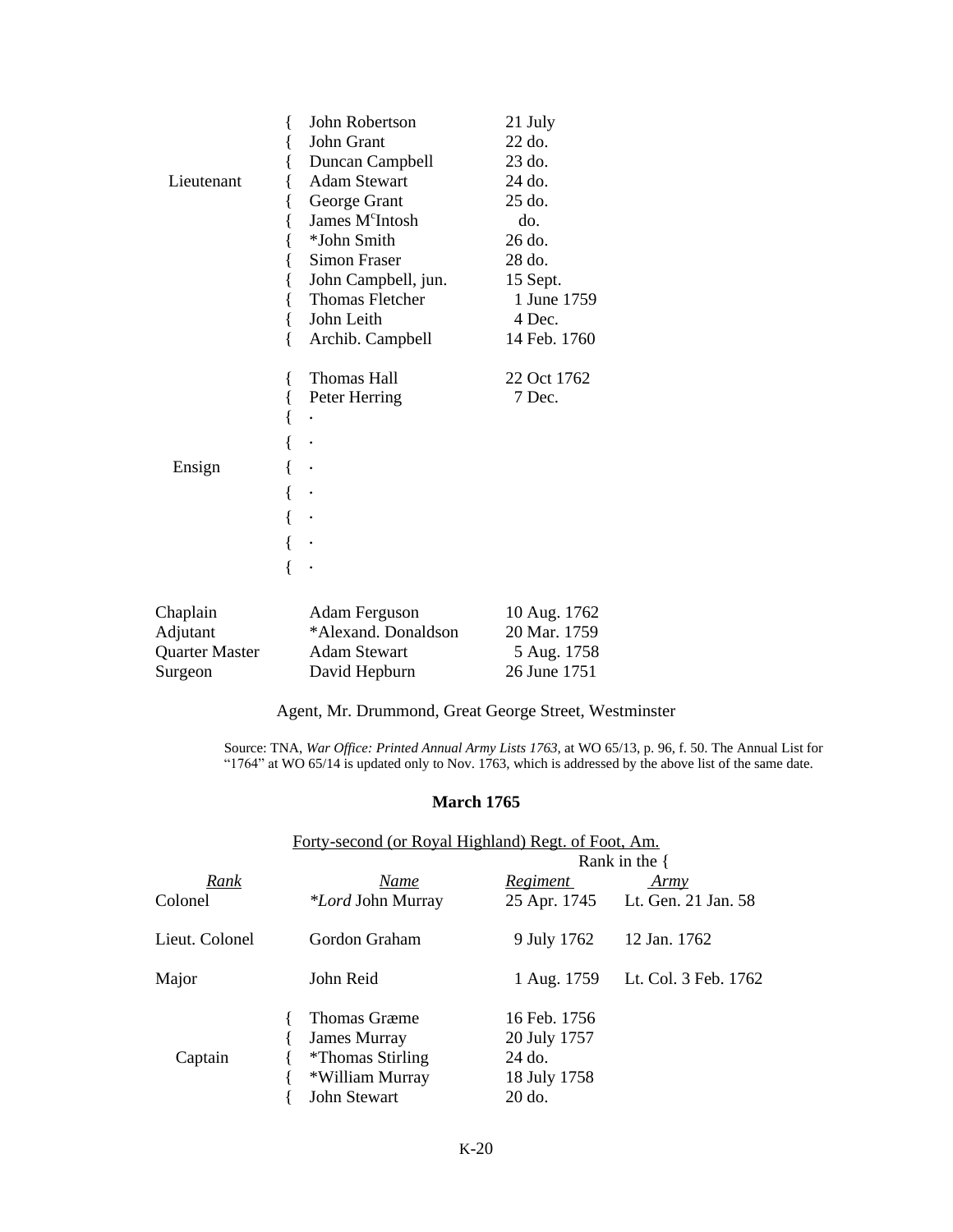|                | { | *William Grant                            | 23 do.                      |              |
|----------------|---|-------------------------------------------|-----------------------------|--------------|
| Captain Lieut. |   | <b>Patrick Balneavies</b>                 | 23 Aug. 1763                |              |
|                | ∤ | <b>Alexander Mackay</b><br>John Robertson | 1 Aug. 1757<br>21 July 1758 |              |
|                |   | Duncan Campbell                           | 23 do.                      |              |
|                |   | George Grant                              | 25 do.                      |              |
| Lieutenant     |   | *John Smith                               | 26 do.                      |              |
|                |   | James Eddingstone                         | 9 July 1762                 |              |
|                |   | *Charles Graham                           | 10 Sept.                    |              |
|                |   | James Dowe                                | 16 Mar. 1764                | 24 May 1758  |
|                |   | George Rigge                              | 2 Apr                       | 19 Dec. 1759 |
|                |   | Lts. *Alex. Donaldson                     | 8 May 1760                  |              |
|                |   | * John M <sup>c</sup> Intosh              | 15 May 1762                 |              |
|                |   | *Charles Grant                            | $9$ Aug.                    |              |
|                |   | James Rumsey                              | 17 Mar. 1764                | 28 July 1762 |
| Ensign         |   | <b>Thomas Hall</b>                        | 22 Oct 1762                 |              |
|                |   | Peter Herring                             | 7 Dec.                      |              |
|                |   | *John Peebles                             | 23 Aug. 1763                |              |
|                |   |                                           |                             |              |
| Chaplain       |   | *James Mac Lagan                          | 15 June 1764                |              |
| Adjutant       |   | *Alex. Donaldson                          | 20 Mar. 1759                |              |
| Quarter-Master |   | *Charles Graham                           | 15 Feb. 1764                |              |
| Surgeon        |   | *Alex. Potts                              | 10 Apr. 1764                |              |

Agent, Mr. Drummond, Great George-Street, Westminster...

### HALF-PAY

|        | Regiments, &c Reduced or Disbanded, 1763 |
|--------|------------------------------------------|
|        | 42d Foot 2d Battalion                    |
| Major  | Allan Campbell                           |
|        | Alexander M <sup>c</sup> Donald          |
|        | <b>Archibald Campbell</b>                |
|        | James Abercromby                         |
|        | Alexander Turnbull                       |
| Capt.  | Alexander M <sup>c</sup> Intosh          |
|        | J. Campbell                              |
|        | J. Small                                 |
|        | <b>Charles Forbes</b>                    |
|        | Daniel Shaw                              |
|        | *J. [John] Gregor                        |
|        | Archibald Campbell                       |
|        | *J. [John] Graham                        |
| Lieut. | Allan Grant                              |
|        | <b>Charles Menzies</b>                   |
|        | Neil M <sup>c</sup> Lean                 |
|        |                                          |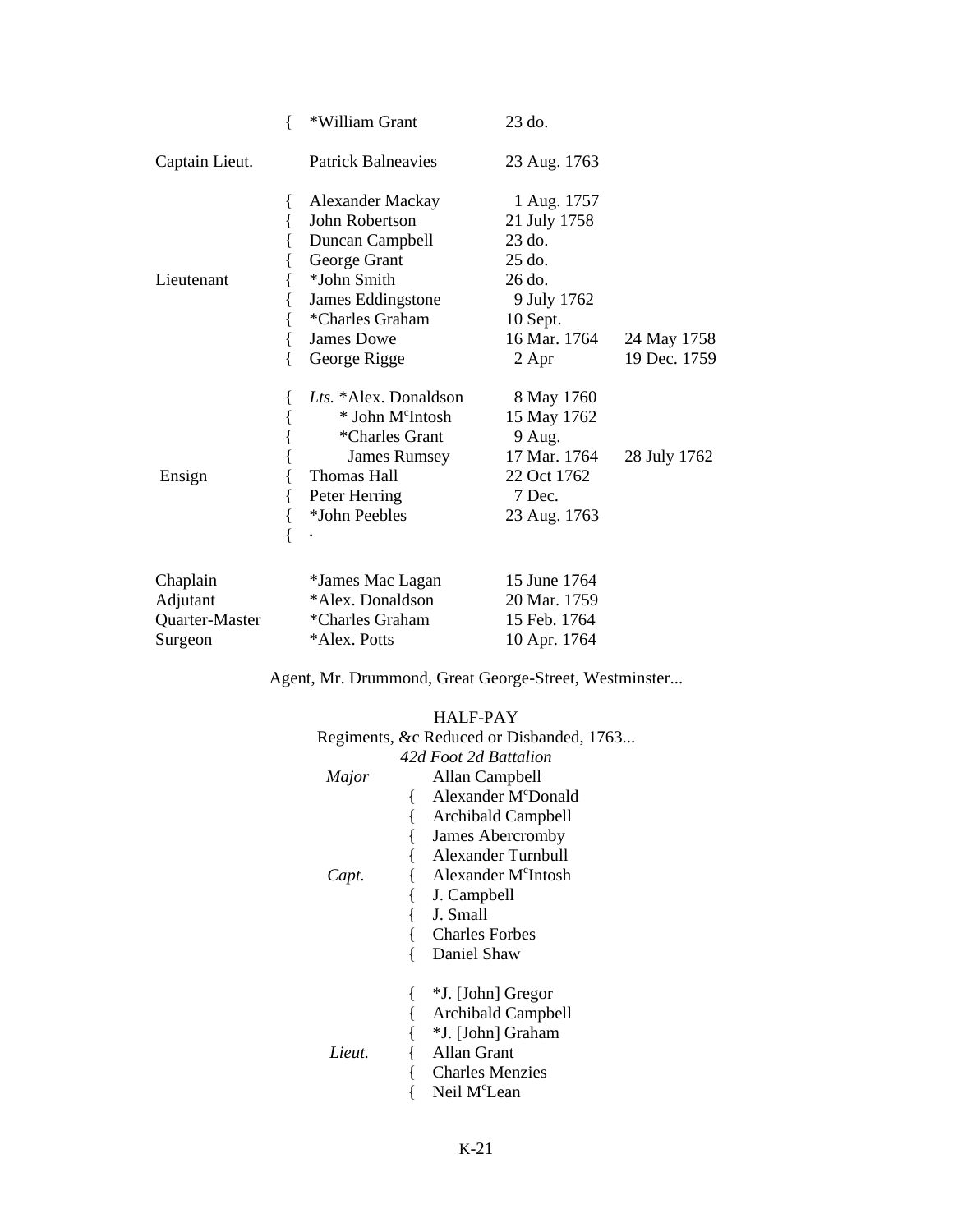|               | Dan. Robertson                                                                  |
|---------------|---------------------------------------------------------------------------------|
|               | J. Campbell                                                                     |
|               | Simon Fraser                                                                    |
|               | George Campbell                                                                 |
|               | <b>Archibald Cameron</b>                                                        |
|               | Thomas Keathing                                                                 |
|               | Nathaniel M <sup>c</sup> Cullock                                                |
|               | J. Leith                                                                        |
| Lieut.        | Ann Gordon                                                                      |
|               | Samuel Steel                                                                    |
|               | Thomas Scott                                                                    |
|               | Adam Stewart                                                                    |
|               | Henry Timberlake                                                                |
|               | Lewis Grant                                                                     |
|               | Alexander Graham                                                                |
| Adjut.        | William Gregor                                                                  |
| <i>O. Mr.</i> | William Munro                                                                   |
| Surgeon       | Robert Drummond                                                                 |
|               | $\overline{12}$ $\overline{12}$ $\overline{12}$ $\overline{12}$ $\overline{12}$ |

|         | 42 Foot $10^{th}$ Company        |
|---------|----------------------------------|
| Captain | J. Graham                        |
| Lieut.  | Thomas Fletcher<br>$\mathcal{L}$ |
|         | { Archibald Campbell             |

Source: TNA, *War Office: Printed Annual Army Lists, 1765*, at WO 65/15, pp. 96 and 152-153, ff. 90, 186- 187.

# **January 1766**

|                |                           | Forty-second (or Royal Highland) Regt. of Foot, Am. |                     |  |  |
|----------------|---------------------------|-----------------------------------------------------|---------------------|--|--|
|                |                           |                                                     | Rank in the {       |  |  |
| Rank           | Name                      | <u>Regiment</u>                                     | Army                |  |  |
| Colonel        | <i>*Lord</i> John Murray  | 25 Apr. 1745                                        | Lt. Gen. 21 Jan. 58 |  |  |
| Lieut. Colonel | Gordon Graham             | 9 July 1762                                         | 12 Jan. 1762        |  |  |
| Major          | John Reid                 | 1 Aug. 1759                                         | L. Col. 3 Feb. 1762 |  |  |
|                | Thomas Græme              | 16 Feb. 1756                                        |                     |  |  |
|                | <b>James Murray</b>       | 20 July 1757                                        |                     |  |  |
| Captain        | <i>*</i> Thomas Stirling  | 24 do.                                              |                     |  |  |
|                | *William Murray           | 18 July 1758                                        |                     |  |  |
|                | John Stewart              | $20$ do.                                            |                     |  |  |
|                | *William Grant            | 23 do.                                              |                     |  |  |
| Captain Lieut. | <b>Patrick Balneavies</b> | 23 Aug. 1763                                        |                     |  |  |
|                | <b>Alexander Mackay</b>   | 1 Aug. 1757                                         |                     |  |  |
|                | John Robertson            | 21 July 1758                                        |                     |  |  |
|                | George Grant              | $25$ do.                                            |                     |  |  |
| Lieutenant     | *John Smith               | 26 do.                                              |                     |  |  |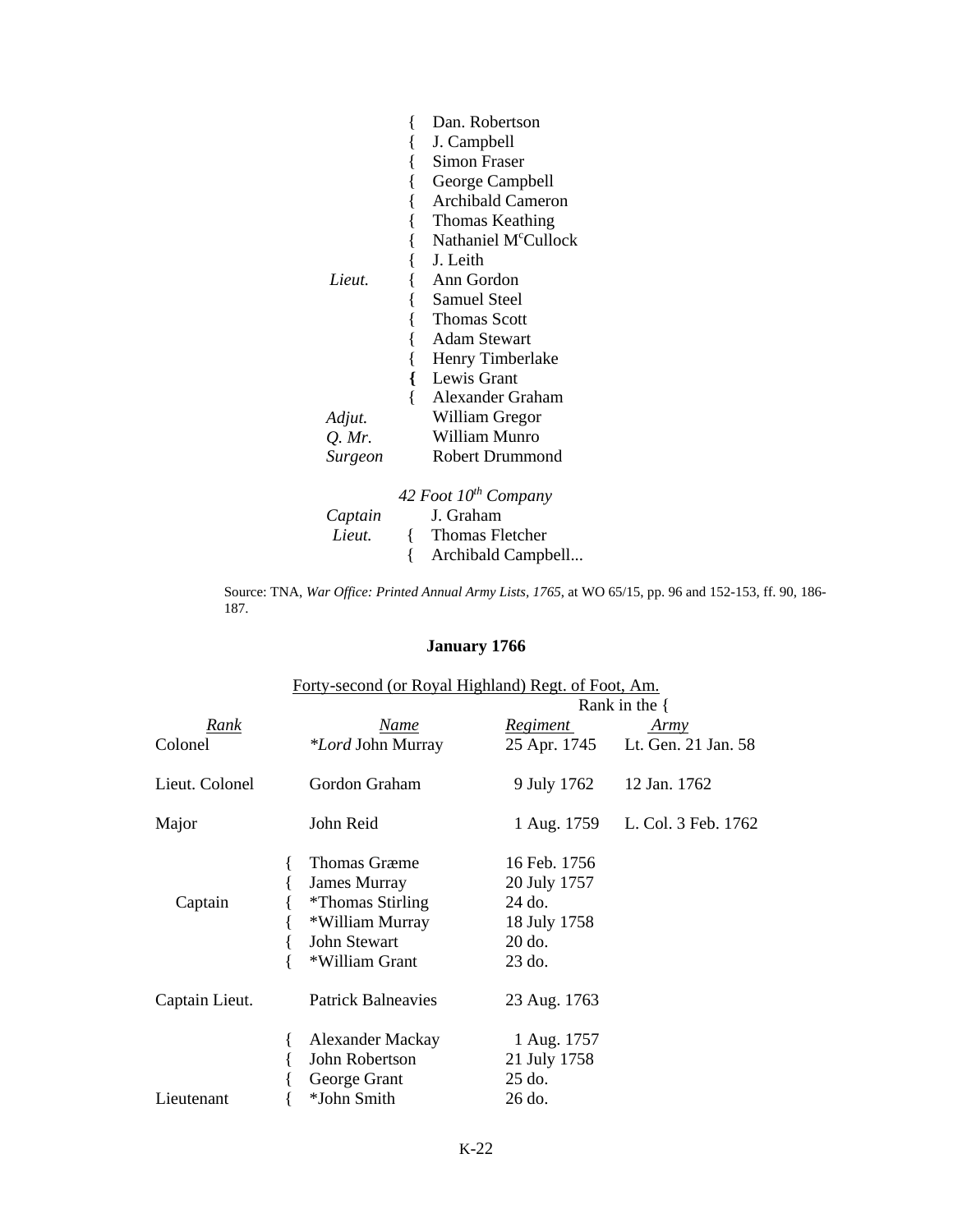|                | James Eddingstone              | 9 July 1762  |              |
|----------------|--------------------------------|--------------|--------------|
|                | *Charles Graham                | 10 Sept.     |              |
|                | James Dowe                     | 16 Mar. 1764 | 24 May 1758  |
|                | George Rigge                   | 2 Apr        | 19 Dec. 1759 |
|                | Nathan. M <sup>c</sup> Cullock | 16 Aug. 1764 | 2 Aug. 1762  |
|                | <i>Lts.</i> *Alex. Donaldson   | 8 May 1760   |              |
|                | * John M <sup>c</sup> Intosh   | 15 May 1762  |              |
|                | *Charles Grant                 | 9 Aug.       |              |
|                | James Rumsey                   | 17 Mar. 1764 | 28 July 1762 |
| Ensign         | Thomas Hall                    | 22 Oct 1762  |              |
|                | Peter Herring                  | 7 Dec.       |              |
|                | *John Peebles                  | 23 Aug. 1763 |              |
| Chaplain       | *James Mac Lagan               | 15 June 1764 |              |
| Adjutant       | *Alex. Donaldson               | 20 Mar. 1759 |              |
| Quarter-Master | *Charles Graham                | 15 Feb. 1764 |              |
| Surgeon        | *Alex. Potts                   | 10 Apr. 1764 |              |

Agent, Mr. Drummond, Great George-Street, Westminster...

|        | <b>HALF-PAY</b>                          |
|--------|------------------------------------------|
|        | Regiments, &c Reduced or Disbanded, 1763 |
|        | 42d Foot 2d Battalion                    |
| Major  | Allan Campbell                           |
|        | Alexander M <sup>c</sup> Donald<br>{     |
|        | $\{$<br><b>Archibald Campbell</b>        |
|        | $\{$<br>William Bulkeley                 |
|        | $\{$<br><b>Alexander Turnbull</b>        |
| Capt.  | Alexander M <sup>c</sup> Intosh<br>{     |
|        | $\{$<br>J. Campbell                      |
|        | {<br>Duncan Campbell                     |
|        | $\{$<br>Daniel Shaw                      |
|        |                                          |
|        | {<br>*J. [John] Gregor                   |
|        | {<br><b>Archibald Campbell</b>           |
|        | {<br>*J. [John] Graham                   |
| Lieut. | $\{$<br><b>Allan Grant</b>               |
|        | $\{$<br><b>Charles Menzies</b>           |
|        | $\{$<br>Neil M <sup>c</sup> Lean         |
|        | $\{$<br>Dan. Robertson                   |
|        | $\{$<br>J. Campbell                      |
|        | $\{$<br>Simon Fraser                     |
|        | $\{$<br>George Campbell                  |
|        | $\{$<br>Archibald Cameron                |
|        | $\{$<br>Thomas Keathing                  |
|        | $\{$<br>Duncan Campbell                  |
|        | $\{$<br>J. Leith                         |
| Lieut. | {<br>Ann Gordon                          |
|        | $\{$<br>Samuel Steel                     |
|        | $\{$<br><b>Thomas Scott</b>              |
|        |                                          |

K-23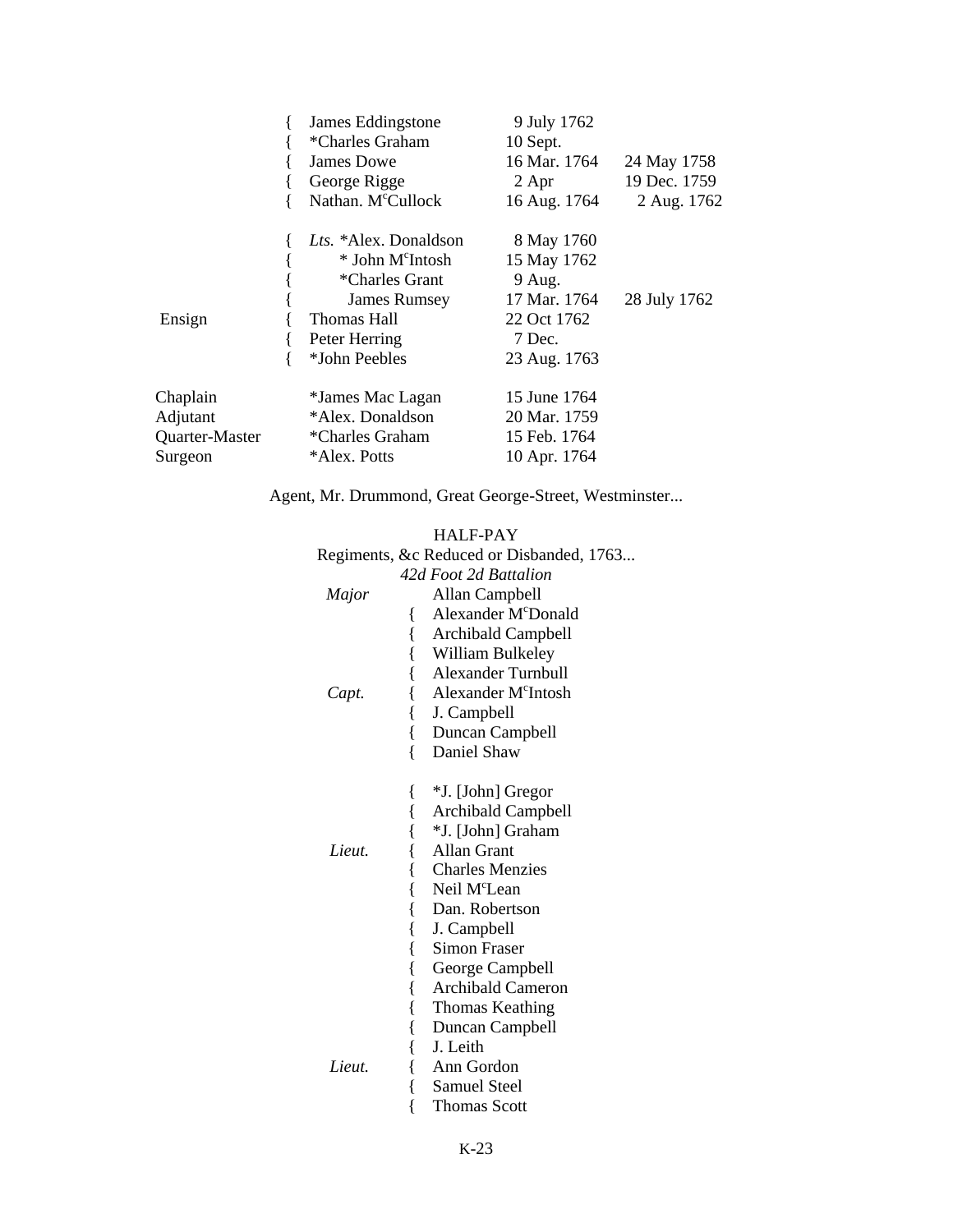|          | <b>Adam Stewart</b>       |
|----------|---------------------------|
|          | Henry Timberlake          |
|          | Lewis Grant               |
|          | Alexander Graham          |
| Adjut.   | William Gregor            |
| $Q.$ Mr. | William Munro             |
| Surgeon  | <b>Robert Drummond</b>    |
|          | 42 Foot $10^{th}$ Company |
| Captain  | J. Graham                 |
| Lieut.   | <b>Thomas Fletcher</b>    |
|          | Archibald Campbell        |

Source: TNA, *War Office: Printed Annual Army Lists, 1765*, at WO 65/16, p. 96 and 191, f. 48.

### **1767**

|                | Forty-second (or Royal Highland) Regt. of Foot, Am.                                                                                                                                                                               |                                                                                                                                    |                                              |  |
|----------------|-----------------------------------------------------------------------------------------------------------------------------------------------------------------------------------------------------------------------------------|------------------------------------------------------------------------------------------------------------------------------------|----------------------------------------------|--|
|                |                                                                                                                                                                                                                                   |                                                                                                                                    | Rank in the $\{$                             |  |
| Rank           | Name                                                                                                                                                                                                                              | <b>Regiment</b>                                                                                                                    | Army                                         |  |
| Colonel        | *Lord John Murray                                                                                                                                                                                                                 | 25 Apr. 1745                                                                                                                       | Lt. Gen. 21 Jan. 58                          |  |
| Lieut. Colonel | Gordon Graham                                                                                                                                                                                                                     | 9 July 1762                                                                                                                        | 12 Jan. 1762                                 |  |
| Major          | John Reid                                                                                                                                                                                                                         | 1 Aug. 1759                                                                                                                        | L. Col. 3 Feb. 1762                          |  |
| Captain        | <b>Thomas Græme</b><br>₹<br><b>James Murray</b><br>₹<br><i>*</i> Thomas Stirling<br>₹<br>*William Murray<br>{<br>John Stewart<br>{<br>*William Grant<br>$\{$<br>John Graham                                                       | 15 Feb. 1756<br>20 July 1757<br>24 do.<br>18 July 1758<br>20 do.<br>23 do.<br>25 Dec. 1765                                         | 14 Feb. 1762                                 |  |
| Captain Lieut. | <b>Patrick Balneavies</b>                                                                                                                                                                                                         | 23 Aug. 1763                                                                                                                       |                                              |  |
| Lieutenant     | <b>Alexander Mackay</b><br>{<br>John Robertson<br>George Grant<br>*John Smith<br>*Alexander Donaldson<br>James Eddingstone<br>*Charles Graham<br>ł<br>George Rigge<br>{<br>Nathan M <sup>c</sup> Cullock<br>$\{$<br>John Campbell | 1 Aug. 1757<br>21 July 1758<br>25 do.<br>26 do.<br>8 May 1760<br>9 July 1762<br>10 Sept.<br>2 Apr. 1764<br>16 Aug.<br>25 Dec. 1765 | 19 Dec. 1759<br>2 Aug. 1762<br>15 Sept. 1758 |  |
| Ensign         | Lts. $*John McIntosh$<br>ł<br>*Charles Grant<br>{<br>Thomas Hall<br>Peter Herring<br>*John Peebles                                                                                                                                | 15 May 1762<br>9 Aug.<br>22 Oct. 1762<br>7 Dec.<br>23 Aug. 1763                                                                    |                                              |  |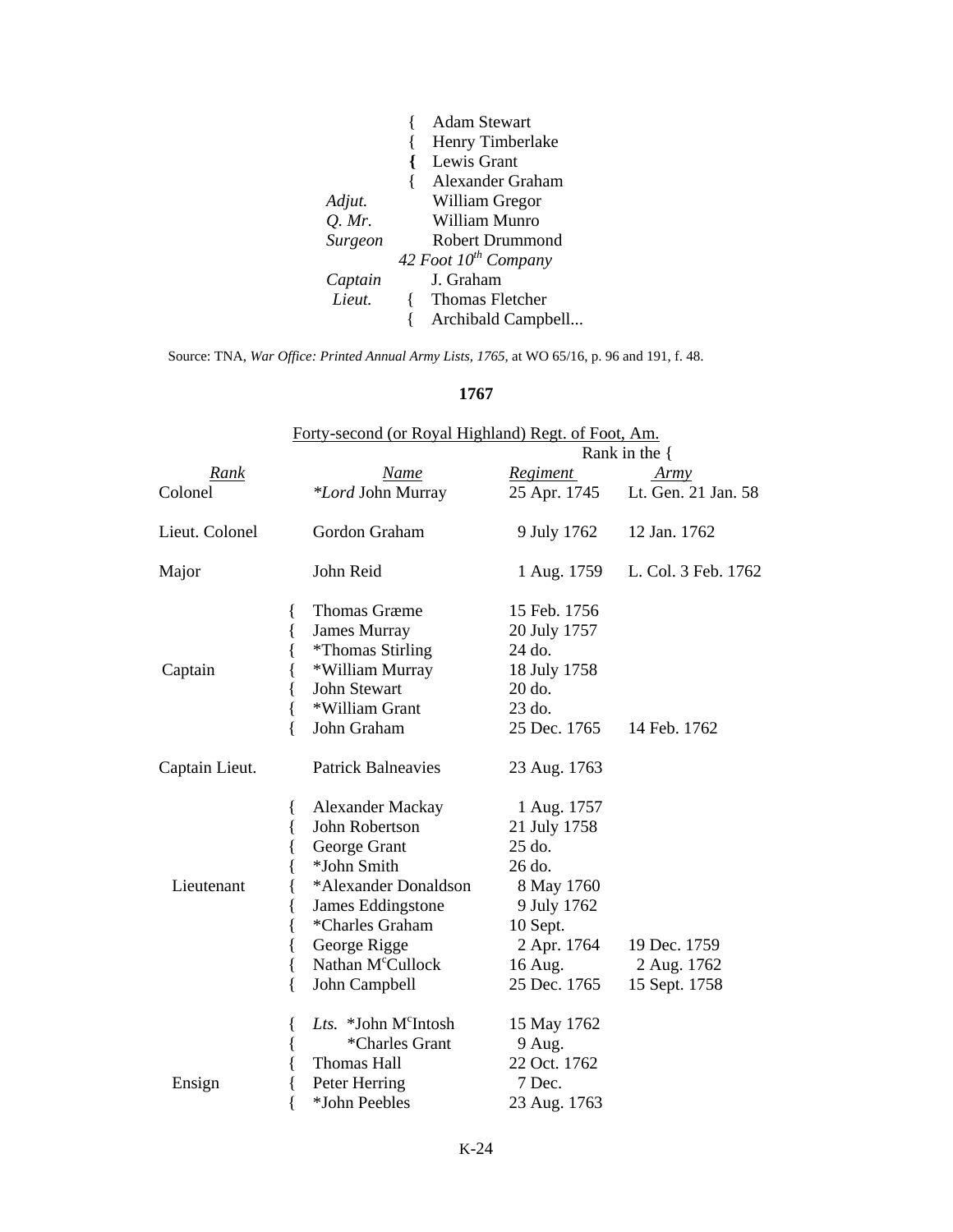| Daniel Astle        |
|---------------------|
| Rich. Nicols Colden |
|                     |

{ **.**

13 Dec. 1765 22 Oct. 1762 27 Aug. 1766

| Chaplain       | *James Mac Lagan | 15 June 1764 |
|----------------|------------------|--------------|
| Adjutant       | *Alex. Donaldson | 20 Mar. 1759 |
| Quarter-Master | Duncan Campbell  | 3 Sept. 1766 |
| Surgeon        | *Alex. Potts     | 10 Apr. 1764 |

Agent, Messrs. Meyrick and Porter

|          | HALF-PAY                                  |
|----------|-------------------------------------------|
|          | Regiments, &c. Reduced or Disbanded, 1763 |
|          | 42d Foot 2d Battalion                     |
| Major    | Allan Campbell                            |
|          | Alexander McDonald<br>{                   |
|          | {<br>Archibald Campbell                   |
|          | {<br>William Bulkeley                     |
| Capt.    | {<br>H. Descury                           |
|          | $\{$<br>Alexander M <sup>c</sup> Intosh   |
|          | $\{$<br>J. Campbell                       |
|          | $\{$<br>Duncan Campbell                   |
|          | $\{$<br>Daniel Shaw                       |
|          |                                           |
|          | *J. [John] Gregor<br>{                    |
|          | {<br>Archibald Campbell                   |
|          | $\{$<br>*J. [John] Graham                 |
| Lieut.   | {<br>Allan Grant                          |
|          | {<br><b>Charles Menzies</b>               |
|          | {<br>Neil M <sup>c</sup> Lean             |
|          | {<br>Dan. Robertson                       |
|          |                                           |
|          | T. Fletcher<br>{                          |
|          | {<br>Simon Fraser                         |
|          | {<br>George Campbell                      |
|          | $\{$<br><b>Archibald Cameron</b>          |
|          | $\{$<br><b>Thomas Keathing</b>            |
|          | {<br>Duncan Campbell                      |
| Lieut.   | $\{$<br>J. Leith                          |
|          | $\{$<br>Ann Gordon                        |
|          | $\{$<br><b>Thomas Scott</b>               |
|          | $\{$<br><b>Adam Stewart</b>               |
|          | $\{$<br>Lewis Grant                       |
|          | $\{$<br>Alexander Graham                  |
|          | $\{$<br>Archibald Campbell                |
| Adjut.   | William Gregor                            |
| $Q.$ Mr. | William Munro                             |
| Surgeon  | Robert Drummond                           |

Source: TNA, *War Office: Printed Annual Army Lists 1767*, at WO 65/17, pp. 96 and 193, ff. 50 and 97.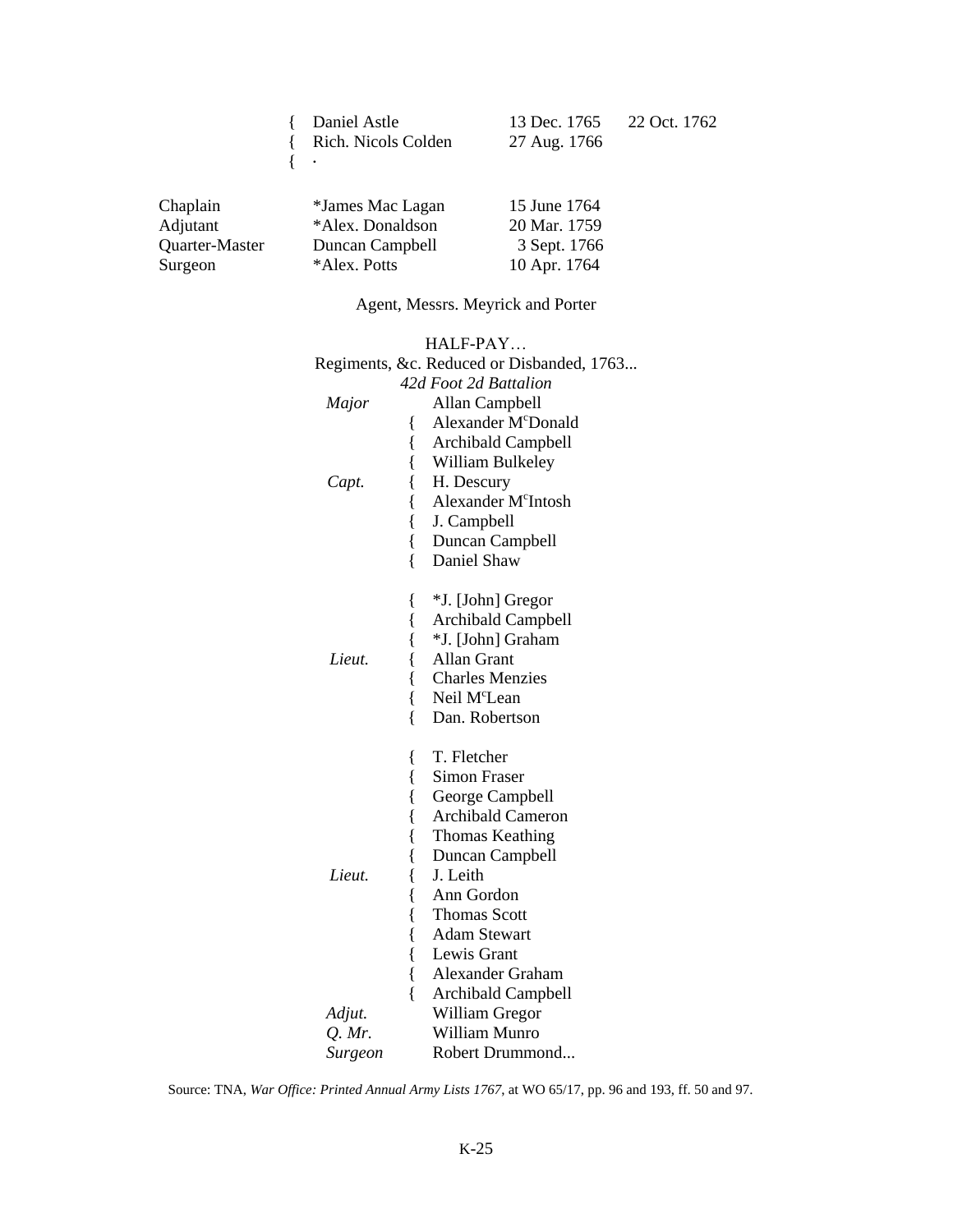### **1768**

|                                 | <u>Forty-second (of Royal Highland) Regt. Of Foot, fieland</u>                                                                                                                                                                                          |                                                                                                                                          | Rank in the $\{$                             |
|---------------------------------|---------------------------------------------------------------------------------------------------------------------------------------------------------------------------------------------------------------------------------------------------------|------------------------------------------------------------------------------------------------------------------------------------------|----------------------------------------------|
| Rank                            | <u>Name</u>                                                                                                                                                                                                                                             | <u>Regiment</u>                                                                                                                          | Army                                         |
| Colonel                         | *Lord John Murray                                                                                                                                                                                                                                       | 25 Apr. 1745                                                                                                                             | Lt. Gen. 21 Jan. 58                          |
| Lieut. Colonel                  | Gordon Graham                                                                                                                                                                                                                                           | 9 July 1762                                                                                                                              | 12 Jan. 1762                                 |
| Major                           | John Reid                                                                                                                                                                                                                                               | 1 Aug. 1759                                                                                                                              | L. Col. 3 Feb. 1762                          |
| Captain                         | <b>Thomas Græme</b><br>₹<br>James Murray<br>{<br>{<br><i>*Thomas Stirling</i><br>*William Murray<br>{<br>John Stewart<br>{<br>*William Grant<br>{<br>{<br>John Graham                                                                                   | 16 Feb. 1756<br>20 July 1757<br>24 do.<br>18 July 1758<br>20 do.<br>$23$ do.<br>25 Dec. 1765                                             | 14 Feb. 1762                                 |
| Captain Lieut.                  | <b>Patrick Balneavies</b>                                                                                                                                                                                                                               | 23 Aug. 1763                                                                                                                             |                                              |
| Lieutenant                      | <b>Alexander Mackay</b><br>₹<br>John Robertson<br>{<br>George Grant<br>{<br>*John Smith<br>{<br>*Alexander Donaldson<br>{<br>James Eddingstone<br>₹<br>*Charles Graham<br>Nathan M <sup>c</sup> Cullock<br>{<br>{<br>John Campbell<br>*John Graham<br>{ | 1 Aug. 1757<br>21 July 1758<br>25 do.<br>26 do.<br>8 May 1760<br>9 July 1762<br>10 Sept.<br>16 Aug. 1764<br>25 Dec. 1765<br>20 Feb. 1767 | 2 Aug. 1762<br>15 Sept. 1758<br>31 July 1760 |
| Ensign                          | Lts. *John M°Intosh<br>{<br>*Charles Grant<br>{<br>{<br>Thomas Hall<br>Peter Herring<br>{<br>*John Peebles<br>{<br>*John Rutherford<br>{<br>Daniel Astle<br>{<br>Rich. Nicols Colden<br>ſ                                                               | 15 May 1762<br>9 Aug.<br>22 Oct.<br>7 Dec.<br>23 Aug. 1763<br>13 Dec. 1765<br>27 Aug. 1766                                               | 22 Oct. 1762                                 |
| Chaplain<br>Adjutant<br>Surgeon | *James Mac Lagan<br>*Alex. Donaldson<br>*Alex. Potts                                                                                                                                                                                                    | 15 June 1764<br>20 Mar. 1759<br>10 Apr. 1764                                                                                             |                                              |

# Forty-second (or Royal Highland) Regt. of Foot, Ireland

Agent, William Montgomery, Dublin...

HALF-PAY… Regiments, &c. Reduced or Disbanded, 1763... *42d Foot 2d Battalion Major* Allan Campbell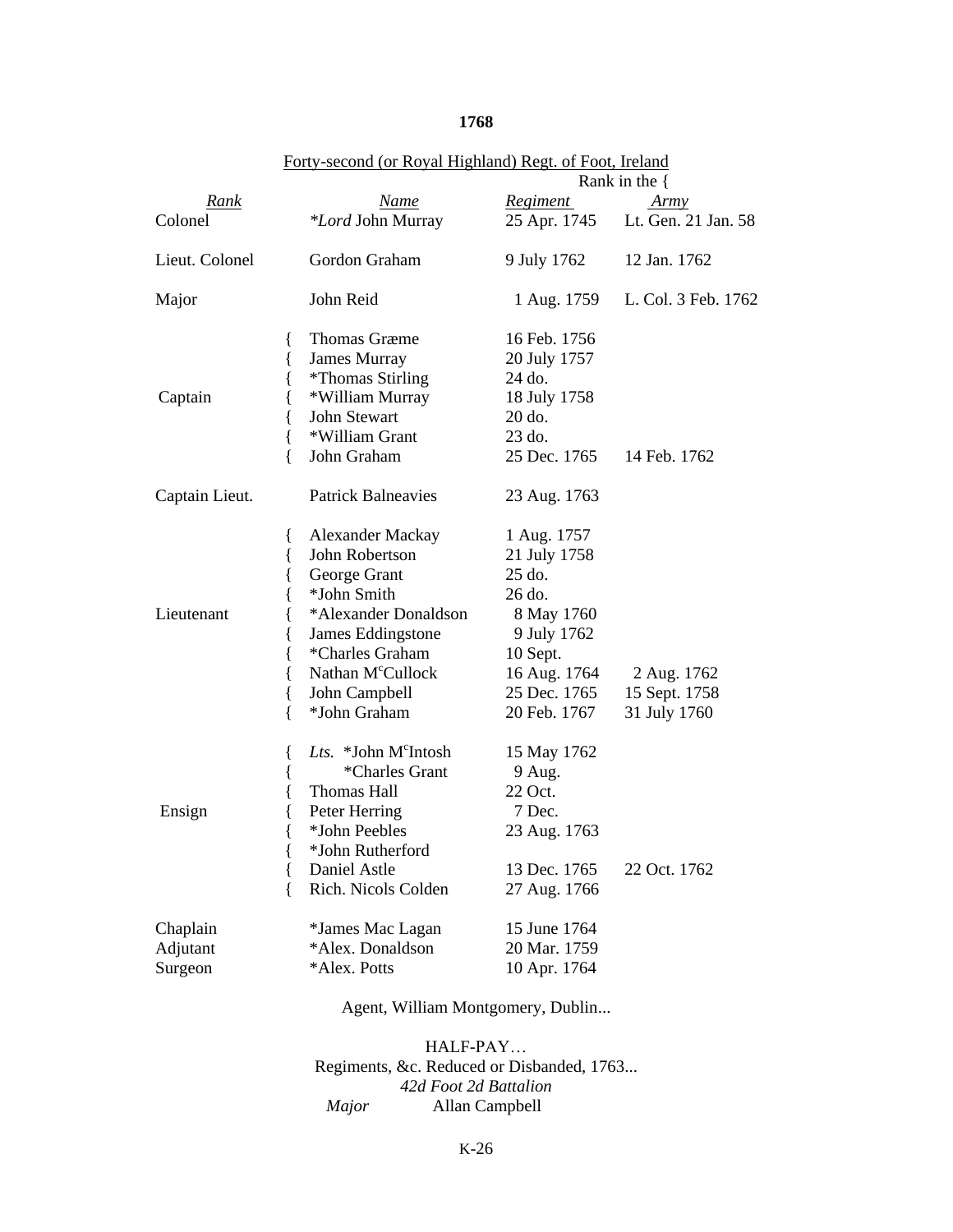| Capt.    | Alexander McDonald<br>{<br>{<br>Archibald Campbell<br>{<br>William Bulkeley<br>H. Descury<br>{<br>Alexander M <sup>c</sup> Intosh<br>{<br>{<br>Duncan Campbell<br>ſ<br>Daniel Shaw                                                                                                 |
|----------|------------------------------------------------------------------------------------------------------------------------------------------------------------------------------------------------------------------------------------------------------------------------------------|
| Lieut.   | *J. [John] Gregor<br>l<br>{<br>Archibald Campbell<br>$\{$<br><b>Allan Grant</b><br><b>Charles Menzies</b><br>{<br>{<br>Neil M <sup>c</sup> Lean<br>{<br>Dan. Robertson<br>$\{$<br>G. Rigge                                                                                         |
| Lieut.   | T. Fletcher<br>{<br>{<br><b>Simon Fraser</b><br>$\{$<br><b>Archibald Cameron</b><br>{<br>Thomas Keathing<br>$\{$<br>Duncan Campbell<br>{<br>J. Leith<br>{<br>Ann Gordon<br><b>Thomas Scott</b><br>{<br>$\{$<br><b>Adam Stewart</b><br>{<br><b>Archibald Campbell</b><br>{<br>Riley |
| Adjut.   | William Gregor                                                                                                                                                                                                                                                                     |
| $Q.$ Mr. | William Munro                                                                                                                                                                                                                                                                      |
| Surgeon  | Robert Drummond                                                                                                                                                                                                                                                                    |

Source: TNA, *War Office: Printed Annual Army Lists 1768,* at WO 65/18, pp. 96, 192-193, ff. 51 and 99.

# **1769**

|                | Forty-second (or Royal Highland) Regt. of Foot, Ireland |                  |                                  |  |
|----------------|---------------------------------------------------------|------------------|----------------------------------|--|
|                |                                                         | Rank in the $\{$ |                                  |  |
| Rank           | Name                                                    | <b>Regiment</b>  | Army                             |  |
| Colonel        | <i>*Lord</i> John Murray                                |                  | 25 Apr. 1745 Lt. Gen. 21 Jan. 58 |  |
| Lieut. Colonel | Gordon Graham                                           | 9 July 1762      | 12 Jan. 1762                     |  |
| Major          | John Reid                                               | 1 Aug. 1759      | L. Col. 3 Feb. 1762              |  |
|                | Thomas Græme                                            | 15 Feb. 1756     |                                  |  |
| Captain        | James Murray                                            | 20 July 1757     |                                  |  |
|                | <i>*</i> Thomas Stirling                                | 24 do.           |                                  |  |
|                | *William Murray                                         | 18 July 1758     |                                  |  |
|                | John Stewart                                            | $20$ do.         |                                  |  |
|                | *William Grant                                          | $23$ do.         |                                  |  |
|                | John Graham                                             | 25 Dec. 1765     | 14 Feb. 1762                     |  |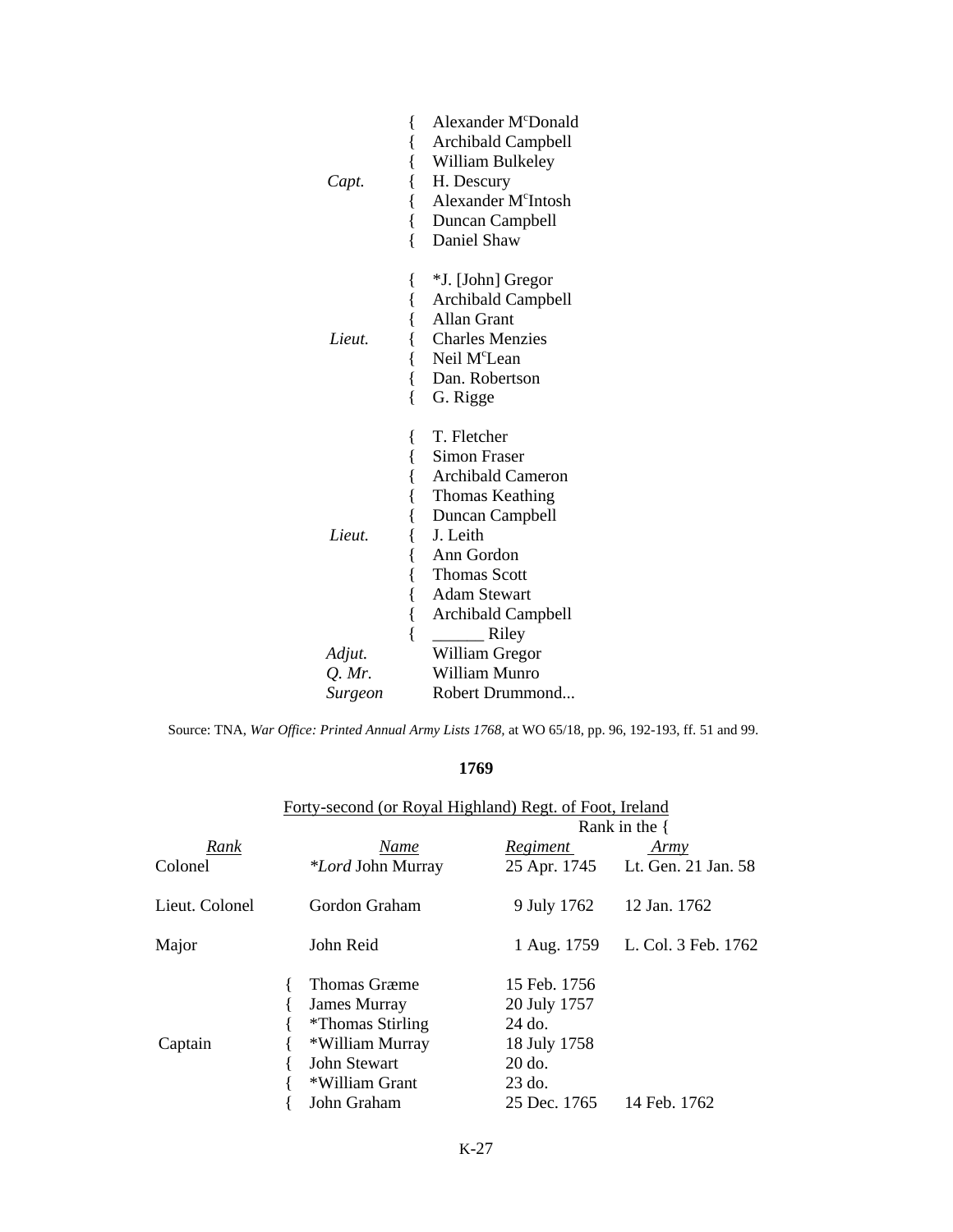| Captain Lieut.                  | <b>Patrick Balneavies</b>                                                                                                                                                                                | 23 Aug. 1763                                                                                                                                   |                                              |
|---------------------------------|----------------------------------------------------------------------------------------------------------------------------------------------------------------------------------------------------------|------------------------------------------------------------------------------------------------------------------------------------------------|----------------------------------------------|
| Lieutenant                      | Alexander Mackay<br>{<br>John Robertson<br>George Grant<br>*John Smith<br>*Alexander Donaldson<br>James Eddingstone<br>*Charles Graham<br>Nathan M <sup>c</sup> Cullock<br>John Campbell<br>*John Graham | 1 Aug. 1757<br>21 July 1758<br>$25$ do.<br>$26$ do.<br>8 May 1760<br>9 July 1762<br>$10$ Sept.<br>16 Aug. 1764<br>25 Dec. 1765<br>20 Feb. 1767 | 2 Aug. 1762<br>15 Sept. 1758<br>31 July 1760 |
| Ensign                          | Lts. *John M°Intosh<br>*Charles Grant<br>Thomas Hall<br>*John Peebles<br>*John Rutherford<br>Daniel Astle<br>Rich. Nicols Colden<br><b>Robert Read</b><br>∤                                              | 15 May 1762<br>9 Aug.<br>22 Oct.<br>23 Aug. 1763<br>13 May 1764<br>13 Dec. 1765<br>27 Aug. 1766<br>25 Mar. 1768                                | 22 Oct. 1762                                 |
| Chaplain<br>Adjutant<br>Surgeon | *James Mac Lagan<br>*John M <sup>c</sup> Intosh<br>*Alexander Potts                                                                                                                                      | 15 June 1764<br>2 Nov. 1768<br>10 Apr. 1764                                                                                                    |                                              |

Agent, William Montgomery, Dublin...

HALF-PAY…

|        | Regiments, &c. Reduced or Disbanded, 1763 |
|--------|-------------------------------------------|
|        | 42d Foot 2d Battalion                     |
| Major  | Allan Campbell                            |
|        | <b>Archibald Campbell</b>                 |
|        | Alexander M <sup>c</sup> Intosh           |
|        | H. Descury                                |
| Capt.  | William Bulkeley                          |
|        | Duncan Campbell                           |
|        | Alexander M <sup>c</sup> Donald           |
|        | Fr. Dupont                                |
|        |                                           |
|        | *J. [John] Gregor                         |
|        | <b>Archibald Campbell</b>                 |
|        | Allan Grant                               |
|        | <b>Charles Menzies</b>                    |
|        | Neil M <sup>c</sup> Lean                  |
|        | Daniel Robertson                          |
|        | Archibald Cameron                         |
|        | Thomas Keathing                           |
| Lieut. | Ann Gordon                                |
|        | Thomas Scott                              |
|        |                                           |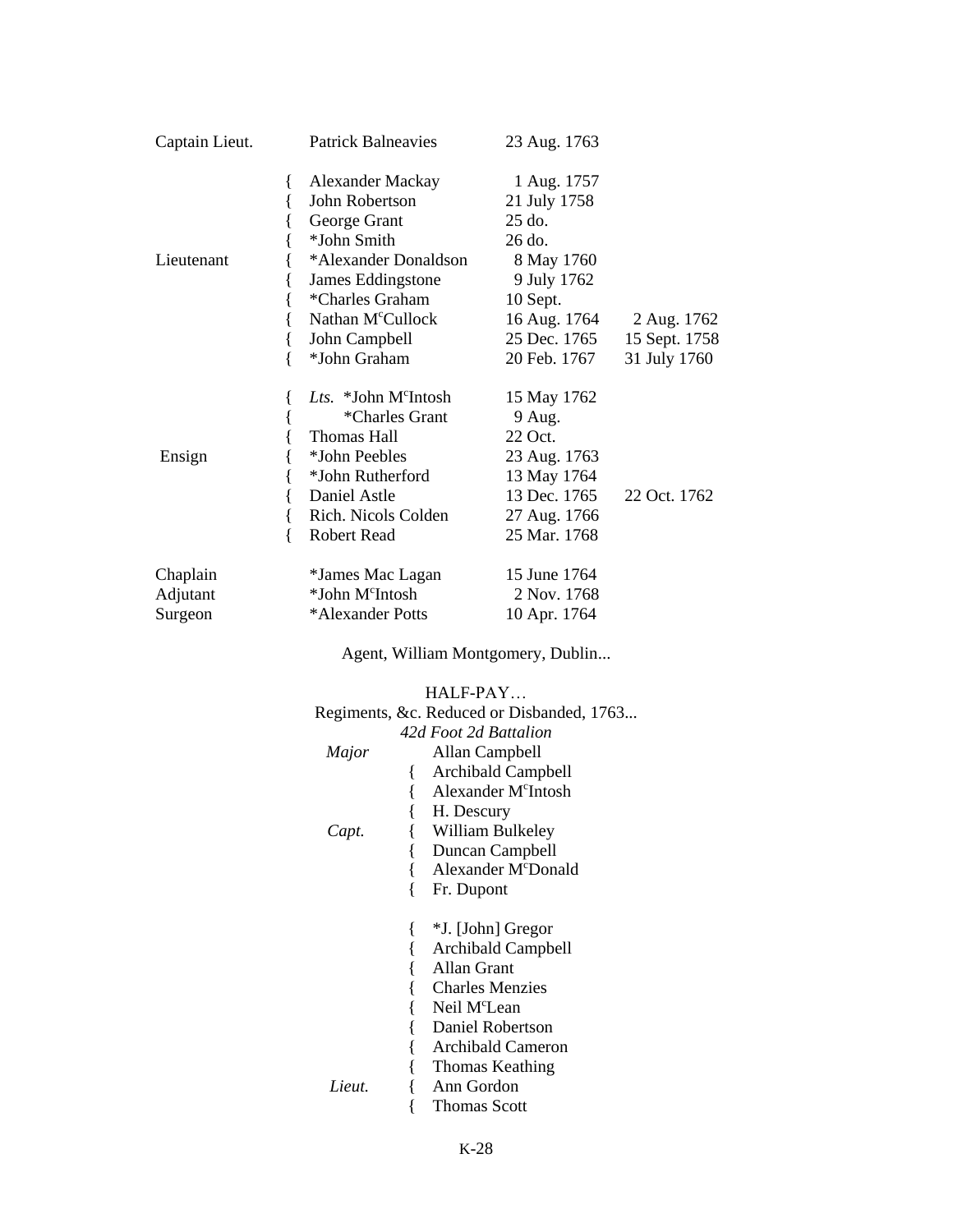|                | <b>Adam Stewart</b> |
|----------------|---------------------|
|                | Duncan Campbell     |
|                | Archibald Campbell  |
|                | T. Fletcher         |
|                | Simon Fraser        |
|                | J. Leith            |
|                | Riley               |
|                | G. Rigge            |
| Adjut.         | William Gregor      |
| $Q.$ Mr.       | William Munro       |
| <b>Surgeon</b> | Robert Drummond     |

Source: TNA, *War Office: Printed Annual Army Lists 1769*, at WO 65/19, pp. 96, 189, ff. 50 and 96.

### **1770**

|                | Forty-second (or Royal Highland) Regt. of Foot, Ireland                                                                                                                                                                                                    |                                                                                                                                                |                                                              |
|----------------|------------------------------------------------------------------------------------------------------------------------------------------------------------------------------------------------------------------------------------------------------------|------------------------------------------------------------------------------------------------------------------------------------------------|--------------------------------------------------------------|
|                |                                                                                                                                                                                                                                                            |                                                                                                                                                | Rank in the $\{$                                             |
| Rank           | Name                                                                                                                                                                                                                                                       | <b>Regiment</b>                                                                                                                                | Army                                                         |
| Colonel        | *Lord John Murray                                                                                                                                                                                                                                          | 25 Apr. 1745                                                                                                                                   | Lt. Gen. 21 Jan. 58                                          |
| Lieut. Colonel | Gordon Graham                                                                                                                                                                                                                                              | 9 July 1762                                                                                                                                    | 12 Jan. 1762                                                 |
| Major          | John Reid                                                                                                                                                                                                                                                  | 1 Aug 1759                                                                                                                                     | L. Col. 3 Feb. 1762                                          |
| Captain        | <b>Thomas Græme</b><br>₹<br>{<br><i>*</i> Thomas Stirling<br>*William Murray<br>{<br>John Stewart<br>{<br>{<br>*William Grant<br>∤<br>John Graham                                                                                                          | 15 Feb. 1756<br>24 July 1757<br>18 July 1758<br>20 do.<br>23 do.<br>25 Dec. 1765                                                               | 14 Feb. 1762                                                 |
| Captain Lieut. | <b>Patrick Balneaves</b>                                                                                                                                                                                                                                   | 23 Aug. 1763                                                                                                                                   |                                                              |
| Lieutenant     | <b>Alexander Mackay</b><br>{<br>John Robertson<br>{<br>*John Smith<br>{<br>*Alexander Donaldson<br>James Eddingstone<br>*Charles Graham<br>₹<br>Nathan M <sup>c</sup> Cullock<br>{<br>John Campbell<br>₹<br>*John Graham<br>{<br>*Valentine Chisholme<br>∤ | 1 Aug. 1757<br>21 July 1758<br>26 do.<br>8 May 1760<br>9 July 1762<br>10 Sept.<br>16 Aug. 1764<br>25 Dec. 1765<br>20 Feb. 1767<br>10 Dec. 1768 | 2 Aug. 1762<br>15 Sept. 1758<br>31 July 1760<br>23 July 1762 |
| Ensign         | Lts. *John M°Intosh<br>₹<br>*Charles Grant<br>l<br><b>Thomas Hall</b><br>*John Peebles<br>{<br>*John Rutherford<br>Rich. Nicols Colden                                                                                                                     | 15 May 1762<br>9 Aug.<br>22 Oct. 1762<br>23 Aug. 1763<br>13 May 1764<br>27 Aug. 1766                                                           |                                                              |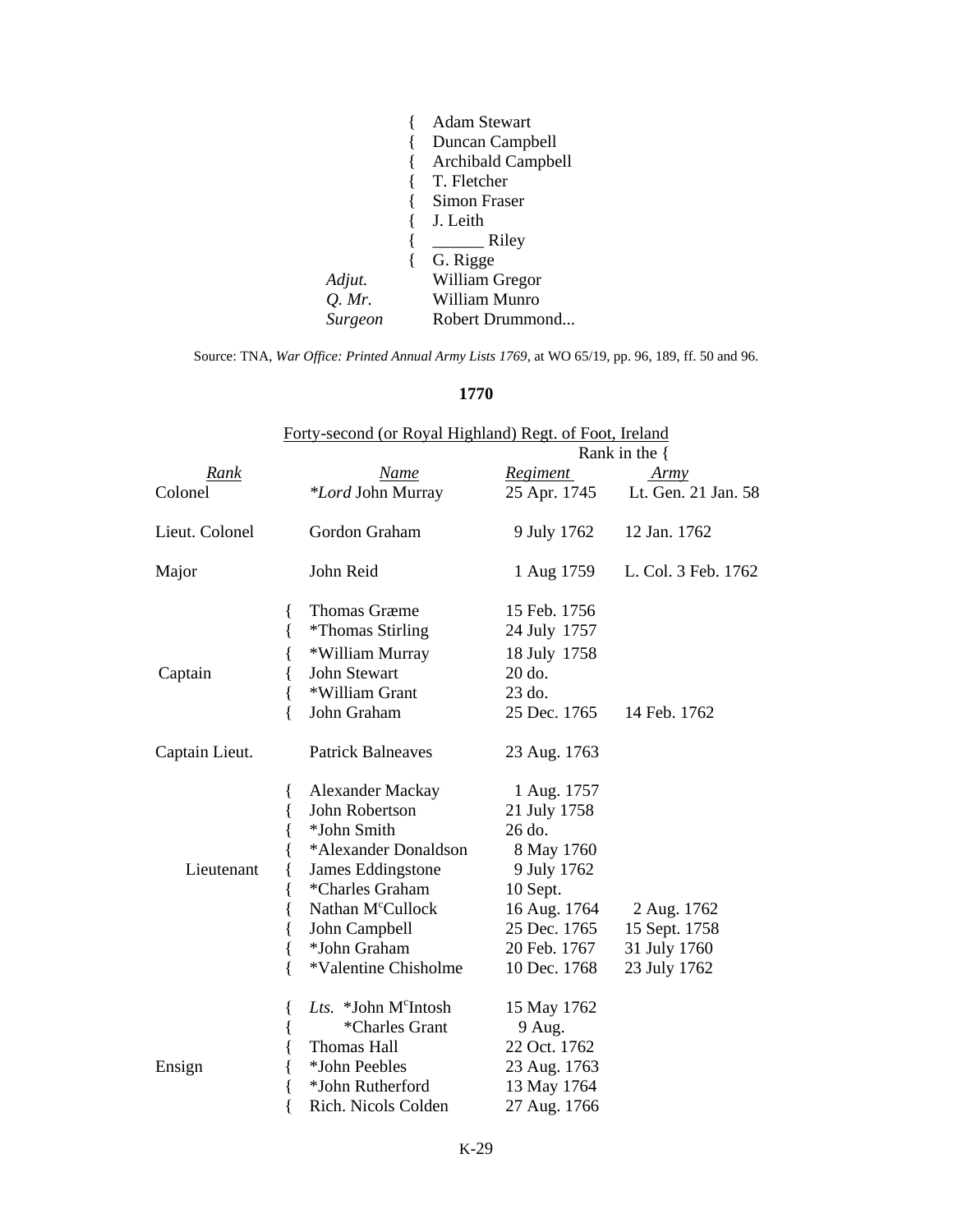|          | <b>Robert Read</b>          | 25 Mar. 1768 |
|----------|-----------------------------|--------------|
|          | Alexander Campbell          | 21 Apr. 1769 |
|          |                             |              |
| Chapla'n | *James Mac Lagan            | 15 June 1764 |
| Adjutant | *John M <sup>c</sup> Intosh | 2 Nov. 1768  |
| Surgeon  | *Alexander Potts            | 10 Apr. 1764 |

# Agent, William Montgomery, Dublin...

|          | HALF-PAY                                  |
|----------|-------------------------------------------|
|          | Regiments, &c. Reduced or Disbanded, 1763 |
|          | 42d Foot 2d Battalion                     |
| Major    | Allan Campbell                            |
|          | Archibald Campbell<br>{                   |
|          | $\{$<br>Alexander M <sup>c</sup> Intosh   |
|          | $\{$<br>H. Descury                        |
| Capt.    | $\{$<br>William Bulkeley                  |
|          | {<br>Duncan Campbell                      |
|          | $\{$<br>Fr. Dupont                        |
|          | {<br>John West                            |
|          | *J. [John] Gregor<br>l                    |
|          | {<br>Archibald Campbell                   |
|          | {<br><b>Allan Grant</b>                   |
|          | {<br><b>Charles Menzies</b>               |
|          | $\{$<br>Neil M <sup>c</sup> Lean          |
|          | $\{$<br>Daniel Robertson                  |
|          | {<br><b>Archibald Cameron</b>             |
|          | $\{$<br>Thomas Keathing                   |
| Lieut.   | {<br>Ann Gordon                           |
|          | {<br><b>Thomas Scott</b>                  |
|          | {<br><b>Adam Stewart</b>                  |
|          | {<br>Duncan Campbell                      |
|          | $\{$<br><b>Archibald Campbell</b>         |
|          | {<br>T. Fletcher                          |
|          | $\{$<br><b>Simon Fraser</b>               |
|          | $\{$<br>J. Leith                          |
|          | $\{$<br>Riley                             |
|          | $\{$<br>G. Rigge                          |
| Adjut.   | William Gregor                            |
| $Q.$ Mr. | William Munro                             |
| Surgeon  | Robert Drummond                           |

Source: TNA, *War Office: Printed Annual Army Lists 1770*, at WO 65/20, pp. 96, 189, ff. 50 and 93.

#### **1771**

|         | Forty-second (or Royal Highland) Regt. of Foot, Ireland |                  |                   |  |  |  |
|---------|---------------------------------------------------------|------------------|-------------------|--|--|--|
|         |                                                         | Rank in the $\{$ |                   |  |  |  |
| Rank    | Name                                                    | Regiment         | Army              |  |  |  |
| Colonel | <i>*Lord</i> John Murray                                | 25 Apr. 1745     | Gen. 30 Apr. 1770 |  |  |  |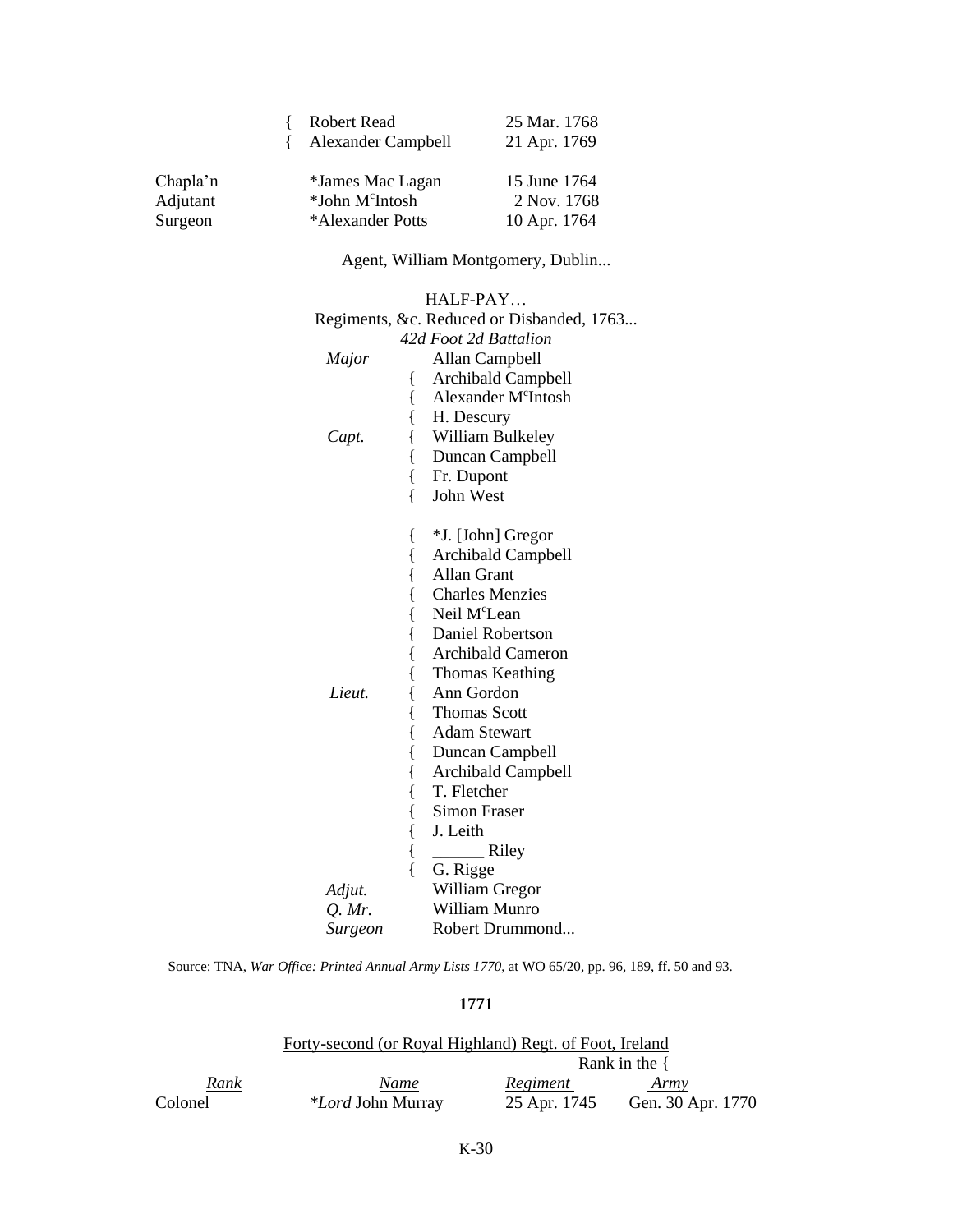| Lieut. Colonel                                    |                                                | <b>Thomas Græme</b>                                                                                                                                                                            | 12 Dec. 1770                                                                                                                              |                                                              |
|---------------------------------------------------|------------------------------------------------|------------------------------------------------------------------------------------------------------------------------------------------------------------------------------------------------|-------------------------------------------------------------------------------------------------------------------------------------------|--------------------------------------------------------------|
| Major                                             |                                                | <i><b>*Thomas Stirling</b></i>                                                                                                                                                                 | 12 Dec. 1770                                                                                                                              |                                                              |
| Captain                                           | {<br>{<br>{<br>{<br>{<br>{                     | *William. Murray<br>John Stewart<br>*William Grant<br>John Graham<br>*Alex. Donaldson<br>*George Mackenzie                                                                                     | 18 July 1758<br>20 do.<br>23 do.<br>25 Dec. 1765<br>31 Mar. 1770<br>12 Dec.                                                               | 14 Feb. 1762                                                 |
| Captain Lieut.                                    |                                                | Alexander Mackay                                                                                                                                                                               | 31 Mar. 1770                                                                                                                              |                                                              |
| Lieutenant                                        | {<br>{<br>{<br>{<br>{<br>{<br>{<br>{<br>{<br>∤ | John Robertson<br>*John Smith<br>*Charles Graham<br>Nathan M <sup>c</sup> Cullock<br>John Campbell<br>*John Graham<br>*Valentine Chisholme<br>Thomas Hall<br>*John Peebles<br>*John Rutherford | 21 July 1758<br>26 do.<br>10 Sept. 1762<br>16 Aug. 1764<br>25 Dec. 1765<br>20 Feb. 1767<br>10 Dec. 1768<br>10 Feb. 1770<br>31 Mar.<br>do. | 2 Aug. 1762<br>15 Sept. 1758<br>31 July 1760<br>23 July 1762 |
| Ensign                                            | {<br>{<br>{<br>{<br>{<br>{<br>{<br>∤           | Lts. *John M <sup>c</sup> Intosh<br>*Charles Grant<br>Rich. Nicols Colden<br><b>Robert Read</b><br>*William Graham<br>*James Graham<br>William Leslie                                          | 15 May 1762<br>9 Aug.<br>27 Aug. 1766<br>25 Mar. 1768<br>10 Feb. 1770<br>31 Mar.<br>3 May                                                 |                                                              |
| Chaplain<br>Adjutant<br>Quarter Master<br>Surgeon |                                                | *James Mac Lagan<br>*John M <sup>c</sup> Intosh<br>*William Graham<br>*Alexander Potts                                                                                                         | 15 June 1764<br>2 Nov. 1768<br>18 Jan. 1770<br>10 Apr. 1764                                                                               |                                                              |

Agent, William Montgomery, Dublin...

### HALF-PAY… Regiments, &c. Reduced or Disbanded, 1763... *42d Foot, 2d Battalion*

| Major | Wm. Hunter      |
|-------|-----------------|
|       | H. Descury      |
|       | { Wm. Bulkeley  |
| Capt. | Duncan Campbell |
|       | {Fr. Dupont     |
|       | { John West     |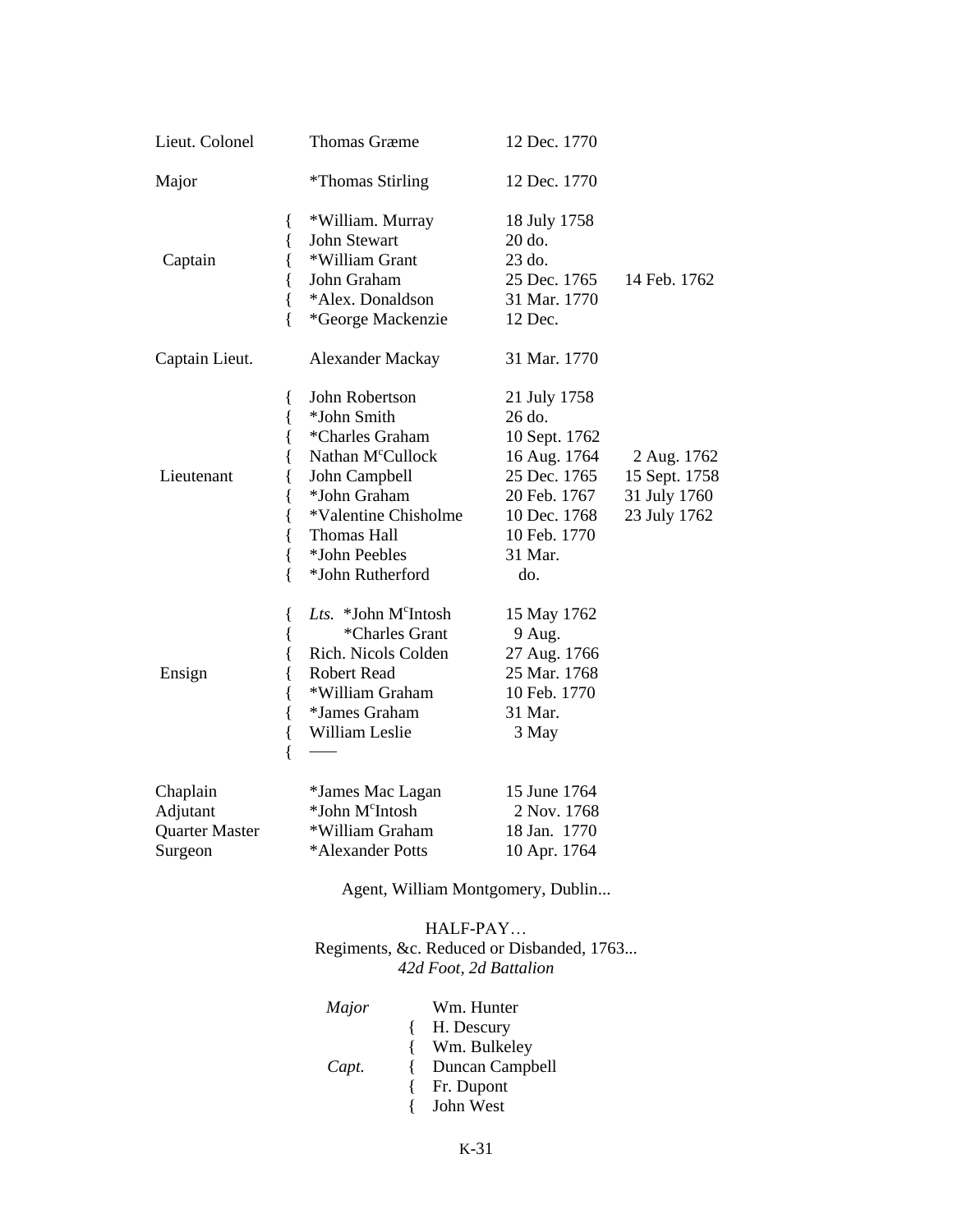|         | *J. [John] Gregor        |
|---------|--------------------------|
|         | Allan Grant              |
|         | <b>Charles Menzies</b>   |
|         | Neil M <sup>c</sup> Lean |
|         | Daniel Robertson         |
|         | Thomas Keathing          |
|         | Ann Gordon               |
|         | <b>Thomas Scott</b>      |
|         | Adam Stewart             |
|         | Duncan Campbell          |
| Lieut.  | Archibald Campbell       |
|         | T. Fletcher              |
|         | Simon Fraser             |
|         | J. Leith                 |
|         | Philip Kemsey Reyley     |
|         | G. Rigge                 |
| Adjut.  | Wm. Gregor               |
| Q. Mr.  | Wm. Munro                |
| Surgeon | Robert Drummond          |

Source: TNA, *War Office: Printed Annual Army Lists 1771*, at WO 65/21, pp. 96 and 189, ff. 97 and 157.

### **1772**

|                | Forty-second (or Royal Highland) Regt. of Foot, Ireland |               | Rank in the $\{$ |
|----------------|---------------------------------------------------------|---------------|------------------|
| Rank           | Name                                                    | Regiment      | Army             |
| Colonel        | <i>*Lord</i> John Murray                                | 25 Apr. 1745  | Gen. 30 April 70 |
| Lieut. Colonel | <i>*</i> Thomas Sterling                                | 7 Sept. 1771  |                  |
| Major          | *William Murray                                         | 11 Sept. 1771 |                  |
|                | *William Grant                                          | 23 July 1758  |                  |
|                | *Alex. Donaldson                                        | 31 Mar. 1770  |                  |
|                | *George Mackenzie                                       | 12 Dec.       |                  |
| Captain        | *Alex. E. of Balcarras                                  | 28 Jan. 1771  |                  |
|                | *James M <sup>c</sup> Pherson                           | 1 Sept.       | 18 Oct. 1761     |
|                | *Archibald Erskine                                      | 7 do.         |                  |
|                | *Charles Graham                                         | do.           |                  |
| Captain Lieut. | Alexander Mackay                                        | 31 Mar. 1770  |                  |
|                | *John Robertson                                         | 21 July 1758  |                  |
|                | *John Smith                                             | $26$ do.      |                  |
|                | *John M <sup>c</sup> Intosh                             | 15 May 1762   |                  |
|                | John Campbell                                           | 25 Dec. 1765  | 15 Sept. 1758    |
|                | *John Graham                                            | 20 Feb. 1767  | 31 July 1760     |
| Lieutenant     | *Valentine Chisholme                                    | 10 Dec. 1768  | 23 July 1762     |
|                | Thomas Hall                                             | 10 Feb. 1770  |                  |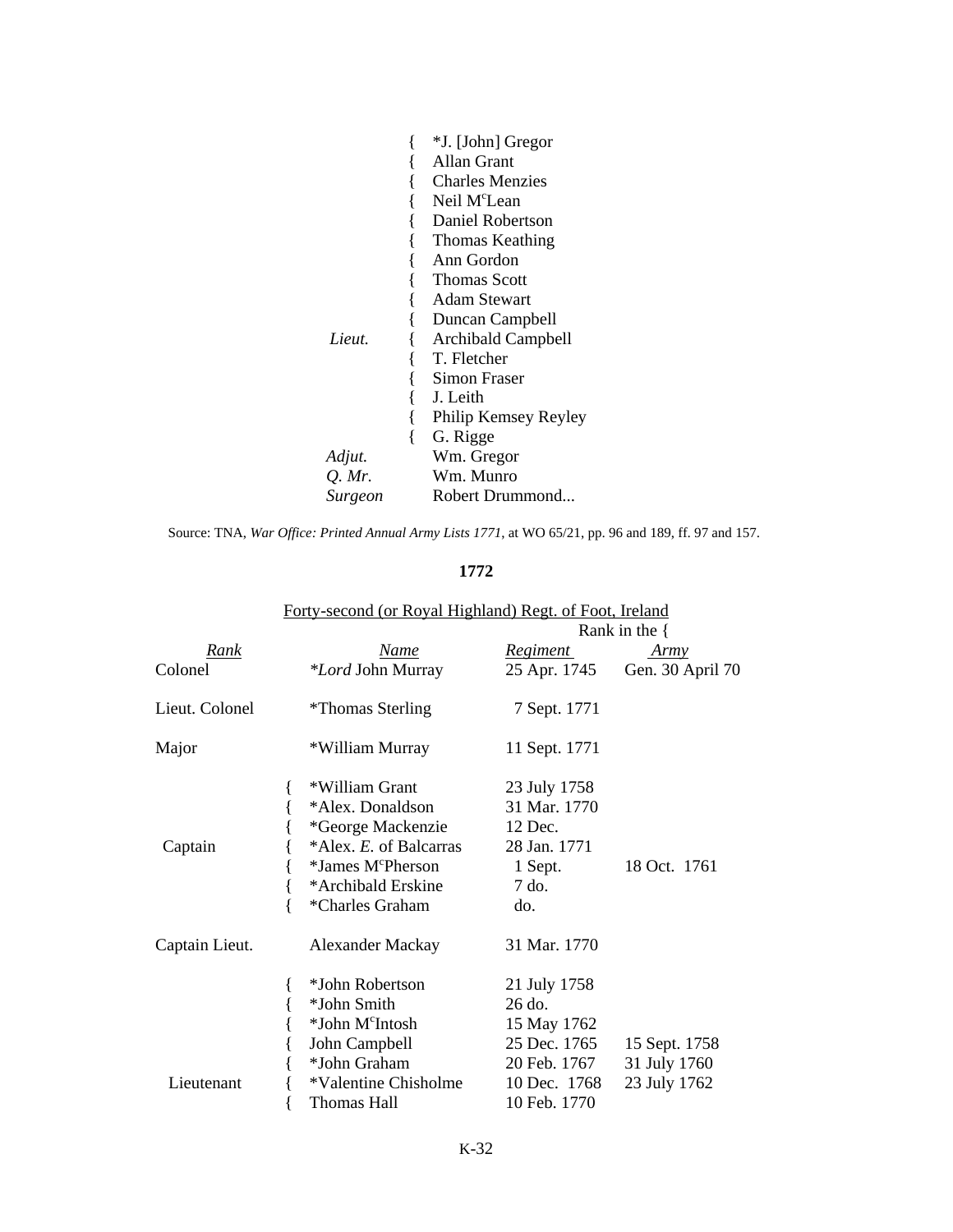|                                                   | *John Peebles<br>*John Rutherford<br>*Robert Read<br>*Charles Grant                                                                            | 31 Mar.<br>do.<br>7 Sept. 1771<br>16 Dec.                                                       |              |
|---------------------------------------------------|------------------------------------------------------------------------------------------------------------------------------------------------|-------------------------------------------------------------------------------------------------|--------------|
| Ensign                                            | Rich. Nicols Colden<br>*William Graham<br>*James Graham<br>William Leslie<br>Colin Campbell<br>*John Grant<br>*Robert Pott<br>*Robert Franklin | 27 Aug. 1766<br>10 Feb. 1770<br>31 Mar.<br>3 May<br>14 Mar. 1771<br>1 Sept.<br>7 do.<br>16 Dec. | 17 Oct. 1761 |
| Chaplain<br>Adjutant<br>Quarter Master<br>Surgeon | *James MacLagan<br>*John M <sup>c</sup> Intosh<br>*William Graham<br>*Alexander Potts                                                          | 15 June 1764<br>2 Nov. 1768<br>18 Jan. 1770<br>10 Apr. 1764                                     |              |

Agent, William Montgomery, Dublin...

|           |           | HALF-PAY                                  |
|-----------|-----------|-------------------------------------------|
|           |           | Regiments, &c. Reduced or Disbanded, 1763 |
|           |           | 42d Foot, 2d Battalion                    |
| Major     |           | Wm. Hunter                                |
|           | {         | H. Descury                                |
|           | {         | Wm. Bulkeley                              |
|           | $\{$      | Duncan Campbell                           |
| Capt.     | {         | Fr. Dupont                                |
|           | {         | John West                                 |
|           | {         | John Campbell                             |
|           |           | *J. [John] Gregor                         |
|           | {<br>{    | Allan Grant                               |
|           |           | <b>Charles Menzies</b>                    |
|           | {<br>$\{$ | Daniel Robertson                          |
| Lieut.    |           |                                           |
|           | $\{$      | Thomas Keathing<br>Ann Gordon             |
|           | $\{$      | <b>Thomas Scott</b>                       |
|           | $\{$      |                                           |
|           | {         | <b>Adam Stewart</b>                       |
|           | $\{$      | Duncan Campbell                           |
|           | {         | <b>Archibald Campbell</b>                 |
|           | $\{$      | T. Fletcher                               |
|           | {         | Simon Fraser                              |
|           | $\{$      | J. Leith                                  |
|           | {         | Philip Kemsey Ryley                       |
|           | $\{$      | G. Rigge                                  |
|           | $\{$      | Lewis Grant                               |
|           |           | Alexander Graham                          |
| Adjutant  |           | Wm. Gregor                                |
| Q. Master |           | Wm. Munro                                 |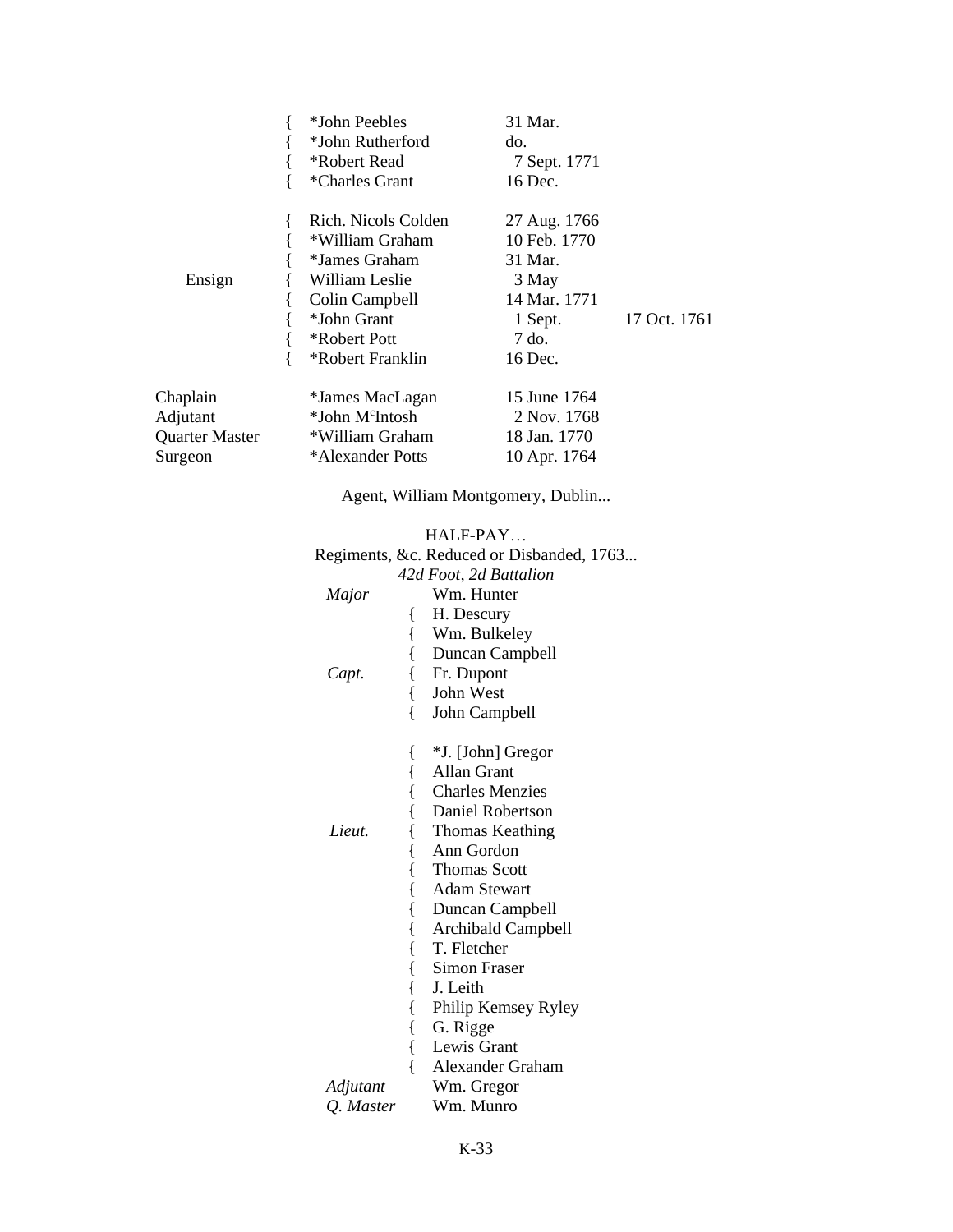### *Surgeon* Robert Drummond...

Source: TNA, *War Office: Printed Annual Army Lists 1772*, at WO 65/22, pp. 96 and 183, ff. 96 and 155.

#### **1773**

|                                                   | Forty-second (or Royal Highland) Regt. of Foot, Ireland                                                                                                                                                                                              |                                                                                                                                                        |                                               |  |
|---------------------------------------------------|------------------------------------------------------------------------------------------------------------------------------------------------------------------------------------------------------------------------------------------------------|--------------------------------------------------------------------------------------------------------------------------------------------------------|-----------------------------------------------|--|
|                                                   |                                                                                                                                                                                                                                                      |                                                                                                                                                        | Rank in the $\{$                              |  |
| Rank                                              | Name                                                                                                                                                                                                                                                 | Regiment                                                                                                                                               | <u>Army</u>                                   |  |
| Colonel                                           | *Lord John Murray                                                                                                                                                                                                                                    | 25 Apr. 1745                                                                                                                                           | Gen. 30 April 70                              |  |
| Lieut. Colonel                                    | <i>*</i> Thomas Sterling                                                                                                                                                                                                                             | 7 Sept. 1771                                                                                                                                           |                                               |  |
| Major                                             | *William Murray                                                                                                                                                                                                                                      | 11 Sept. 1771                                                                                                                                          |                                               |  |
| Captain                                           | *William Grant<br>$\{$<br>{<br>*Alexander Donaldson<br>*George Mackenzie<br>{<br>*Alex. E. of Balcarras<br>*James M <sup>c</sup> Pherson<br>{                                                                                                        | 23 July 1758<br>31 Mar. 1770<br>12 Dec.<br>28 Jan. 1771<br>1 Sept.                                                                                     | Major 23 July 72<br>18 Oct. 1761              |  |
|                                                   | *Charles Graham<br>{<br>∤<br>*Archibald Erskine                                                                                                                                                                                                      | 7 do.<br>do.                                                                                                                                           |                                               |  |
| Captain Lieut.                                    | <b>Alexander Mackay</b>                                                                                                                                                                                                                              | 31 Mar. 1770                                                                                                                                           | Capt. 25 May 72                               |  |
| Lieutenant                                        | *John Robertson<br>{<br>{<br>*John Smith<br>*John M <sup>c</sup> Intosh<br>{<br>John Campbell<br>*John Graham<br>*Valentine Chisholme<br>Thomas Hall<br>{<br>*John Peebles<br>{<br>*John Rutherford<br>{<br>*Robert Read<br>{<br>{<br>*Charles Grant | 21 July 1758<br>26 do.<br>15 May 1762<br>25 Dec. 1765<br>20 Feb. 1767<br>10 Dec. [1768]<br>10 Feb. [1770]<br>31 Mar.<br>do.<br>7 Sept. 1771<br>16 Dec. | 15 Sept. 1758<br>31 July 1760<br>23 July 1762 |  |
| Ensign                                            | *William Graham<br>{<br>*James Graham<br>{<br>William Leslie<br>*John Grant<br>*Robert Pott<br>ί<br>*Robert Franklin<br>{<br><b>John Stewart</b><br>{                                                                                                | 10 Feb. 1770<br>31 Mar.<br>3 May<br>1 Sept. 1771<br>7 do.<br>16 Dec.<br>15 May 1772                                                                    | 17 Oct. 1761                                  |  |
| Chaplain<br>Adjutant<br>Quarter-Master<br>Surgeon | *James Mac Lagan<br>*John M <sup>c</sup> Intosh<br>*William Graham<br>*Alexander Potts                                                                                                                                                               | 15 June 1764<br>2 Nov. 1768<br>1770<br>18 Jan.<br>10 Apr. 1764                                                                                         |                                               |  |

Agent, William Montgomery, Dublin…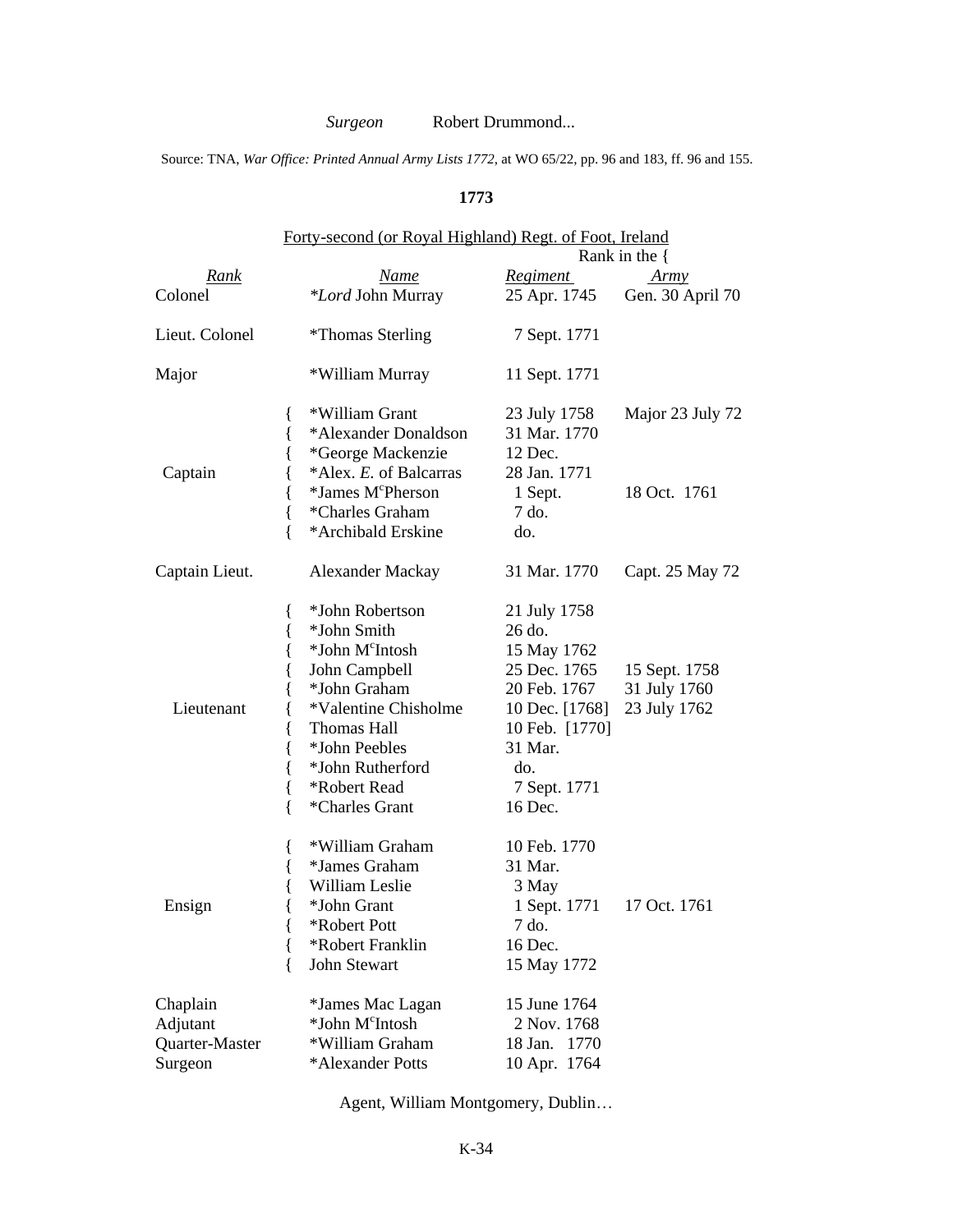|      |                                         | ADDITIONS |        |         |
|------|-----------------------------------------|-----------|--------|---------|
| 42 F | John Robertson                          | Capt. Lt. | Mackay | 23 Nov. |
|      | *William Graham                         | Lieut.    |        | do.     |
|      | <i>*</i> Thomas Lyttleton <i>Ensign</i> |           |        | do      |

ADDITIONS…

### HALF-PAY… Regiments, &c. Reduced or Disbanded, 1763... *42d Foot, Second Battalion Major* Wm. Hunter { H. Descury { Wm. Bulkeley *Capt.* { Duncan Campbell { Fr. Dupont { John West { John Campbell { \*J. [John] Gregor { Allan Grant { Charles Menzies Daniel Robertson *Lieut.* { Thomas Keathing { Ann Gordon { Thomas Scott { Adam Stewart { Duncan Campbell { Archibald Campbell { T. Fletcher { Simon Fraser { J. Leith Philip Kemsey Ryley { G. Rigge Lewis Grant { Alexander Graham *Adjutant* Wm. Gregor *Q. Master* Wm. Munro *Surgeon* Robert Drummond...

Source and Notes: TNA, *War Office: Printed Annual Army Lists 1773*, at WO 65/23, pp. 96, 184-185 and 221, ff. 43, 92 and 109. The Additions section above is incorrect. It should have shown Thomas Robinson as the new Capt. Lieutenant.

#### **1774**

|                 | Forty-second (or Royal Highland) Regt. of Foot, Ireland |                          |                          |
|-----------------|---------------------------------------------------------|--------------------------|--------------------------|
|                 |                                                         |                          | Rank in the $\{$         |
| Rank<br>Colonel | Name<br><i>*Lord</i> John Murray                        | Regiment<br>25 Apr. 1745 | Army<br>Gen. 30 April 70 |
| Lieut. Colonel  | *Thomas Sterling                                        | 7 Sept. 1771             |                          |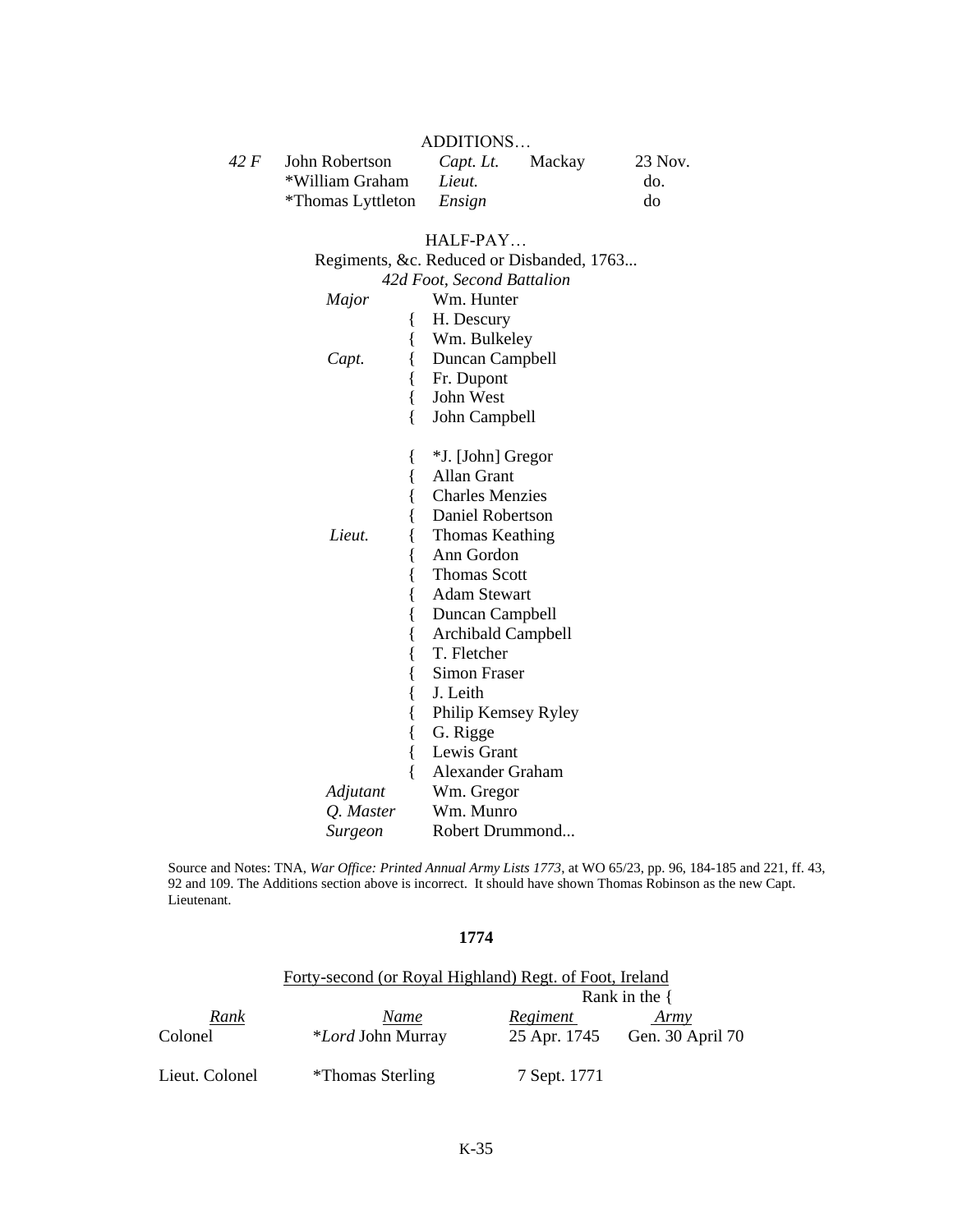| Major                                                   | *William Murray                                                                                                                                                                                                | 7 Sept. 1771                                                                                                                                                       |                                        |
|---------------------------------------------------------|----------------------------------------------------------------------------------------------------------------------------------------------------------------------------------------------------------------|--------------------------------------------------------------------------------------------------------------------------------------------------------------------|----------------------------------------|
| ∤<br>{<br>Captain<br>{<br>{<br>ſ                        | *William Grant<br>*Alexander Donaldson<br>*George Mackenzie<br>*Alex. E. of Balcarras<br>*James M <sup>c</sup> Pherson<br>*Charles Graham<br>*Archibald Erskine                                                | 23 July 1758<br>31 Mar.<br>70<br>12 Dec.<br>28 Jan.<br>71<br>1 Sept.<br>7 do.<br>do.                                                                               | Major 23 July 72<br>18 Oct. 61         |
| Captain Lieut. and }<br>Captain<br>ł                    | Thomas Robinson                                                                                                                                                                                                | 1 May 1773                                                                                                                                                         |                                        |
| {<br>{<br>{<br>{<br>Lieutenant<br>{<br>ł<br>ł<br>ł<br>∤ | *John Smith<br>*John M <sup>c</sup> Intosh<br>*John Graham<br>*Valentine Chisholme<br>*John Peebles<br>*John Rutherford<br>*Robert Read<br>*Charles Grant<br>*William Graham<br>*James Graham<br>*Robert Potts | 21 July 1758<br>$15$ May<br>62<br>20 Feb.<br>67<br>$10$ Dec.<br>68<br>70<br>31 Mar.<br>do.<br>71<br>7 Sept.<br>16 Dec.<br>72<br>23 Nov.<br>73<br>1 Mar.<br>12 July | 31 July 60<br>23 July 62               |
| ∤<br>{<br>Ensign<br>{<br>{<br>{                         | *John Grant<br>*Robert Franklin<br>John Stewart<br>*Thomas Lyttleton<br>*Patrick Græme<br>*Alexander Grant<br>*Alexander Mackenzie<br>*George Dalrymple                                                        | 1 Sept. 1771<br>16 Dec.<br>15 May<br>72<br>23 Nov.<br>72<br>31 Dec.<br>1 Mar.<br>73<br>12 July<br>do.                                                              | 17 Oct. 61<br>19 Oct. 72<br>19 Oct. 61 |
| Chaplain<br>Adjutant<br>Quarter-Master<br>Surgeon       | *James Mac Lagan<br>*John M <sup>c</sup> Intosh<br>*William Graham<br>*Alexander Potts                                                                                                                         | 15 June 1764<br>2 Nov.<br>68<br>18 Jan.<br>70<br>64<br>10 Apr.                                                                                                     |                                        |

Agent, William Montgomery, Dublin...

### HALF-PAY… Regiments, &c. Reduced or Disbanded in 1763... *42d Foot, Second Battalion, and Add. Lieuts. of the First Battalion Major* Wm. Hunter<br>*Capts*. H. Descury **H.** Descury Wm. Bulkeley Fr. Dupont John West John Campbell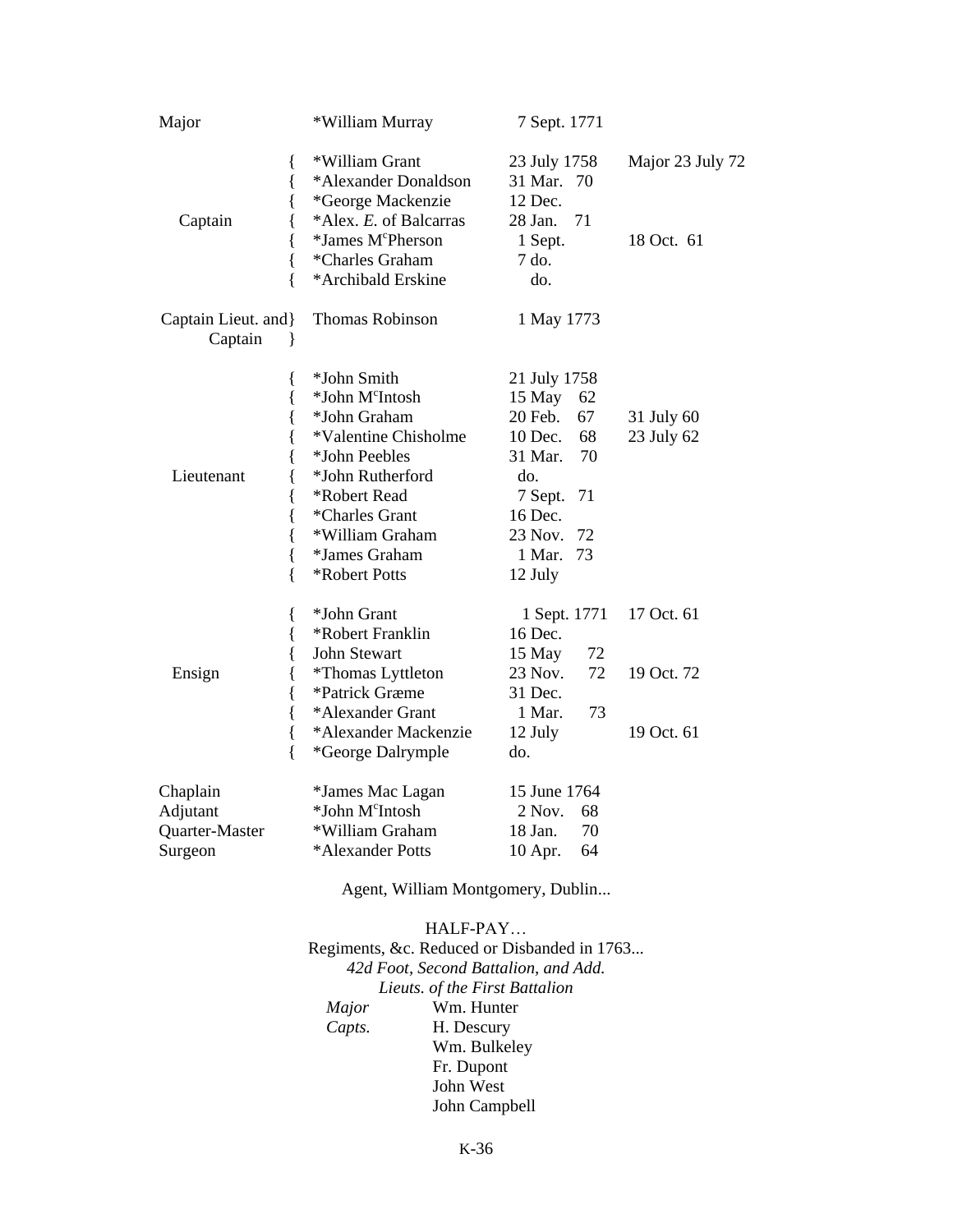| *J. [John] Gregor         |
|---------------------------|
| Allan Grant               |
| <b>Charles Menzies</b>    |
| Daniel Robertson          |
| Thomas Keating            |
| Ann Gordon                |
| Thomas Scott              |
| Adam Stewart              |
| Duncan Campbell           |
| <b>Archibald Campbell</b> |
| T. Fletcher               |
| Simon Fraser              |
| J. Leith                  |
| Philip Kemsey Ryley       |
| G. Rigge                  |
| Lewis Grant               |
| Alexander Graham          |
| Wm. Gregor                |
| Wm. Munro                 |
| Robert Drummond           |
|                           |

Source: TNA, *War Office: Printed Annual Army Lists 1774*, at WO 65/24, pp. 96 and 188, ff. 98 and 167.

### **1775**

|                | $\frac{1}{2}$                 |                 | Rank in the $\{$ |
|----------------|-------------------------------|-----------------|------------------|
| Rank           | Name                          | <i>Regiment</i> | Army             |
| Colonel        | <i>*Lord</i> John Murray      | 25 Apr. 1745    | Gen. 30 April 70 |
| Lieut. Colonel | <i>*</i> Thomas Sterling      | 7 Sept. 1771    |                  |
| Major          | *William Murray               | 7 Sept. 1771    |                  |
|                | *William Grant                | 23 July 1758    | Major 23 July 72 |
|                | *Alexander Donaldson          | 31 Mar.<br>70   |                  |
|                | *George Mackenzie             | 12 Dec.         |                  |
| Captain        | *Alex. E. of Balcarras        | 28 Jan.<br>71   |                  |
|                | *James M <sup>c</sup> Pherson | 1 Sept.         | 18 Oct. 61       |
|                | *Charles Graham               | 7 do.           |                  |
|                | *Archibald Erskine            | do.             |                  |
| Capt. Lieut.   | Thomas Robinson               | 1 May 1773      |                  |
| and Captain    |                               |                 |                  |
|                | *John Smith                   | 26 July 1758    |                  |
|                | *John M <sup>c</sup> Intosh   | 15 May 62       |                  |
|                | *Charles Grant                | 9 Aug.          |                  |
|                | *John Graham                  | 20 Feb.<br>67   | 31 July 60       |
|                | *Valentine Chisholme          | 10 Dec.<br>68   | 23 July 62       |
| Lieutenant     | *John Peebles                 | 31 Mar.<br>70   |                  |

#### Forty-second (or Royal Highland) Regt. of Foot, Ireland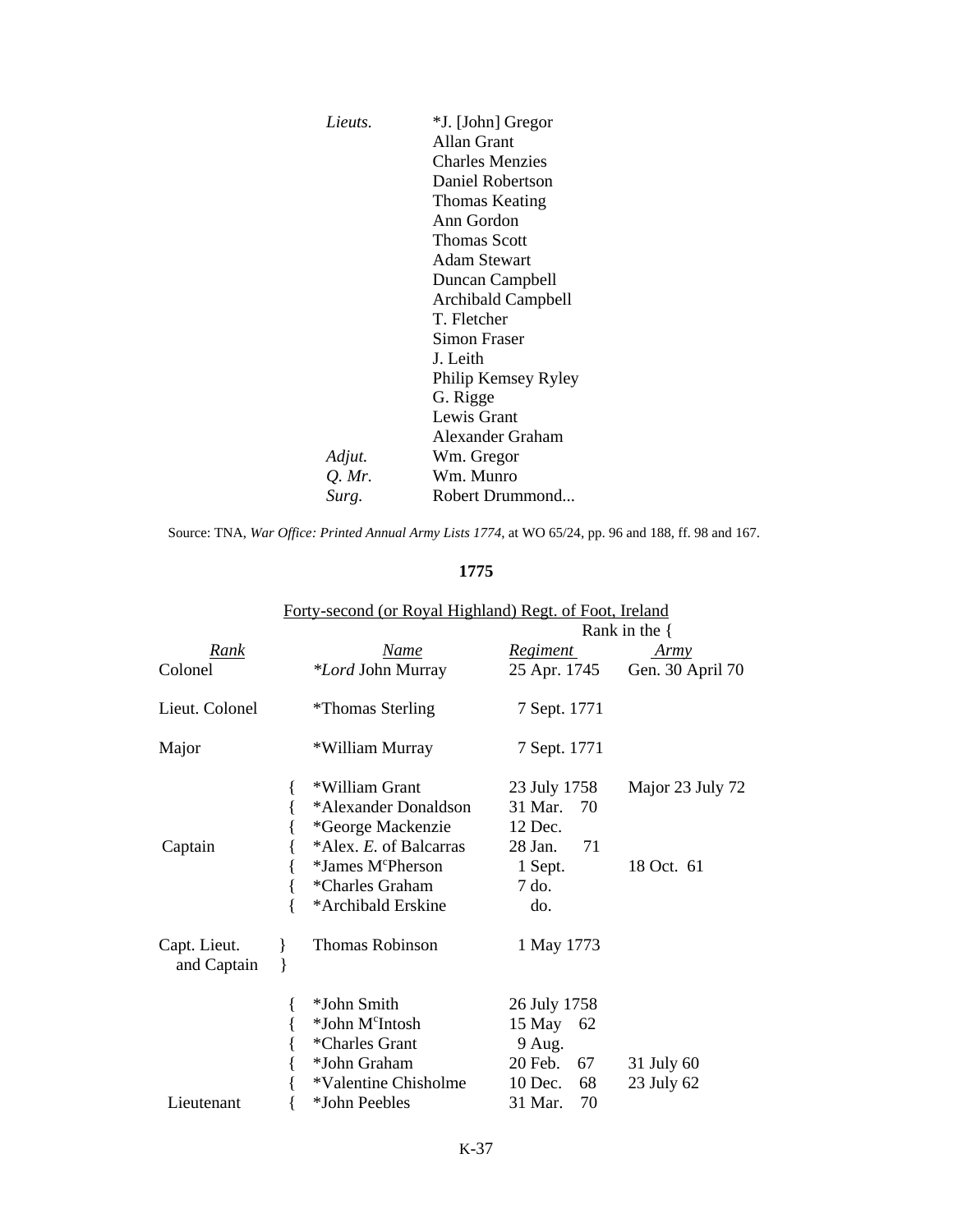|                                                   | {<br>*John Rutherford<br>*Robert Read<br>{<br>*William Graham<br>{<br>*James Graham<br>{<br>*Robert Potts<br>{                                                                                        | do.<br>7 Sept.<br>23 Nov.<br>1 Mar.<br>12 July                                                                                                                                | 71<br>72<br>73                                           |
|---------------------------------------------------|-------------------------------------------------------------------------------------------------------------------------------------------------------------------------------------------------------|-------------------------------------------------------------------------------------------------------------------------------------------------------------------------------|----------------------------------------------------------|
| Ensign                                            | *John Grant<br>{<br>*Robert Franklin<br>{<br>John Stewart<br>{<br><i>*</i> Thomas Lyttleton<br>*Patrick Græme<br>{<br>{<br>*Alexander Grant<br>{<br>*Alexander Mackenzie<br>$\{$<br>*George Dalrymple | 1 Sept. 1771<br>16 Dec.<br>15 May<br>23 Nov.<br>31 Dec.<br>1 Mar.<br>12 July<br>do.                                                                                           | 17 Oct. 61<br>72<br>72<br>19 Oct. 72<br>73<br>19 Oct. 61 |
| Chaplain<br>Adjutant<br>Quarter-Master<br>Surgeon | *James Mac Lagan<br>*John M <sup>c</sup> Intosh<br>*William Graham<br>*Alexander Potts                                                                                                                | 15 June 1764<br>2 Nov.<br>18 Jan.<br>10 Apr.<br>Agent, Sir William Montgomery, Bt. Dublin                                                                                     | 68<br>70<br>64                                           |
|                                                   | Major<br>Capts.                                                                                                                                                                                       | HALF-PAY<br>Regiments, &c. Reduced or Disbanded in 1763<br>42d Foot, Second Battalion, and Add.<br>Lieuts. of the First Battalion<br>Wm. Hunter<br>H. Descury<br>Wm. Bulkeley |                                                          |
|                                                   | Lieuts.                                                                                                                                                                                               | Fr. Dupont<br>John West<br>John Campbell<br>*J. [John] Gregor<br>Allan Grant<br><b>Charles Menzies</b><br>Daniel Robertson<br><b>Thomas Keating</b>                           |                                                          |
|                                                   |                                                                                                                                                                                                       | Ann Gordon<br><b>Thomas Scott</b><br><b>Adam Stewart</b><br>Duncan Campbell<br>Archibald Campbell<br>T. Fletcher<br>Simon Fraser<br>J. Leith                                  |                                                          |
|                                                   | Adjut.<br>$Q.$ Mr.                                                                                                                                                                                    | Philip Kemsey Ryley<br>G. Rigge<br>Lewis Grant<br>Alexander Graham<br>Wm. Gregor<br>Wm. Munro                                                                                 |                                                          |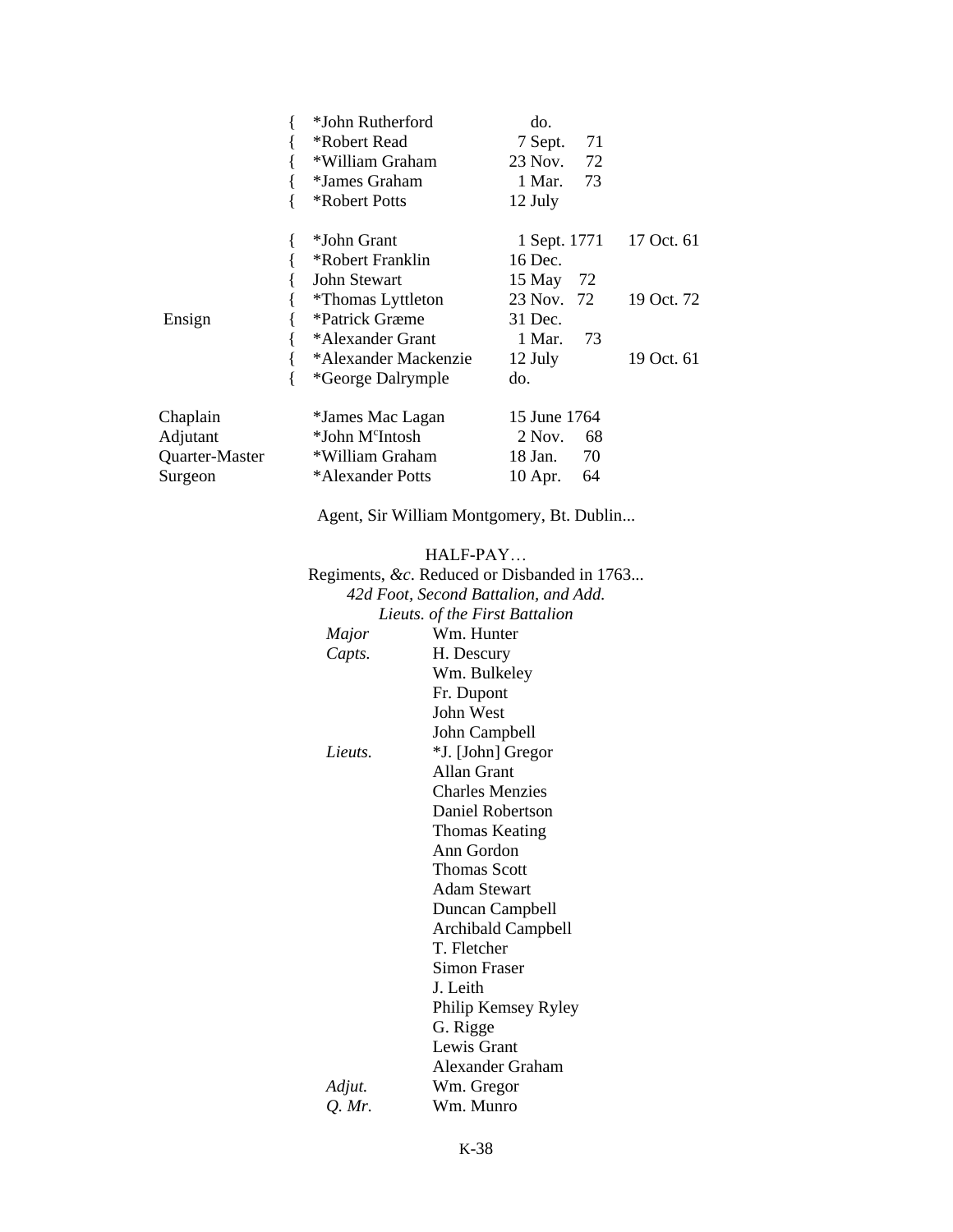# *Surg.* Robert Drummond...

Source: TNA, War Office: *Printed Annual Army Lists* 1775, at WO 65/25, pp.96 and 194, ff. 88 and 153.

## **1776**

| Lord John Murray                                                                                                                                                                                                                                                                                                                                                                                                                                                                                                                                              | 25 Apr. 1745                                                                                                                                                                                                                                                                                | Gen. 30 Apr.<br>70                                                                                                                                           |
|---------------------------------------------------------------------------------------------------------------------------------------------------------------------------------------------------------------------------------------------------------------------------------------------------------------------------------------------------------------------------------------------------------------------------------------------------------------------------------------------------------------------------------------------------------------|---------------------------------------------------------------------------------------------------------------------------------------------------------------------------------------------------------------------------------------------------------------------------------------------|--------------------------------------------------------------------------------------------------------------------------------------------------------------|
| <b>Thomas Sterling</b>                                                                                                                                                                                                                                                                                                                                                                                                                                                                                                                                        | 7 Sept. 1771                                                                                                                                                                                                                                                                                |                                                                                                                                                              |
| William Murray                                                                                                                                                                                                                                                                                                                                                                                                                                                                                                                                                | 7 Sept. 1771                                                                                                                                                                                                                                                                                |                                                                                                                                                              |
| William Grant<br>{<br><b>Alexander Donaldson</b><br>{<br>George Mackenzie<br>{<br>Alex. E. of Balcarras<br>ł<br>James M <sup>c</sup> Pherson<br>∤<br>Charles Graham<br>Archibald Erskine<br>John Smith<br>₹<br>Duncan M <sup>c</sup> Pherson<br>{                                                                                                                                                                                                                                                                                                             | 23 July 1758<br>31 Mar.<br>70<br>12 Dec.<br>71<br>28 Jan.<br>$[1]$ Sept.<br>7 do.<br>do.<br>14 Jan.<br>75<br>15 Aug.                                                                                                                                                                        | Major 23 July 72<br>18 Oct. 61<br>Major 23 July 72                                                                                                           |
| John M <sup>c</sup> Intosh<br>ł<br>ł                                                                                                                                                                                                                                                                                                                                                                                                                                                                                                                          | 16 Aug. 1775                                                                                                                                                                                                                                                                                |                                                                                                                                                              |
| <b>Charles Grant</b><br>₹<br>John Graham<br>{<br><b>Valentine Chisholme</b><br>John Peebles<br>ł<br>John Rutherford<br>ł<br>Robert Read<br>ł<br>William Graham<br>₹<br>James Graham<br>{<br><b>Robert Potts</b><br>{<br>John Grant<br>{<br>George Mackenzie<br>∤<br>Harry Munro<br>John Gregor<br><b>James Cameron</b><br>John Robertson<br>₹<br>{<br>Dougal Campbell<br>Norman M <sup>c</sup> Leod<br>{<br>John Grant<br>₹<br><b>Alexander Munro</b><br>John McDonald<br>William Stewart<br><b>James Cramond</b><br>Robert Franklin<br>Thomas Lyttleton<br>₹ | 9 Aug.<br>6<br>20 Feb.<br>67<br>68<br>10 Dec.<br>31 Mar.<br>70<br>do.<br>7 Sept.<br>71<br>72<br>23 Nov.<br>73<br>1 Mar.<br>12 July<br>14 Jan.<br>75<br>25 Aug.<br>26 do.<br>27 do.<br>28 do.<br>29 do.<br>30 do.<br>31 do.<br>1 Sept.<br>2 do.<br>3 do.<br>4 do.<br>5 do.<br>6 do.<br>7 do. | 31 July 60<br>23 July 62<br>26 Oct. 59<br>12 Dec.<br>28 July 60<br>3 Sept. 61<br>18 Oct.<br>1 Nov.<br>4 do.<br>11 do.<br>28 Sept. 62<br>22 Oct.<br>1 Dec. 73 |
|                                                                                                                                                                                                                                                                                                                                                                                                                                                                                                                                                               | Patrick Graham                                                                                                                                                                                                                                                                              | Forty-second (or Royal Highland) Regt. of Foot, Amer.<br>8 do.                                                                                               |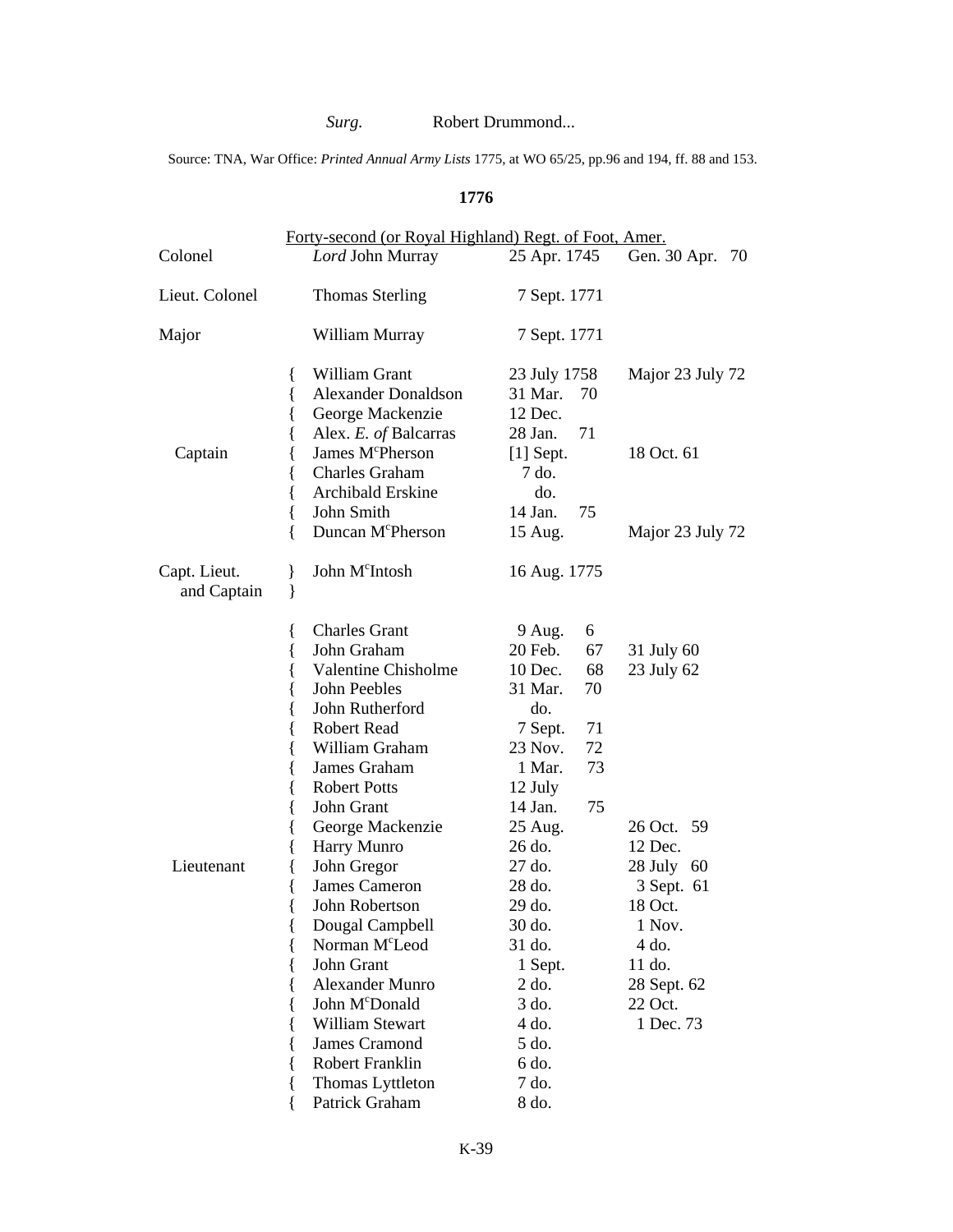|                | <b>Alexander Grant</b>                                               | 1 Mar. 1773  |    |  |
|----------------|----------------------------------------------------------------------|--------------|----|--|
|                | Alexander Mackenzie                                                  | 12 July      |    |  |
|                | George Dalrymple                                                     | do.          |    |  |
|                | James Campbell                                                       | 24 Apr. 74   |    |  |
| Ensign         | James Lees                                                           | 14 Jan. 75   |    |  |
|                | Alexander M <sup>c</sup> Leod                                        | 25 Aug.      |    |  |
|                | Robert Rollo                                                         | 26 do.       |    |  |
|                | Lord William Murray                                                  | 27 do.       |    |  |
|                | <b>Alexander Stewart</b>                                             | 28 do.       |    |  |
|                | John Campbell                                                        | 29 do.       |    |  |
| Chaplain       | James Mac Lagan                                                      | 15 June 1764 |    |  |
| Adjutant       | John M <sup>c</sup> Intosh                                           | 1 Nov.       | 68 |  |
| Quarter-Master | William Graham                                                       | 18 Jan.      | 60 |  |
| Surgeon        | <b>Alexander Potts</b>                                               | $10$ Apr.    | 64 |  |
|                | Agents, Mess. [Alexander] Anderson and [George] Richardson, Lothbury |              |    |  |

#### HALF-PAY…

|          | Regiments, &c. Reduced or Disbanded in 1763 |
|----------|---------------------------------------------|
|          | 42d Foot, Second Battalion, and Add.        |
|          | Lieuts. of the First Battalion              |
| Major    | Wm. Hunter                                  |
| Capts.   | H. Descury                                  |
|          | Wm. Bulkeley                                |
|          | Fr. Dupont                                  |
|          | John West                                   |
|          | John Campbell                               |
| Lieuts.  | Allan Grant                                 |
|          | Daniel Robertson                            |
|          | Thomas Keating                              |
|          | Ann Gordon                                  |
|          | <b>Thomas Scott</b>                         |
|          | <b>Adam Stewart</b>                         |
|          | Duncan Campbell                             |
|          | T. Fletcher                                 |
|          | Simon Fraser                                |
|          | J. Leith                                    |
|          | Philip Kemsey Ryley                         |
|          | G. Rigge                                    |
|          | Lewis Grant                                 |
|          | Alexander Graham                            |
| Adjut.   | Wm. Gregor                                  |
| $Q.$ Mr. | Wm. Munro                                   |
| Surg.    | Robert Drummond                             |

Source: TNA, *War Office: Printed Annual Army Lists 1776*, at WO 65/26, p.96 and 208, ff. 49 and 99.

### **1777**

#### Forty-second (or Royal Highland) Regt. of Foot. Amer.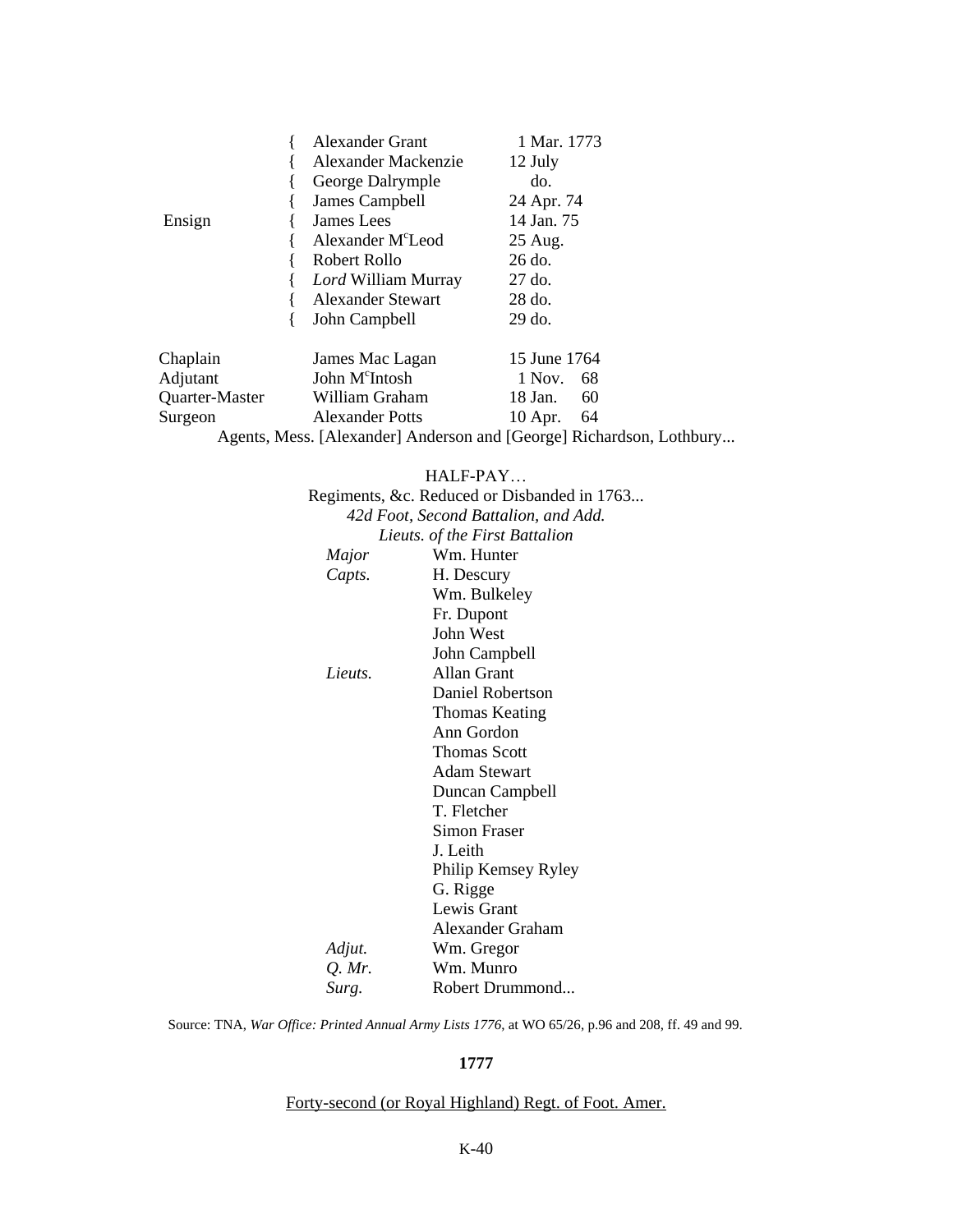| Colonel                                                           | Lord John Murray                                                                                                                                                                                                                                                                                            | 25 Ap. 1745                                                                                                                                                          | Gen. 30 April 70                                                                                                       |
|-------------------------------------------------------------------|-------------------------------------------------------------------------------------------------------------------------------------------------------------------------------------------------------------------------------------------------------------------------------------------------------------|----------------------------------------------------------------------------------------------------------------------------------------------------------------------|------------------------------------------------------------------------------------------------------------------------|
| Lieut. Colonel                                                    | <b>Thomas Sterling</b>                                                                                                                                                                                                                                                                                      | 7 Sep. 1771                                                                                                                                                          |                                                                                                                        |
| Major                                                             | William Murray                                                                                                                                                                                                                                                                                              | 7 Sep. 1771                                                                                                                                                          |                                                                                                                        |
| {<br>{<br>{                                                       | William Grant<br><b>Alexander Donaldson</b><br>George Mackenzie<br>James M <sup>c</sup> Pherson<br><b>Charles Graham</b>                                                                                                                                                                                    | 23 July 1758<br>31 Mar.<br>70<br>12 Dec.<br>71<br>$[1]$ Sept.<br>7 do.                                                                                               | Major 23 July 72<br>12 Oct.<br>61                                                                                      |
| Captain<br>{<br>{<br>ſ                                            | Archibald Erskine<br>John Smith<br>Duncan M <sup>c</sup> Pherson<br><b>Charles Grant</b>                                                                                                                                                                                                                    | do.<br>14 Jan.<br>75<br>25 Aug.<br>20 March 76                                                                                                                       | Major 23 July 72                                                                                                       |
| Capt. Lieut.<br>$\mathcal{L}$<br>and Captain }                    | John M <sup>c</sup> Intosh                                                                                                                                                                                                                                                                                  | 16 Aug. 1775                                                                                                                                                         |                                                                                                                        |
| ∤<br>{<br>{<br>{<br>{<br>{<br>{                                   | John Graham<br><b>Valentine Chisholme</b><br>John Peebles<br>John Rutherford<br>William Graham<br>James Graham<br><b>Robert Potts</b>                                                                                                                                                                       | 20 Feb. 1767<br>10 Dec.<br>68<br>70<br>31 Mar.<br>do.<br>23 Nov.<br>72<br>73<br>1 Mar.<br>12 July                                                                    | 31 July 60<br>23 July 62                                                                                               |
| {<br>{<br>{<br>{<br>Lieutenant<br>₹<br>{<br>{<br>{<br>ί<br>∤<br>{ | John Grant<br>George Mackenzie<br>Harry Munro<br>John Gregor<br>John Robertson<br>Dougal Campbell<br>Norman M <sup>c</sup> Leod<br><b>Alexander Munro</b><br>John McDonald<br>William Stewart<br>James Cramond<br>Robert Franklin<br>Thomas Lyttleton<br>Patrick Graham<br>William Rose<br>George Dalrymple | 14 Jan.<br>75<br>25 Aug.<br>26 do.<br>27 do.<br>29 do.<br>30 do.<br>31 do.<br>2 Sept.<br>3 do.<br>4 do.<br>5 do.<br>6 do.<br>7 do.<br>8 do.<br>23 Jan. 76<br>24 Feb. | 26 Oct. 59<br>12 Dec.<br>28 July 60<br>18 Oct.<br>1 Nov.<br>$4$ do.<br>28 Sep. 62<br>22 Oct.<br>1 Dec. 73<br>4 Aug. 63 |
| {<br>∤<br>Ensign<br>{<br>₹                                        | Harry Gilchrist<br>James Campbell<br><b>Alexander Grant</b><br>Alexander Mackenzie<br>John Campbell<br>Alexander M <sup>c</sup> Leod<br>Robert Rollo<br>Lord William Murray                                                                                                                                 | 6 Mar.<br>20 do.<br>1 Mar. 1773<br>12 July<br>10 Aug.<br>75<br>25 do.<br>26 do.<br>27 do.                                                                            |                                                                                                                        |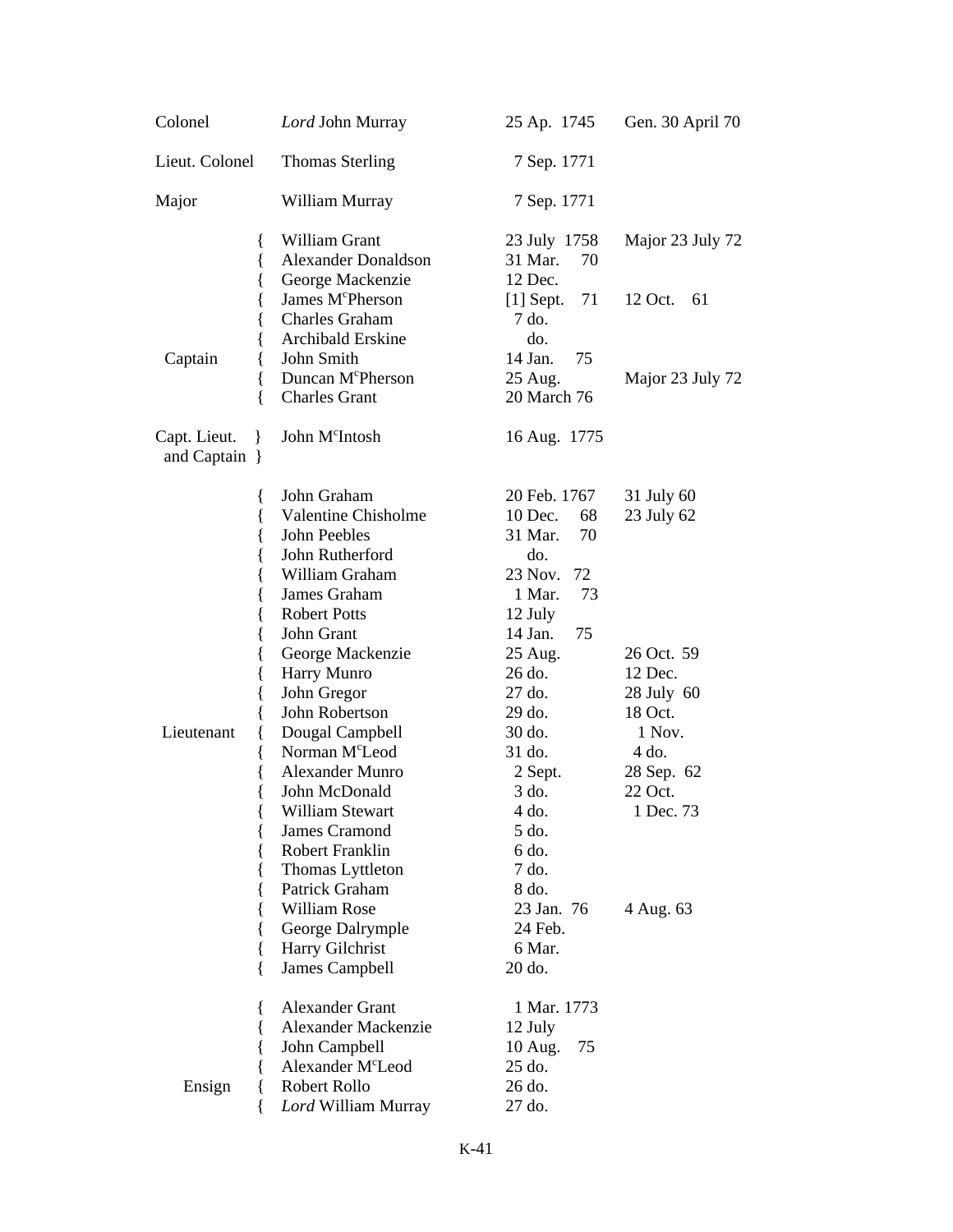|                | <b>Alexander Stewart</b>    | 28 do.            |
|----------------|-----------------------------|-------------------|
|                | Gavin Drummond              | 31 Jan.<br>-76    |
|                | John Spence [Spens]         | 24 Feb.           |
|                | David Crawford              | 20 Mar.           |
| Chaplain       | James Mac Lagan             | 15 June 1764      |
| Adjutant       | Hugh Fraser                 | 20 Mar.<br>76     |
| Quarter-Master | Colin Smith                 | 20 Mar.<br>76     |
| Surgeon        | <b>Alexander Potts</b>      | 10 Apr.<br>64     |
|                | $\sim$ $\sim$ $\sim$ $\sim$ | $\cdots$ $\cdots$ |

Agents, Mess. Anderson and Richardson, Lothbury...

HALF-PAY…

|          | Regiments, &c. reduced or disbanded in 1763 |
|----------|---------------------------------------------|
|          | 42d Foot, Second Battalion, and Add.        |
|          | Lieuts. of the First Battalion              |
| Major    | Wm. Hunter                                  |
| Capts.   | H. Descury                                  |
|          | Wm. Bulkeley                                |
|          | Fr. Dupont                                  |
|          | John West                                   |
|          | John Campbell                               |
| Lieuts.  | Allan Grant                                 |
|          | Daniel Robertson                            |
|          | Thomas Keating                              |
|          | Ann Gordon                                  |
|          | <b>Thomas Scott</b>                         |
|          | <b>Adam Stewart</b>                         |
|          | Duncan Campbell                             |
|          | T. Fletcher                                 |
|          | Simon Fraser                                |
|          | J. Leith                                    |
|          | Philip Kemsey Ryley                         |
|          | G. Rigge                                    |
|          | Lewis Grant                                 |
|          | Alexander Graham                            |
| Adjut.   | Wm. Gregor                                  |
| $Q.$ Mr. | Wm. Munro                                   |
| Surgeon  | Robert Drummond                             |

Source: TNA, War Office: *Printed Annual Army Lists* 1777, at WO 65/27, p.96 and 224, ff. 98 and 180.

# **MDCCLXXVIII [1778]**

| Lord John Murray             | 25 Ap. 1745  | Gen. 30 April 70                                      |
|------------------------------|--------------|-------------------------------------------------------|
| <b>Thomas Sterling</b>       | 7 Sep. 1771  |                                                       |
| William Grant                | 5 Oct. 1777  | Lt. Col. 29 Aug. 77                                   |
| <b>Alexander Donaldson</b>   | 31 Mar. 1770 |                                                       |
| George Mackenzie             | 12 Dec.      |                                                       |
| James M <sup>c</sup> Pherson | 1 Sept. 71   | Major 29 Aug. 77                                      |
|                              |              | Forty-second (or Royal Highland) Regt. of Foot. Amer. |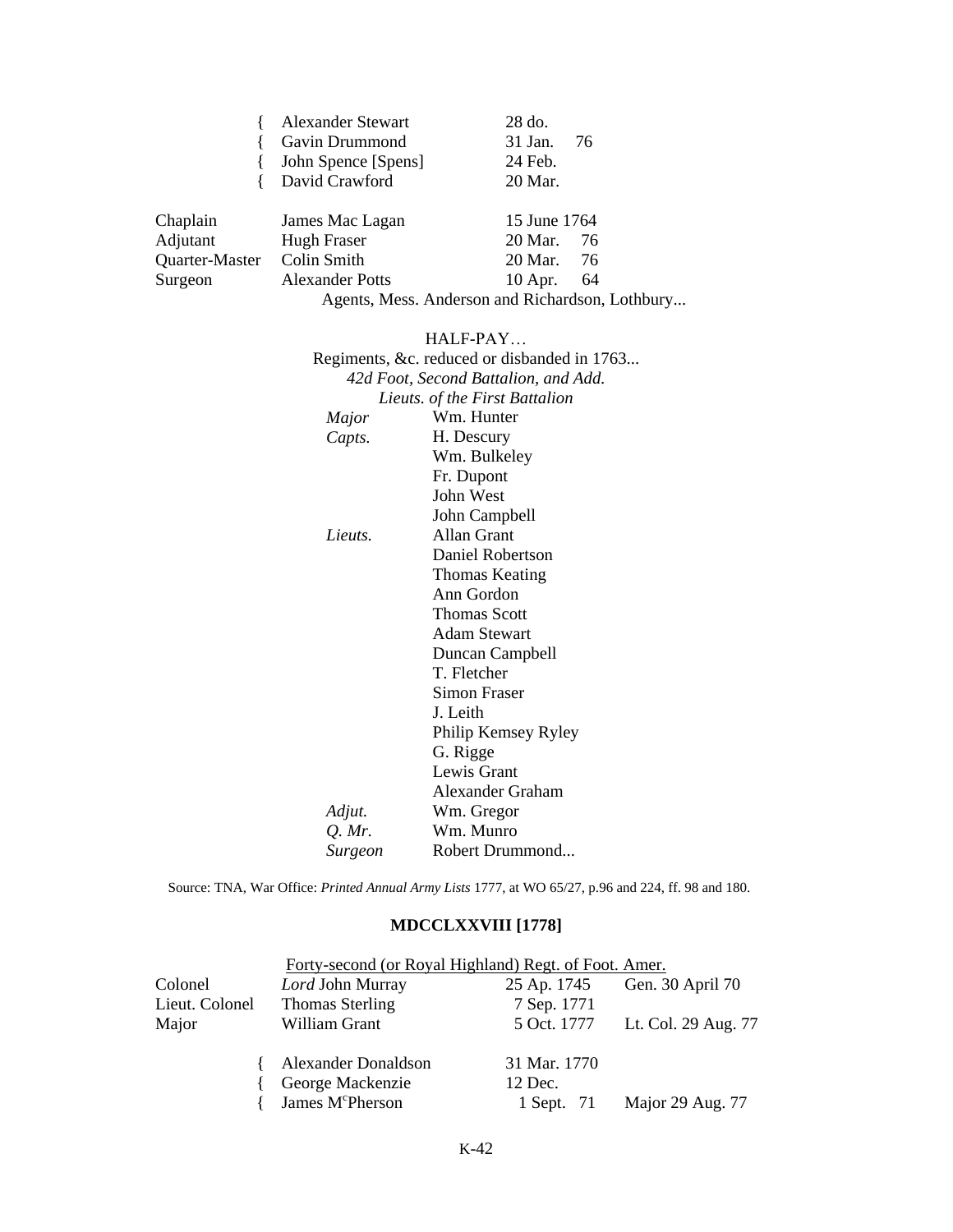| {<br>Captain<br>₹<br>₹<br>(<br>{                                               | <b>Charles Graham</b><br>Archibald Erskine<br>John Smith<br>Duncan M <sup>c</sup> Pherson<br>John Mac Intosh<br><b>Charles Grant</b>                                                                                                                                                                                                                                                                                                                             | 7 do.<br>do.<br>14 Jan.<br>75<br>15 Aug.<br>16 do.<br>20 Mar. 76                                                                                                                                                                                                      | Lt. Col. 29 Aug. 77                                                             |
|--------------------------------------------------------------------------------|------------------------------------------------------------------------------------------------------------------------------------------------------------------------------------------------------------------------------------------------------------------------------------------------------------------------------------------------------------------------------------------------------------------------------------------------------------------|-----------------------------------------------------------------------------------------------------------------------------------------------------------------------------------------------------------------------------------------------------------------------|---------------------------------------------------------------------------------|
| Capt. Lieut.<br>$\mathcal{F}$<br>and Captain }                                 | John Peebles                                                                                                                                                                                                                                                                                                                                                                                                                                                     | 5 Oct. 1777                                                                                                                                                                                                                                                           |                                                                                 |
| ł<br>₹<br>{<br>{<br>{<br>{<br>{<br>Lieutenant<br>{<br>{<br>{<br>₹<br>$\{$<br>{ | John Rutherford<br><b>Robert Potts</b><br>John Grant<br>George Mackenzie<br>Harry Munro<br>John Gregor<br>John Robertson<br>Norman M <sup>c</sup> Leod<br>Alexander Munro<br>James Cramond<br>Robert Franklin<br>Patrick Graham<br>George Dalrymple<br>Harry Gilchrist<br>James Campbell<br>Alexander Grant<br>Alexander M <sup>c</sup> Leod<br>Robert Rollo<br>John Campbell<br>Gavin Drummond<br><b>James Stuart</b><br>Lord Wm. Murray<br>John Spence [Spens] | 31 Mar. 1770<br>73<br>12 July<br>75<br>14 Jan.<br>25 Aug.<br>26 do.<br>$27$ do.<br>29 do.<br>31 do.<br>2 Sept.<br>5 do.<br>6 do.<br>8 do.<br>24 Feb.<br>76<br>6 Mar.<br>20 do.<br>23 Aug.<br>22 Apr.<br>77<br>8 May<br>31 do.<br>5 Oct.<br>7 do.<br>27 do.<br>11 Nov. | 26 Oct. 59<br>12 Dec. 59<br>28 July 60<br>18 Oct. 61<br>4 Nov. 61<br>28 Sep. 62 |
| Ensign<br>{<br>{<br>{<br>{<br>∤<br>Chaplain                                    | <b>Alexander Stewart</b><br>David Crawford<br>Allan M <sup>c</sup> Lean<br>Alexander Innes<br><b>James Sterling</b><br><b>Alexander Macgregor</b><br>Dugald Campbell<br>William M <sup>c</sup> Donald<br>George Campbell<br>James Mac Lagan                                                                                                                                                                                                                      | 28 Aug. 1775<br>20 Mar.<br>76<br>23 Aug.<br>21 Sept.<br>22 Apr.<br>77<br>8 May<br>31 do.<br>5 Oct.<br>27 do.<br>15 June 1764                                                                                                                                          |                                                                                 |
| Adjutant                                                                       | <b>Hugh Fraser</b>                                                                                                                                                                                                                                                                                                                                                                                                                                               | 20 Mar.<br>76                                                                                                                                                                                                                                                         |                                                                                 |
| Quarter-Master                                                                 | Colin Smith                                                                                                                                                                                                                                                                                                                                                                                                                                                      | 76<br>20 Mar.                                                                                                                                                                                                                                                         |                                                                                 |
| Surgeon                                                                        | <b>Alexander Potts</b>                                                                                                                                                                                                                                                                                                                                                                                                                                           | 64<br>10 Apr.                                                                                                                                                                                                                                                         |                                                                                 |
|                                                                                |                                                                                                                                                                                                                                                                                                                                                                                                                                                                  |                                                                                                                                                                                                                                                                       |                                                                                 |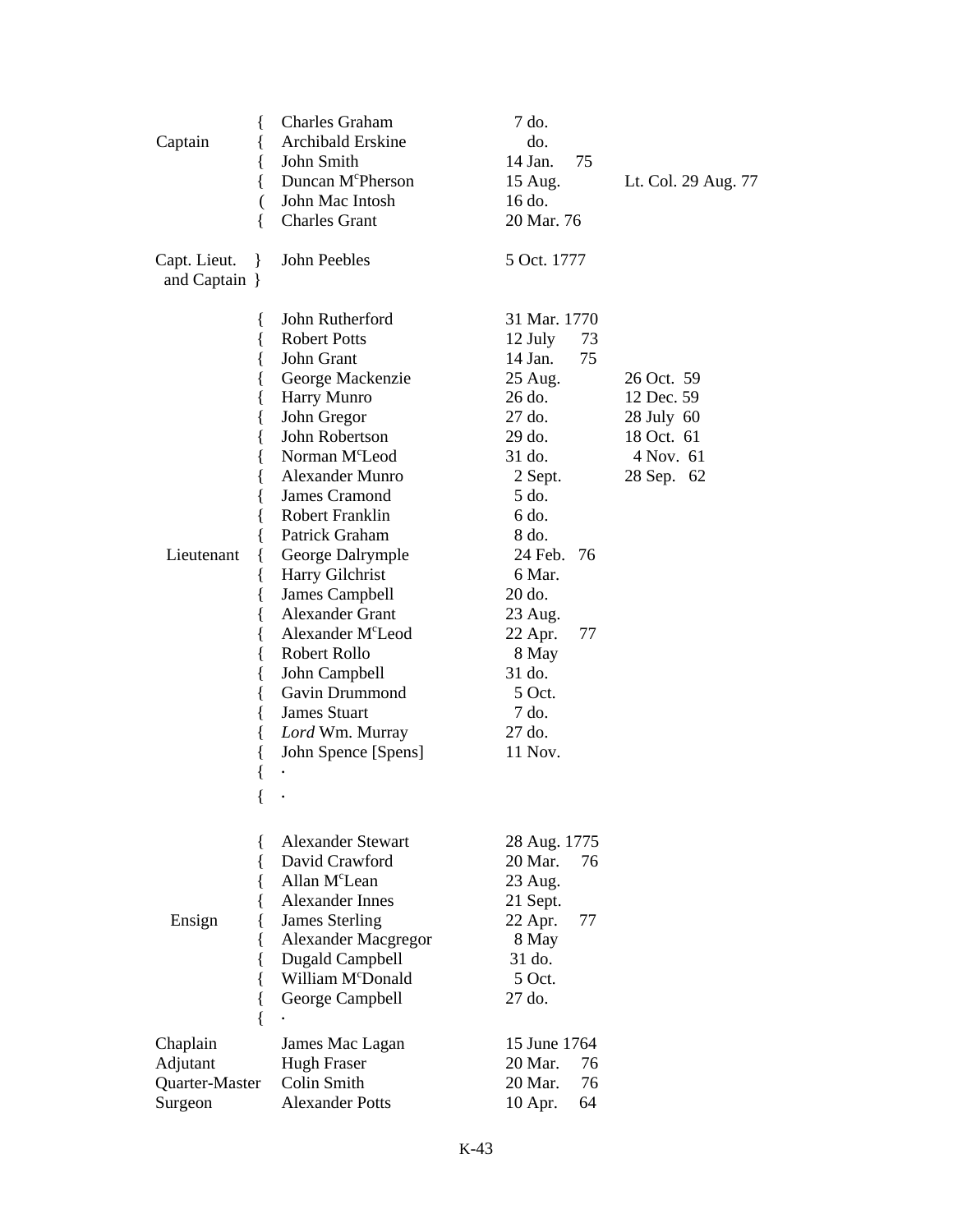HALF-PAY… Regiments, &c. reduced or disbanded in 1763... *42d Foot, Second Battalion, and Add. Lieuts. of the First Battalion Maj.* Lt. Col. Wm. Hunter *Capts.* H. Descury Wm. Bulkeley Fr. Dupont John West John Campbell *Lieuts.* Allan Grant Daniel Robertson Thomas Keat[i]ng Ann Gordon Thomas Scott Adam Stewart Duncan Campbell T. Fletcher Simon Fraser J. Leith Philip Kemsey Ryley G. Rigge Lewis Grant Alexander Graham *Adjut.* Wm. Gregor *Q. Mr.* Wm. Munro *Surg.* Robert Drummond...

Source: TNA, *War Office: Printed Annual Army Lists 1778*, at WO 65/28, p.96 and 224, ff. 100 and 181.

#### **4 th of June, 1779**

|                               | Forty-second (or Royal Highland) Regt. of Foot, Amer. |               |                      |
|-------------------------------|-------------------------------------------------------|---------------|----------------------|
| Colonel                       | Lord John Murray                                      | 25 Apr. 1745  | Gen. 30 Apr.<br>- 70 |
| Lieut. Colonel                | <b>Thomas Sterling</b>                                | 7 Sept. 1771  | Col. 19 Feb. 79      |
| Major                         | <b>Charles Graham</b>                                 | 25 Aug. 1778  |                      |
|                               | John Smith                                            | 14 Jan. 1775  |                      |
|                               | Duncan M <sup>c</sup> Pherson                         | 15 Aug.       | Lt. Col. 29 Aug.77   |
|                               | John Mac Intosh                                       | 16 do.        |                      |
|                               | <b>Charles Grant</b>                                  | 20 Mar.<br>76 |                      |
| Captain                       | John Peebles                                          | 5 Oct. 77     |                      |
|                               | Patrick Graham                                        | 5 June 78     |                      |
|                               | James Campbell                                        | 18 Aug.       |                      |
|                               | George Dalrymple                                      | $25$ do.      |                      |
|                               | David Anstruther                                      | 6 Dec.        |                      |
| Captain Lieut.<br>and Captain | John Rutherford                                       | 18 Aug. 1778  |                      |
|                               | <b>Robert Potts</b>                                   | 12 July 1773  |                      |

Agents, Mess. Anderson and Richardson, Lothbury...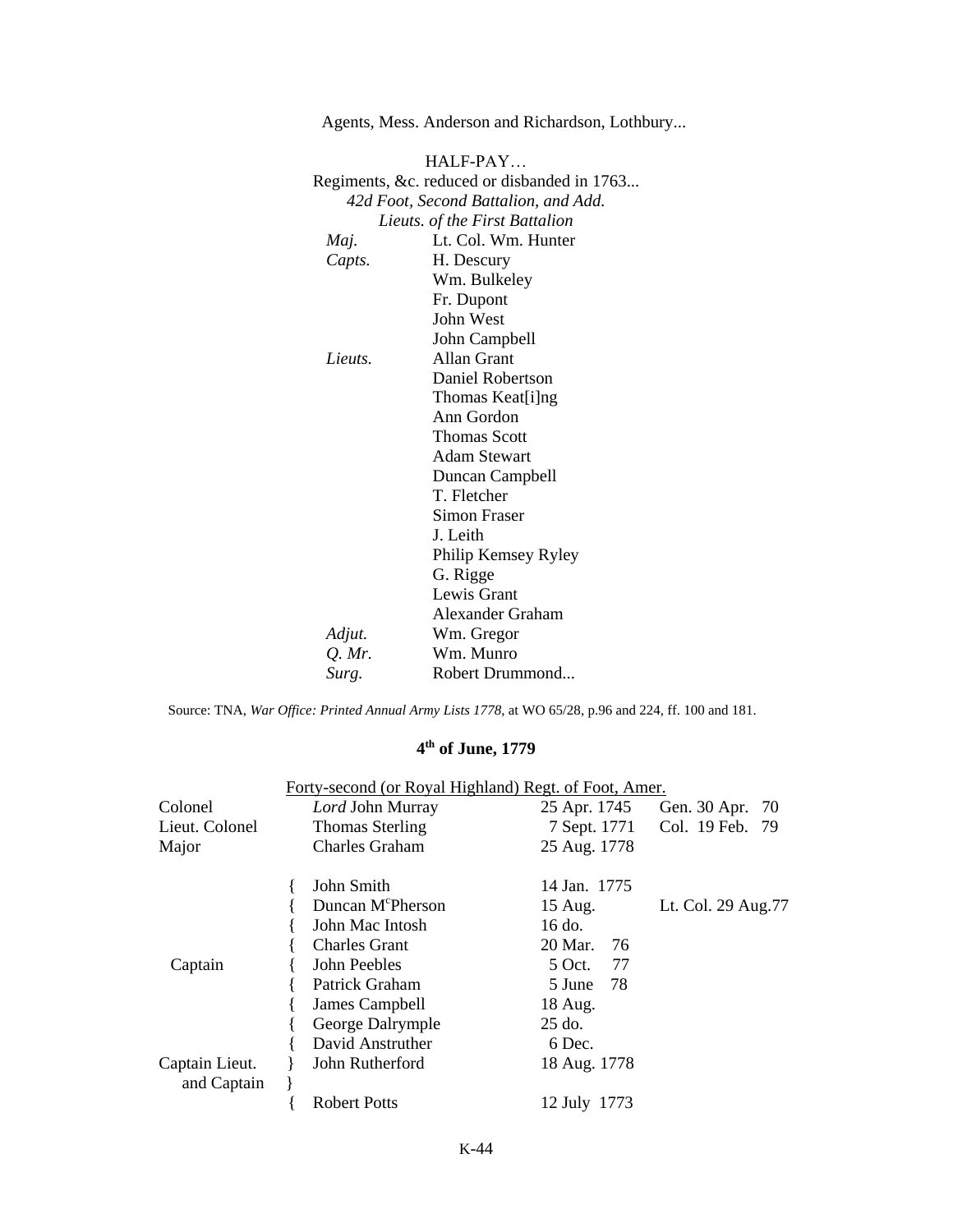|                | John Grant<br>{                                 | 14 Jan.      | 75      |         |    |  |
|----------------|-------------------------------------------------|--------------|---------|---------|----|--|
|                | Harry Munro<br>{                                | 26 Aug.      |         | 12 Dec. | 59 |  |
|                | John Gregor<br>{                                | 27 do.       |         | 28 July | 60 |  |
|                | John Robertson<br>{                             | 29 do.       |         | 18 Oct. | 61 |  |
|                | Norman M <sup>c</sup> Leod<br>∤                 | 31 do.       |         | 4 Nov.  | 61 |  |
|                | James Cramond                                   | 5 Sept.      |         |         |    |  |
|                | <b>Robert Franklin</b><br>{                     | 6 do.        |         |         |    |  |
|                | <b>Alexander Grant</b><br>{                     | 23 Aug.      | 76      |         |    |  |
|                | Alexander M <sup>c</sup> Leod<br>{              | 22 Apr.      | 77      |         |    |  |
|                | Robert Rollo                                    | 22 May       |         |         |    |  |
|                | Gavin Drummond                                  | 5 Oct.       |         |         |    |  |
| Lieutenant     | <b>James Stuart</b>                             | 7 do.        |         |         |    |  |
|                | John Spence [Spens]<br>{                        | 12 Nov.      |         |         |    |  |
|                | <b>Alexander Stewart</b><br>{                   | 17 Dec.      |         |         |    |  |
|                | <b>Alexander Macgregor</b><br>{                 | 5 June       | 78      |         |    |  |
|                | Allan M <sup>c</sup> Lean<br>₹                  | 3 Aug.       |         |         |    |  |
|                | Alexander Innes                                 | do.          |         |         |    |  |
|                | <b>James Stirling</b>                           | do.          |         |         |    |  |
|                | <b>Alexander Cumine</b><br>{                    | 18 do.       |         |         |    |  |
|                | William McDonald<br>{                           | 25 do.       |         |         |    |  |
|                | Dugald Campbell<br>{                            | 26 do.       |         |         |    |  |
|                | George Campbell<br>{                            | 18 Oct.      |         |         |    |  |
|                | {<br><b>Hugh Fraser</b>                         | 19 do.       |         |         |    |  |
|                | Henry David Fraser<br>ſ                         | 23 Nov.      |         |         |    |  |
|                | Henry Graham<br>$\{$                            | 11 Nov. 1777 |         |         |    |  |
|                | <b>Alexander Grant</b><br>{                     | 18 Mar.      | 78      |         |    |  |
|                | <b>William Fraser</b><br>{                      | 3 Aug.       |         |         |    |  |
|                | John Young<br>∤                                 | do.          |         |         |    |  |
| Ensign         | [Kenneth] Callender<br>{                        | do.          |         |         |    |  |
|                | John Oswald<br>{                                | 25 do.       |         |         |    |  |
|                | <b>Alexander Home</b><br>{                      | 26 do.       |         |         |    |  |
|                | <b>Dugald Campbell</b><br>{                     | 18 Oct       |         |         |    |  |
|                | {                                               |              |         |         |    |  |
|                | $\{$                                            |              |         |         |    |  |
| Chaplain       | James Mac Lagan                                 | 15 June 1764 |         |         |    |  |
| Adjutant       | <b>Hugh Fraser</b>                              | 20 Mar.      | 76      |         |    |  |
| Quarter-Master | Colin Smith                                     | 20 Mar.      | 76      |         |    |  |
| Surgeon        | William Robison [Robertson]                     | 11 Sept.     | $77 \,$ |         |    |  |
|                | Agents, Messrs. Anderson & Richardson, Lothbury |              |         |         |    |  |

### HALF-PAY…

REGIMENTS, &c. reduced or disbanded in 1763... *42d Foot, Second Battalion, and Add. Lieuts. of the First Battalion Maj.* Lt. Col. Wm. Hunter Capts. H. Descury **H.** Descury Wm. Bulkeley Fr. Dupont John West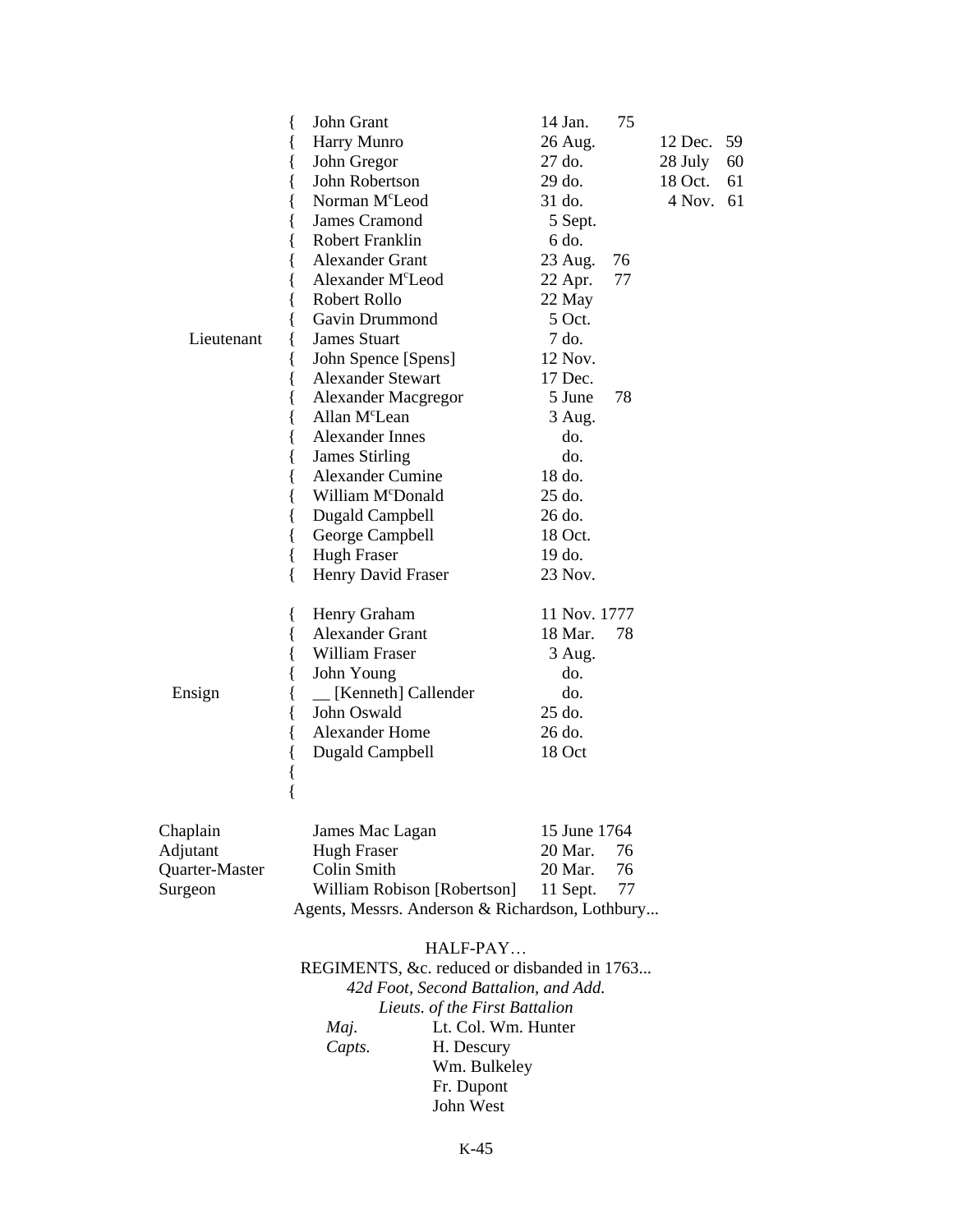|         | John Campbell         |
|---------|-----------------------|
| Lieuts. | Allan Grant           |
|         | Daniel Robertson      |
|         | <b>Thomas Keating</b> |
|         | Ann Gordon            |
|         | <b>Thomas Scott</b>   |
|         | Adam Stewart          |
|         | T. Fletcher           |
|         | Simon Fraser          |
|         | J. Leith              |
|         | Philip Kemsey Ryley   |
|         | G. Rigge              |
|         | Lewis Grant           |
|         | Alexander Graham      |
| Adjut.  | Wm. Gregor            |
| Q. Mr.  | Wm. Munro             |
| Surg.   | Robert Drummond       |

Source: TNA, *War Office: Printed Annual Army Lists 1779*, at WO 65/29, pp. 106 and 256, ff. 107 and 210.

|                | 42d (or Royal Highland) Regt. of Foot. 1st Battalion, Am. |                 |                     |
|----------------|-----------------------------------------------------------|-----------------|---------------------|
| Colonel        | Lord John Murray                                          | 25 Apr. 1745    | Gen. 30 April 70    |
| Lieut. Colonel | <b>Thomas Sterling</b>                                    | 7 Sept. 1771    | Col. 19 Aug. 79     |
| Major          | <b>Charles Graham</b>                                     | 25 Aug. 1778    |                     |
|                | John Smith<br>₹                                           | 14 Jan. 177[5]  |                     |
|                | Duncan M <sup>c</sup> Pherson                             | 15 Aug.         | Lt. Col. 29 Aug. 77 |
|                | <b>Charles Grant</b>                                      | 20 Mar.<br>7[6] |                     |
|                | John Peebles                                              | $5$ Oct.<br>77  |                     |
| [Captain]      | Patrick Graham                                            | 78<br>5 June    |                     |
|                | James Campbell                                            | 18 Aug.         |                     |
|                | George Dalrymple                                          | 25 do.          |                     |
|                | Davis Anstruther                                          | 6 Dec.          |                     |
|                | Hay Macdowall                                             | 20 Sept.<br>79  |                     |
| Captain Lieut. | John Rutherford                                           | 18 Aug. 1778    |                     |
| and Captain    |                                                           |                 |                     |
|                | <b>Robert Potts</b>                                       | 12 July 1773    |                     |
|                | John Grant                                                | 14 Jan.<br>75   |                     |
|                | John Gregor                                               | 27 Aug.         | 28 July 60          |
|                | <b>James Cramond</b>                                      | 5 Sept.         |                     |
|                | <b>Robert Franklin</b>                                    | 6 do.           |                     |
|                | <b>Alexander Grant</b>                                    | 23 Aug.<br>76   |                     |
|                | Alexander M <sup>c</sup> Leod                             | 77<br>22 Apr.   |                     |
|                | Robert Rollo                                              | 8 May           |                     |
|                | Gavin Drummond                                            | 5 Oct.          |                     |
|                | <b>James Stuart</b><br>í                                  | 7 do.           |                     |
|                | <b>Alexander Stewart</b>                                  | 17 Dec.         |                     |
|                | <b>Alexander Macgregor</b>                                | 5 June<br>78    |                     |
| Lieutenant     | Allan M <sup>c</sup> Lean                                 | 3 Aug.          |                     |
|                | Alexander Innes                                           | do.             |                     |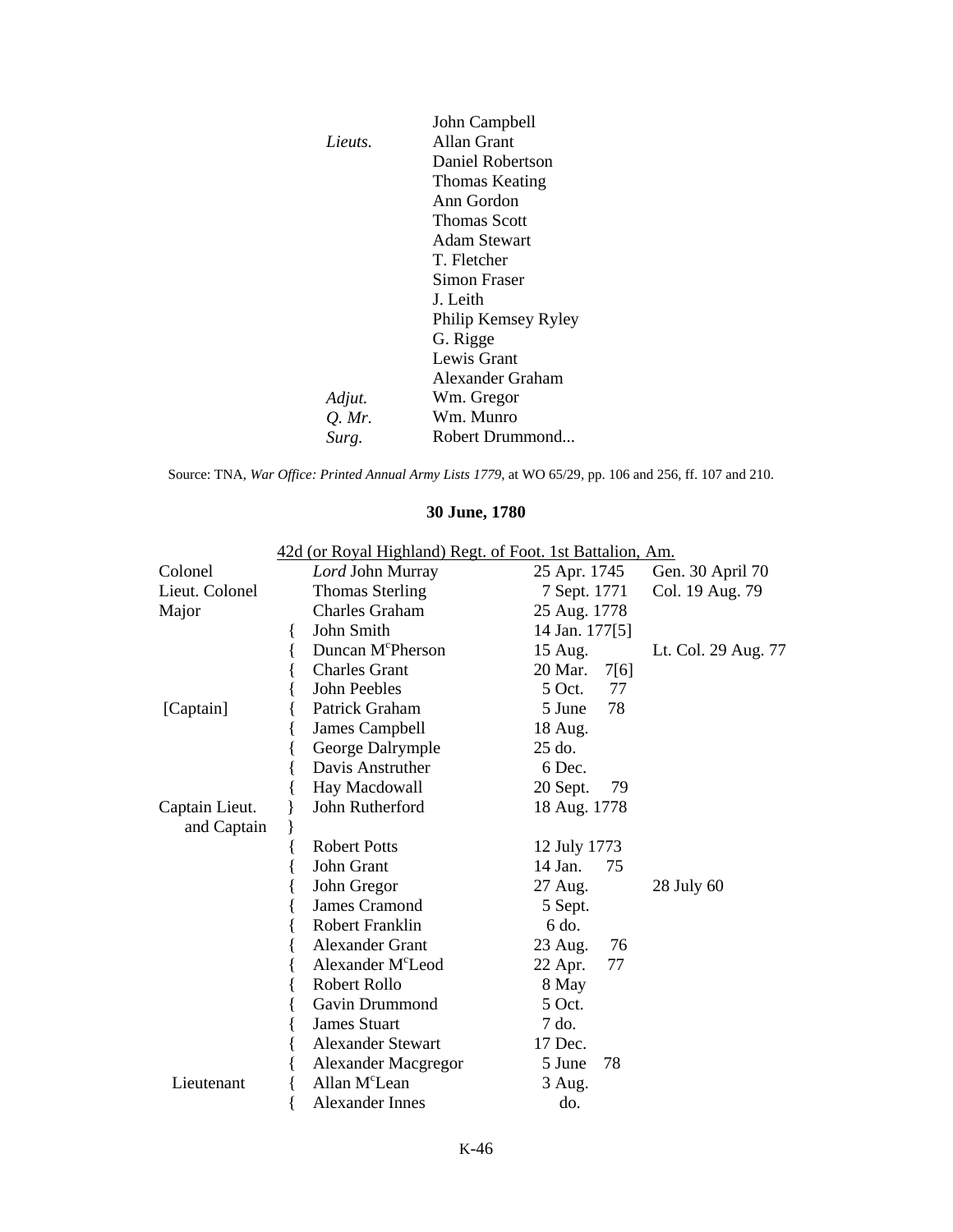|                                    | <b>James Stirling</b><br>{                          | do.            |            |
|------------------------------------|-----------------------------------------------------|----------------|------------|
|                                    | <b>Alexander Cumine</b><br>{                        | 18 do.         |            |
|                                    | William McDonald<br>{                               | 25 do.         |            |
|                                    | <b>Dugald Campbell</b><br>{                         | 26 do.         |            |
|                                    | {<br>George Campbell                                | 18 Oct.        |            |
|                                    | {<br><b>Hugh Fraser</b>                             | 19 do.         |            |
|                                    | Henry David Fraser<br>{                             | 23 Nov.        |            |
|                                    | {<br>Henry Graham                                   | 2 Feb. 79      |            |
|                                    | <b>Alexander Grant</b><br>$\{$                      | 24 Aug.        |            |
|                                    | $\{$<br>William Fraser                              | 25 do.         |            |
|                                    | $\{$<br>Hon. George Fraser                          | 31 May 80      | 16 Oct. 79 |
|                                    | $\{$<br>James Spens                                 | 5 June 1778    |            |
|                                    | John Young<br>$\{$                                  | 3 Aug.         |            |
|                                    | [Kenneth] Callender<br>{                            | do.            |            |
|                                    | John Oswald<br>{                                    | $25$ do.       |            |
|                                    | Alexander Home<br>{                                 | 26 do.         |            |
| Ensign                             | <b>Dugald Campbell</b><br>{                         | 18 Oct.        |            |
|                                    | Alex. Loraine<br>{                                  | 8 Nov.         |            |
|                                    | David Sutherland<br>{                               | 2 Feb.<br>79   |            |
|                                    | $\{$<br>James Alston                                | 24 Aug.        |            |
|                                    | $\{$<br>William Fraser                              | 25 do.         |            |
| Chaplain                           | James Mac Lagan                                     | 15 June 1764   |            |
| Adjutant                           | <b>Hugh Fraser</b>                                  | 20 Mar.<br>76  |            |
| Quarter-Master                     | Colin Smith                                         | 76<br>20 Mar.  |            |
| Surgeon                            | William Robison [Robertson]                         | 77<br>11 Sept. |            |
|                                    | Agents, Messrs. Anderson and Richardson, Lothbury   |                |            |
|                                    | 42d (or Royal Highland) Regt. of Foot. 2d Battalion |                |            |
| Colonel<br>Lieut. Colonel<br>Major | Lord John Murray                                    |                |            |
| Captain                            |                                                     |                |            |
|                                    | Agents, Messrs. Anderson and Richardson, Lothbury   |                |            |
|                                    | HALF-PAY                                            |                |            |
|                                    | REGIMENTS, &c. reduced or disbanded in 1763         |                |            |
|                                    |                                                     |                |            |

*42d Foot, Second Battalion, and Add. Lieuts. of the First Battalion Maj.* Lt. Col. Wm. Hunter Capts. H. Descury **H.** Descury Fr. Dupont John West John Campbell *Lieuts.* Allan Grant Ann Gordon Thomas Scott Adam Stewart T. Fletcher Simon Fraser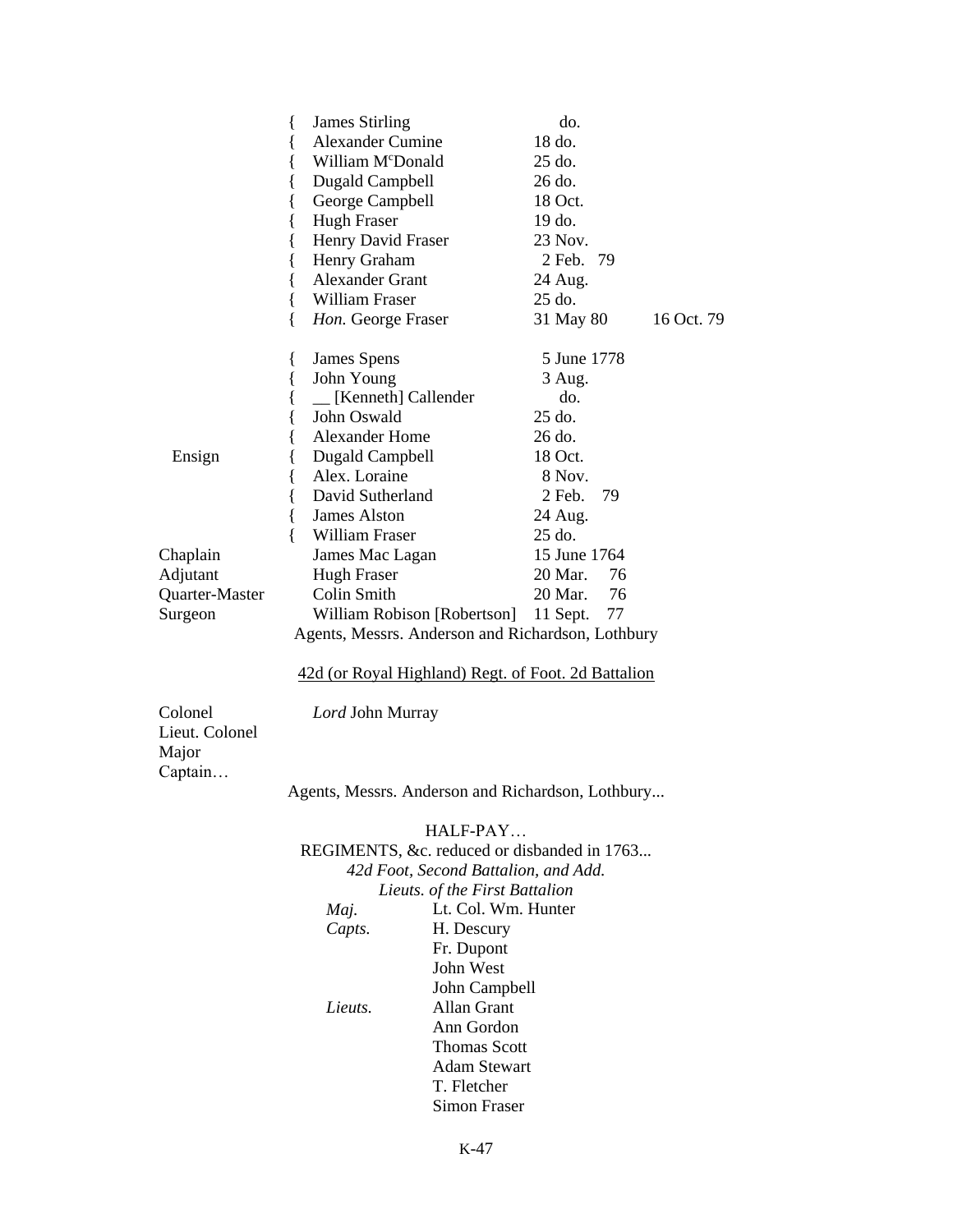### J. Leith Lewis Grant Alexander Graham *Adjut.* Wm. Gregor *Q. Mr.* Wm. Munro *Surg.* Robert Drummond...

#### ALTERATIONS whilst PRINTING…

| $42d$ , F. 1st Bat. |      |                     |        |
|---------------------|------|---------------------|--------|
| John Young          | Lt.  | M <sup>c</sup> Leod | 15 May |
| William Dickson     | Ens. |                     | do     |

Source and Notes: TNA, *War Office: Printed Annual Army Lists 1780,* at WO 65/30, pp. 112-113, 332 and 84 (of Militia List), ff. 108-109, 236 and 297. With the exception of the Colonel, all printed positions in the 2<sup>nd</sup> Battalion are blank.

#### **20 July, 1781**

42d (or Royal Highland) Regt. of Foot, 1st Battalion, Am[erica].

|                             |                               |                 | Rank in the $\{$    |
|-----------------------------|-------------------------------|-----------------|---------------------|
| Rank                        | Name                          | <b>Regiment</b> | Army                |
| Colonel                     | Lord John Murray              | 25 Apr. 1745    | Gen. 30 April 70    |
| Lieut. Colonel              | <b>Thomas Sterling</b>        | 7 Sep. 1771     | Col. 19 Aug. 79     |
| Major                       | Charles Graham                | 25 Aug. 1778    |                     |
|                             | John Smith                    | 14 Jan. 1775    |                     |
|                             | Duncan M <sup>c</sup> Pherson | 15 Aug.         | Lt. Col. 29 Aug. 77 |
|                             | <b>Charles Grant</b>          | 20 Mar.<br>76   |                     |
| Captain                     | John Peebles                  | $5$ Oct.<br>77  |                     |
|                             | James Campbell                | 78<br>18 Aug.   |                     |
|                             | George Dalrymple<br>$\{$      | 25 do.          |                     |
|                             | David Anstruther              | 6 Dec.          |                     |
| Capt. Lieut.<br>and Captain | John Rutherford               | 18 Aug. 1778    |                     |
|                             | <b>Robert Potts</b>           | 12 July 1773    |                     |
|                             | <b>James Cramond</b>          | 75<br>5 Sept.   |                     |
|                             | <b>Robert Franklin</b>        | 6 do.           |                     |
|                             | <b>Alexander Grant</b>        | 23 Aug.<br>76   |                     |
|                             | Gavin Drummond                | $5$ Oct.<br>77  |                     |
|                             | <b>James Stuart</b>           | 7 do.           |                     |
|                             | <b>Alexander Stewart</b>      | 17 Dec.         |                     |
|                             | Allan M <sup>c</sup> Lean     | 78<br>3 Aug.    |                     |
|                             | <b>Alexander Innes</b>        | do.             |                     |
|                             | <b>James Stirling</b>         | do.             |                     |
| Lieutenant                  | <b>Alexander Cumine</b>       | 18 do.          |                     |
|                             | William M <sup>c</sup> Donald | 25 do.          |                     |
|                             | George Campbell               | 18 Oct.         |                     |
|                             | <b>Hugh Fraser</b>            | 19 do.          |                     |
|                             | Henry David Fraser            | 23 Nov.         |                     |
|                             | Henry Graham                  | 2 Feb.<br>79    |                     |
|                             | <b>Alexander Grant</b>        | 24 Aug.         |                     |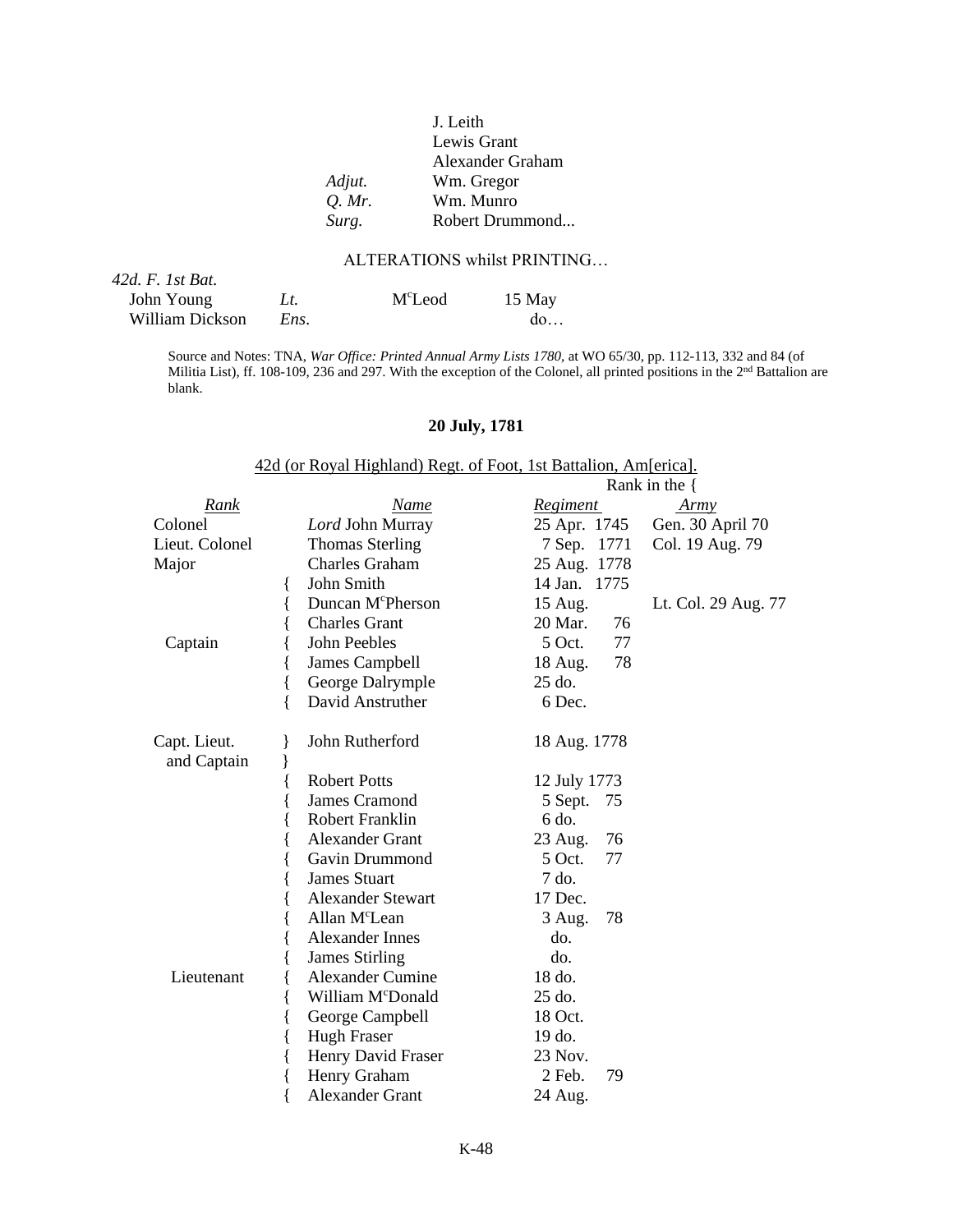|                | William Fraser                                    | 25 do.               |  |  |
|----------------|---------------------------------------------------|----------------------|--|--|
|                | John Young                                        | 15 May 80            |  |  |
|                | Hon. George Fraser                                | 31 do.<br>16 Oct. 79 |  |  |
|                | John Ritchie                                      | 6 Sept.              |  |  |
|                | [Kenneth] Callender                               | 3 Aug. 1778          |  |  |
|                | Dugald Campbell                                   | 18 Oct.              |  |  |
|                | Alex. Loraine                                     | 8 Nov.               |  |  |
| Ensign         | David Sutherland                                  | $2$ Feb.<br>-79      |  |  |
|                | James Alston                                      | 24 Aug.              |  |  |
|                | William Fraser                                    | $25$ do.             |  |  |
|                | William Dickson                                   | 15 May 80            |  |  |
|                | William Fraser                                    | 13 Sept.             |  |  |
| Chaplain       | James Mac Lagan                                   | 15 June 1764         |  |  |
| Adjutant       | <b>Hugh Fraser</b>                                | 20 Mar.<br>76        |  |  |
| Quarter-Master | Hector M <sup>c</sup> Lean                        | 21 Dec.<br>- 79      |  |  |
| Surgeon        | William Robison [Robertson]                       | 11 Sept.<br>77       |  |  |
|                | Agents, Messrs. Anderson and Richardson, Lothbury |                      |  |  |

|                |                                      |                 | Rank in the $\{$ |
|----------------|--------------------------------------|-----------------|------------------|
| <u>Rank</u>    | <u>Name</u>                          | <u>Regiment</u> | Army             |
| Colonel        | <i>*Lord</i> John Murray             | 25 Ap. 1745     | Gen. 30 April 70 |
| Lieut. Colonel | Norman Macleod                       | 21 Mar. 1780    |                  |
| Major          | *Patrick Graham                      | 21 Mar. 1780    |                  |
|                | *Hay Macdowall                       | 20 Sept. 1779   |                  |
|                | <b>James Murray</b>                  | 21 Mar.<br>80   |                  |
|                | *John M <sup>c</sup> Gregor [Gregor] | 22 do.          |                  |
| Captain        | Hon. James Drummond                  | 23 do.          |                  |
|                | Colin Campbell                       | 24 do.          |                  |
|                | <b>Thomas Dalyell</b>                | 25 do.          |                  |
|                | David Lindsay<br>{                   | 26 do.          |                  |
|                | John Grant [Glenmoriston]            | 27 do.          |                  |
| Lieutenant     | *John Grant [Auchindown]             | 14 Jan. 1775    |                  |
|                | *Alex. Macgregor                     | 5 June<br>78    |                  |
|                | *Dugald Campbell                     | 26 Aug.         |                  |
|                | *James Spens                         | 21 Mar.<br>80   |                  |
|                | *John Oswald                         | 22 do.          |                  |
|                | Æneas Fraser                         | 23 do.          |                  |
|                | John Wemyss                          | $24$ do.        |                  |
|                | Alex. Dunbar                         | 28 do.          |                  |
|                | Alex. Maitland                       | 29 do.          |                  |
|                | Allan Robinson                       | 30 do.          |                  |
|                | John Macleod                         | 31 do.          |                  |
|                | Alex. Rose                           | 1 Apr.          |                  |
|                | Cha. Sutherland                      | 21 Mar. 1780    |                  |
|                | John Murray Robertson                | do.             |                  |
|                | Alex. Macdonald                      | $22$ do.        |                  |
| Ensign         | <b>Robert Robertson</b>              | 23 do.          |                  |

42d (or Royal Highland) Regt. of Foot, 2d Battalion [Annotated *East Indies*]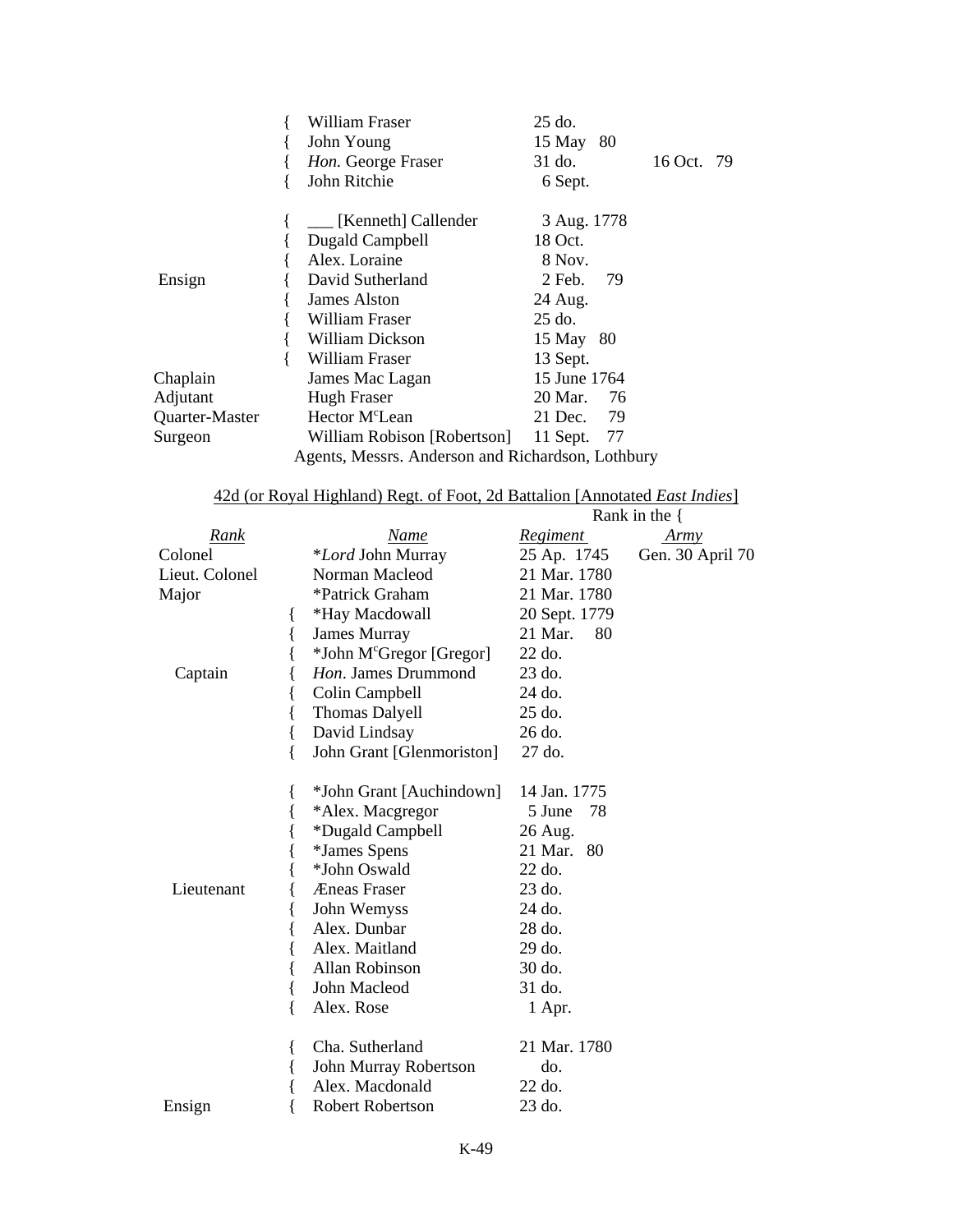|                | John Macdonald            | 24 do.         |  |
|----------------|---------------------------|----------------|--|
|                | William White             | $25$ do.       |  |
|                | <b>Charles Maclean</b>    | 26 do.         |  |
|                | John Macpherson           | $27$ do.       |  |
| Chaplain       | John Stuart               | 21 Mar. 1781   |  |
| Adjutant       | Robert Leslie             | do.            |  |
| Quarter-Master | Kenneth Mackenzie         | 27 Mar.<br>-81 |  |
| Surgeon        | <b>Thomas Farquharson</b> | 21 Mar.<br>81  |  |

Agents, Messrs. Anderson and Richardson, Lothbury...

### ALTERATIONS Whilst PRINTING…

| 42F. 1st Bat. | John Rutherford     | Capt.     | M <sup>c</sup> Pherson |
|---------------|---------------------|-----------|------------------------|
|               | <b>Robert Potts</b> | Capt. Lt. |                        |
|               | Kenneth Callender   | Lieut.    |                        |
|               | William Edmonstone  | Ensign    |                        |
|               | Dugall Campbell     | Lieut.    | M <sup>c</sup> Lean    |
|               | [James] Rose        | Ensign    |                        |

#### HALF-PAY…

|          | REGIMENTS, &c. reduced or disbanded in 1763 |
|----------|---------------------------------------------|
|          | 42d Foot, Second Battalion, and Add.        |
|          | Lieuts. of the First Battalion              |
| Maj.     | Lt. Col. Wm. Hunter                         |
| Capts.   | H. Descury                                  |
|          | Fr. Dupont                                  |
|          | John West                                   |
|          | John Campbell                               |
| Lieuts.  | Allan Grant                                 |
|          | Ann Gordon                                  |
|          | <b>Thomas Scott</b>                         |
|          | Adam Stuart                                 |
|          | T. Fletcher                                 |
|          | Simon Fraser                                |
|          | J. Leith                                    |
|          | Lewis Grant                                 |
| Adjut.   | William Gregor                              |
| $Q.$ Mr. | William Munro                               |
| Surg.    | Robert Drummond                             |
|          |                                             |

Source and Notes: *TNA, War Office: Printed Annual Army Lists 1781*, at WO 65/31, pp. 112-113 and 308, ff. 111-112, 249 and 310. The symbol \* added to indicate prior service in the 1<sup>st</sup> Bn., 42<sup>nd</sup> Regt.

#### **30 April, 1782**

| 42d (or Royal Highland) Regt. of Foot, 1st Battalion, Am. |                  |                  |                                |
|-----------------------------------------------------------|------------------|------------------|--------------------------------|
|                                                           |                  | Rank in the $\{$ |                                |
| <u>Rank</u>                                               | Name             | Regiment         | Army                           |
| Colonel                                                   | Lord John Murray |                  | 25 Apr. 1745 Gen. 30 Apr. 1770 |
| Lieut. Colonel                                            |                  |                  |                                |
| Major                                                     | Charles Graham   | 25 Aug. 1778     |                                |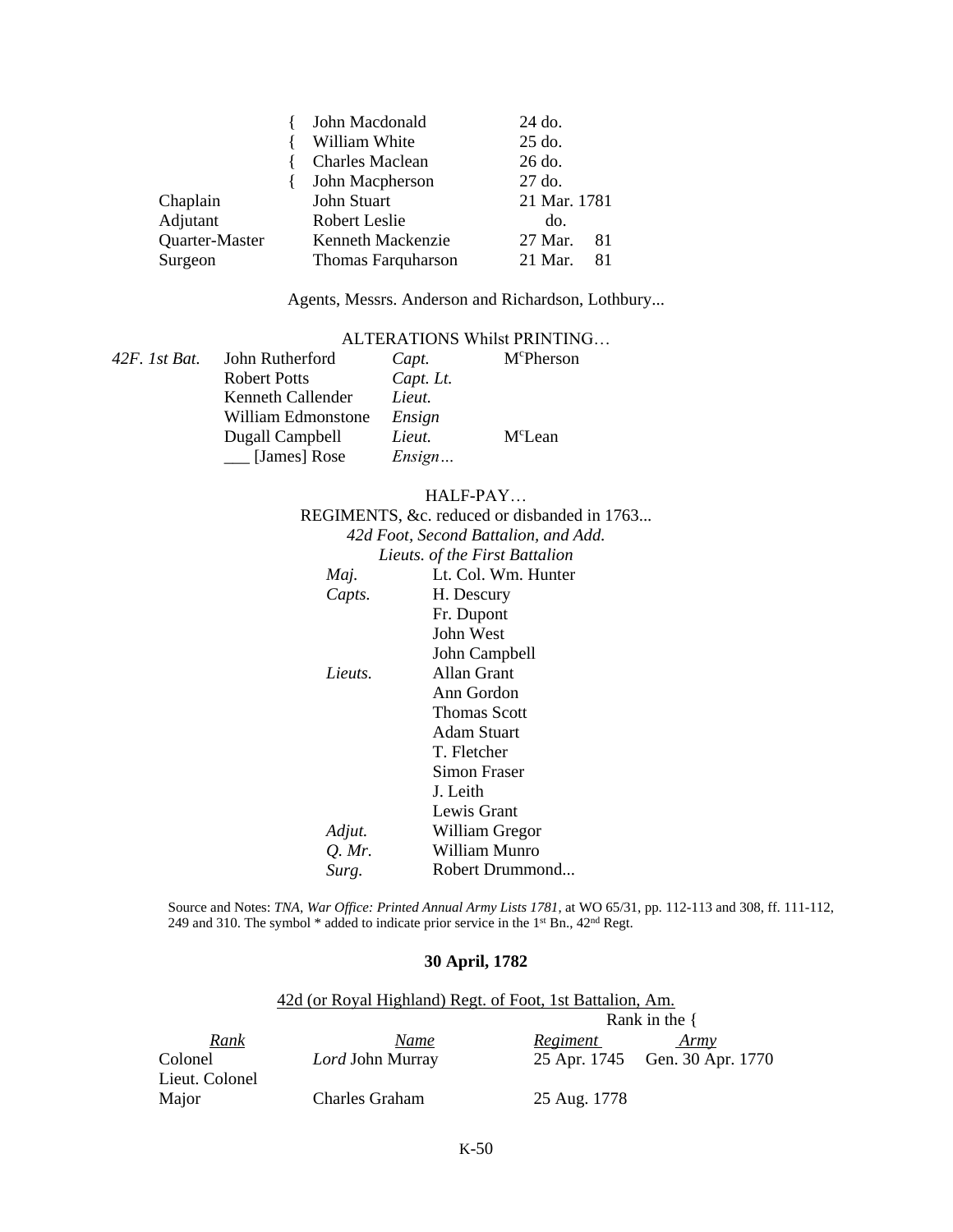|                               | John Smith<br>ł               | 14 Jan. 1775                  |               |
|-------------------------------|-------------------------------|-------------------------------|---------------|
|                               | <b>Charles Grant</b><br>{     | 20 Mar.<br>76                 |               |
|                               | John Peebles<br>ł             | 77<br>5 Oct.                  |               |
| Captain                       | James Campbell<br>{           | 18 Aug. 78                    |               |
|                               | John Rutherford<br>{          | do.                           |               |
|                               | George Dalrymple<br>{         | 25 do.                        |               |
|                               | {<br>David Anstruther         | 6 Dec.                        |               |
| Captain Lieut.<br>and Captain | <b>Robert Potts</b><br>ł<br>ł | 31 Dec. 1780                  |               |
|                               | Robert Franklin               | 6 Sept. 1775                  |               |
|                               | <b>Alexander Grant</b><br>₹   | 23 Aug.<br>76                 |               |
|                               | Gavin Drummond<br>ł           | $5$ Oct.<br>77                |               |
|                               | <b>James Stuart</b><br>{      | 7 do.                         |               |
|                               | <b>Alexander Stewart</b><br>{ | 17 Dec.                       |               |
|                               | Alexander Innes<br>{          | 78<br>3 Aug.                  |               |
|                               | <b>James Stirling</b><br>∤    | do.                           |               |
|                               | <b>Alexander Cumine</b><br>{  | 18 do.                        |               |
|                               | William M <sup>c</sup> Donald | 25 do.                        |               |
|                               | George Campbell               | 18 Oct.                       |               |
| Lieutenant                    | <b>Hugh Fraser</b><br>∤       | 19 do.                        |               |
|                               | Henry David Fraser<br>₹       | 23 Nov.                       |               |
|                               | Henry Graham<br>{             | 2 Feb.<br>79                  |               |
|                               | <b>Alexander Grant</b><br>{   | 24 Aug.                       |               |
|                               | William Fraser<br>{           | 25 do.                        |               |
|                               | {<br>John Young               | 15 May<br>80                  |               |
|                               | Hon. George Fraser<br>{       | 31 do.                        | 16 Oct.<br>79 |
|                               | Dugall Campbell<br>₹          | 1 Jan.<br>81                  |               |
|                               | William Dickson               | 28 Apr.                       |               |
|                               | Alexander Loraine             | 25 July                       |               |
|                               | George Stuart<br>Ł            | 1 Sept.                       | 18 Sept. 80   |
|                               | David Sutherland<br>$\{$      | 2 Feb. 1779                   |               |
|                               | James Alston                  | 24 Aug.                       |               |
| Ensign                        | William Fraser                | 25 do.                        |               |
|                               | William Fraser                | 13 Sept.<br>80                |               |
|                               | William Edmonstone<br>ĺ       | 31 Dec.                       |               |
|                               | [James] Rose<br>ί             | 1 Jan.<br>81                  |               |
|                               | {                             |                               |               |
|                               |                               |                               |               |
| Chaplain                      | James Mac Lagan               | 15 June 1764<br>20 Mar.<br>76 |               |
| Adjutant                      | <b>Hugh Fraser</b>            |                               |               |
| Quarter-Master                | Hector M <sup>c</sup> Lean    | 21 Dec<br>79                  |               |
| Surgeon                       | William Robison [Robertson]   | 11 Sept.<br>77                |               |

Agents, Messrs. Anderson and Richardson, Lothbury

|      | 42d (or Royal Highland) Regt. of Foot, 2d Battalion [Annotation <i>East Indies</i> ] |          |                  |
|------|--------------------------------------------------------------------------------------|----------|------------------|
|      |                                                                                      |          | Rank in the $\{$ |
| Rank | Name                                                                                 | Regiment | <u>Army</u>      |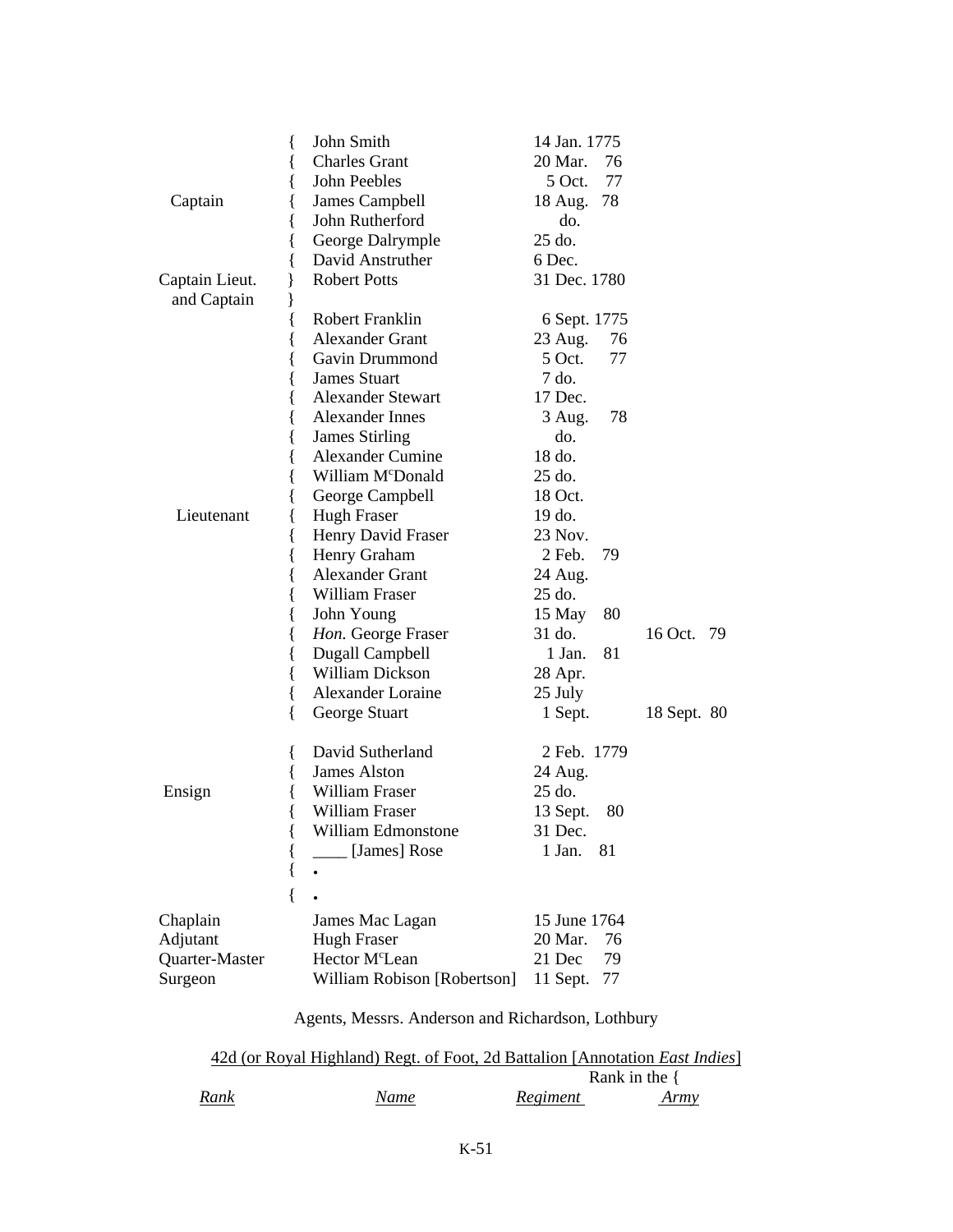| Colonel<br>Lieut. Colonel<br>Major<br>ł<br>Captain | <i>*Lord</i> John Murray<br>Norman Macleod<br>*Patrick Graham<br>*Hay Macdowall<br>James Murray<br>*John M <sup>c</sup> Gregor [Gregor]<br>Hon. James Drummond<br>Colin Campbell<br>Thomas Dalyell | 21 Mar. 1780<br>21 Mar. 1780<br>21 Mar. 1780<br>20 Sept. 1779<br>21 Mar.<br>80<br>22 do.<br>23 do.<br>24 do.<br>25 do. | Gen. 30 April 78 |
|----------------------------------------------------|----------------------------------------------------------------------------------------------------------------------------------------------------------------------------------------------------|------------------------------------------------------------------------------------------------------------------------|------------------|
| {<br>{<br>{                                        | David Lindsay<br>John Grant [Glenmoriston]<br>*John Grant [Auchindown]                                                                                                                             | 26 do.<br>27 do.<br>25 Dec.<br>81                                                                                      |                  |
| l<br>{                                             | *Alex. Macgregor<br>*Dugald Campbell                                                                                                                                                               | 5 June 1778<br>26 Aug.                                                                                                 |                  |
|                                                    | <i>*James Spens</i>                                                                                                                                                                                | 21 Mar.<br>80                                                                                                          |                  |
|                                                    | *John Oswald                                                                                                                                                                                       | 22 do.                                                                                                                 |                  |
|                                                    | Æneas Fraser                                                                                                                                                                                       | $23$ do.                                                                                                               |                  |
|                                                    | John Wemyss                                                                                                                                                                                        | 24 do.                                                                                                                 |                  |
| Lieutenant                                         | Alex. Dunbar                                                                                                                                                                                       | 28 do.                                                                                                                 |                  |
|                                                    | Allan Robinson                                                                                                                                                                                     | 30 do.                                                                                                                 |                  |
|                                                    | John Macleod                                                                                                                                                                                       | 31 do.                                                                                                                 |                  |
|                                                    | Alex. Rose                                                                                                                                                                                         | 1 Apr.                                                                                                                 |                  |
|                                                    | <b>Charles Sutherland</b>                                                                                                                                                                          | 25 July<br>81                                                                                                          |                  |
| l                                                  | John Murray Robertson                                                                                                                                                                              | 25 Dec.                                                                                                                |                  |
| {                                                  |                                                                                                                                                                                                    |                                                                                                                        |                  |
| ł                                                  | Alex. Macdonald                                                                                                                                                                                    | 22 Mar. 1780                                                                                                           |                  |
|                                                    | <b>Robert Robertson</b>                                                                                                                                                                            | 23 do.                                                                                                                 |                  |
|                                                    | John Macdonald                                                                                                                                                                                     | 24 do.                                                                                                                 |                  |
|                                                    | William White                                                                                                                                                                                      | 25 do.                                                                                                                 |                  |
| Ensign                                             | <b>Charles Maclean</b>                                                                                                                                                                             | 26 do.                                                                                                                 |                  |
|                                                    | John Macpherson                                                                                                                                                                                    | 27 do.                                                                                                                 |                  |
|                                                    | <b>Alexander Rose</b>                                                                                                                                                                              | 25 Dec.<br>81                                                                                                          |                  |
| {                                                  | John Macrea                                                                                                                                                                                        | 26 do.                                                                                                                 |                  |
|                                                    |                                                                                                                                                                                                    |                                                                                                                        |                  |
| Chaplain                                           | John Stuart                                                                                                                                                                                        | 21 Mar. 1781                                                                                                           |                  |
| Adjutant                                           | Robert Leslie                                                                                                                                                                                      | do.                                                                                                                    |                  |
| Quarter-Master                                     | Kenneth Mackenzie                                                                                                                                                                                  | 27 Mar.<br>81                                                                                                          |                  |
| Surgeon                                            | Thomas Farquharson                                                                                                                                                                                 | 21 Mar.<br>81                                                                                                          |                  |
|                                                    | Agents, Messrs. Anderson and Richardson, Lothbury                                                                                                                                                  |                                                                                                                        |                  |

HALF-PAY… REGIMENTS reduced or disbanded in 1763... *42d Foot, Second Battalion, and Add. Lieuts. of the First Battalion Maj.* Lt. Col. Wm. Hunter *Capts.* H. Descury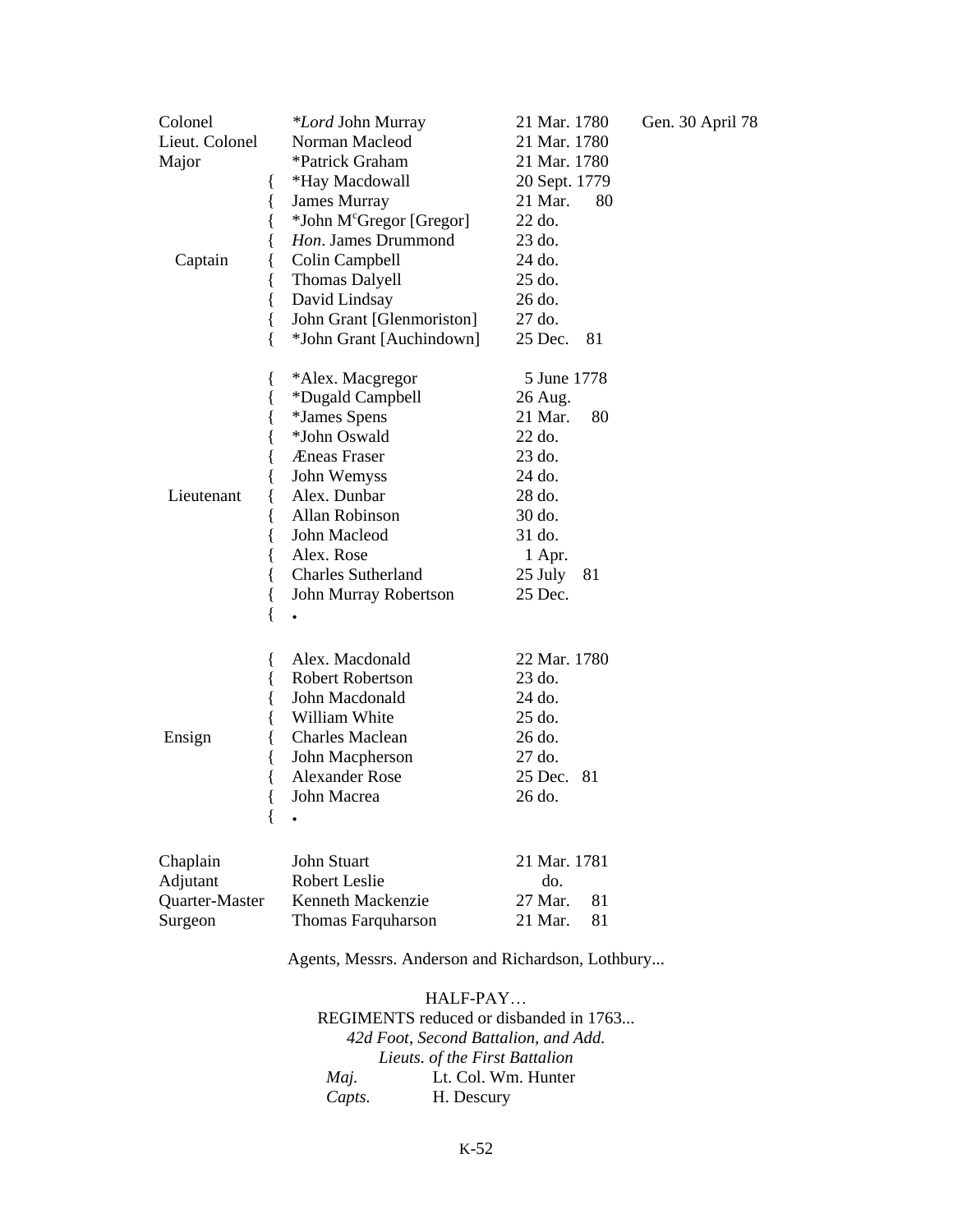|          | Fr. Dupont       |
|----------|------------------|
|          | John West        |
|          | John Campbell    |
| Lieuts.  | Allan Grant      |
|          | Ann Gordon       |
|          | Thomas Scott     |
|          | Adam Stuart      |
|          | Thomas Fletcher  |
|          | Simon Fraser     |
|          | John Leith       |
|          | Lewis Grant      |
|          | Alexander Graham |
| Adjut.   | William Gregor   |
| $Q.$ Mr. | William Munro    |
| Surg.    | Robert Drummond  |

Source and Notes: TNA, *War Office: Printed Annual Army Lists 1782*, at WO 65/32, pp. 112-113 and 308, ff. 108-109 and 250. The symbol  $*$  was added by the author to indicate prior service in the 1<sup>st</sup> Bn.,  $42<sup>nd</sup>$  Regt.

## **28 April, 1783**

#### [Annotation *Nova Scotia*] 42d (or The Royal Highland) Regt. of Foot, 1st Bat.

|                |                          |                | Rank in the $\{$  |
|----------------|--------------------------|----------------|-------------------|
| <u>Rank</u>    | <u>Name</u>              | Regiment       | Army              |
| Colonel        | Lord John Murray         | 25 Apr. 1745   | Gen. 30 Apr. 1770 |
| Lieut. Colonel | <b>Charles Graham</b>    | 28 Apr. 1782   |                   |
| Major          | <b>Walter Home</b>       | 28 Apr. 1782   |                   |
|                | John Smith               | 14 Jan. 1775   |                   |
|                | <b>Charles Grant</b>     | 20 Mar.<br>-76 |                   |
|                | James Campbell           | 78<br>18 Aug.  |                   |
| Captain        | John Rutherford          | do.            |                   |
|                | George Dalrymple         | 25 do.         |                   |
|                | David Anstruther         | 6 Dec.         |                   |
|                | <b>William Dickson</b>   | $2$ Feb.<br>82 |                   |
| Captain Lieut. | <b>Robert Potts</b>      | 31 Dec. 1780   |                   |
| and Captain    |                          |                |                   |
|                | <b>Robert Franklin</b>   | 6 Sept. 1775   |                   |
|                | <b>Alexander Grant</b>   | 23 Aug.<br>76  |                   |
|                | Gavin Drummond           | 5 Oct.<br>77   |                   |
|                | <b>James Stuart</b>      | 7 do.          |                   |
|                | <b>Alexander Stewart</b> | 17 Dec.        |                   |
|                | Alexander Innes          | 78<br>3 Aug.   |                   |
|                | James Stirling           | do.            |                   |
|                | <b>Alexander Cumine</b>  | $18$ do.       |                   |
|                | William McDonald         | 25 do.         |                   |
|                | George Campbell          | 18 Oct.        |                   |
| Lieutenant     | <b>Hugh Fraser</b>       | 19 do.         |                   |
|                | Henry David Fraser       | 23 Nov.        |                   |
|                | Henry Graham             | $2$ Feb.<br>79 |                   |
|                | William Fraser           | 25 Aug.        |                   |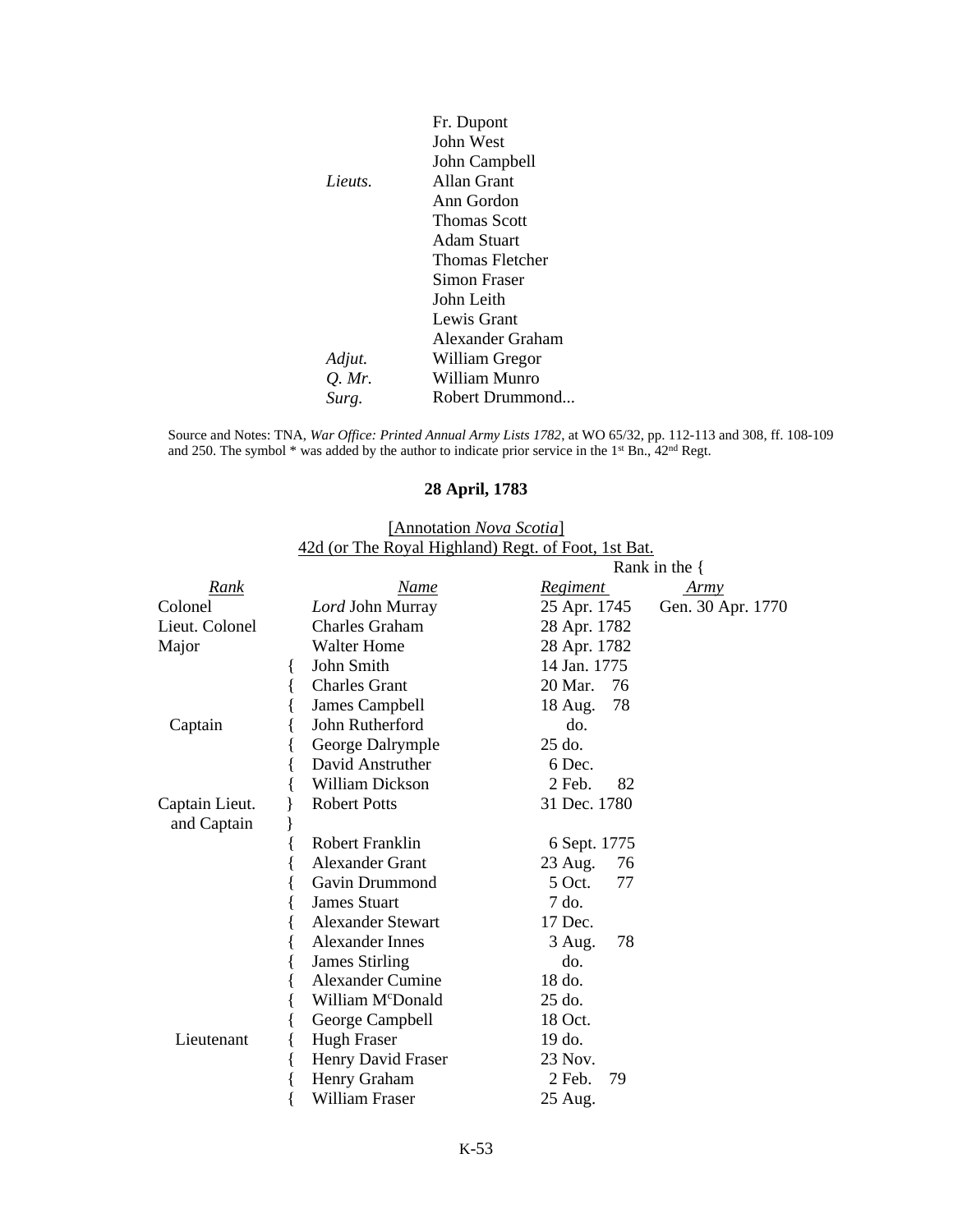|                | John Young                                         | 15 May       | 80   |            |  |
|----------------|----------------------------------------------------|--------------|------|------------|--|
|                | Hon. George Fraser                                 | 31 do.       |      | 16 Oct. 79 |  |
|                | Dugall Campbell                                    | 1 Jan.       | 81   |            |  |
|                | Alexander Loraine                                  | 25 July      |      |            |  |
|                | William Edmonstone                                 | 2 Feb. 82    |      |            |  |
|                | James Alston                                       | 4 May        |      |            |  |
|                | John Nesmyth                                       | 14 Oct.      |      | 14 May 81  |  |
|                | David Sutherland                                   | 2 Feb. 1779  |      |            |  |
|                | William Fraser                                     | 25 Aug.      |      |            |  |
| Ensign         | William Fraser                                     | 13 Sept.     | - 80 |            |  |
|                | [James] Rose                                       | 1 Jan.       | 81   |            |  |
|                | Donald M <sup>c</sup> Niren [M <sup>c</sup> Niven] | 4 May        | 82   |            |  |
|                |                                                    |              |      |            |  |
|                |                                                    |              |      |            |  |
|                |                                                    |              |      |            |  |
| Chaplain       | James Mac Lagan                                    | 15 June 1764 |      |            |  |
| Adjutant       | Hugh Fraser                                        | 20 Mar.      | 76   |            |  |
| Quarter-Master | Hector M <sup>c</sup> Lean                         | 21 Dec       | 79   |            |  |
| Surgeon        | William Robison [Robertson]                        | 11 Sept.     | -77  |            |  |
|                | Agents, Mr. [Alexander] Anderson, Lothbury         |              |      |            |  |

#### [Annotation *East Indies*] 42d (or Royal Highland) Regt. of Foot, 2d Bat.

|                |                                      | Rank in the $\{$ |                  |  |
|----------------|--------------------------------------|------------------|------------------|--|
| Rank           | <b>Name</b>                          | Regiment         | <u>Army</u>      |  |
| Colonel        | <i>*Lord</i> John Murray             | 21 Mar. 1780     | Gen. 30 April 78 |  |
| Lieut. Colonel | Norman Macleod                       | 21 Mar. 1780     |                  |  |
| Major          | *Patrick Graham                      | 21 Mar. 1780     | 19 Oct<br>79     |  |
|                | *Hay Macdowall                       | 20 Sept. 1779    |                  |  |
|                | <b>James Murray</b>                  | 21 Mar.<br>80    |                  |  |
|                | *John M <sup>c</sup> Gregor [Gregor] | 22 do.           |                  |  |
| Captain {      | Hon. James Drummond                  | 23 do.           |                  |  |
|                | Colin Campbell                       | 24 do.           |                  |  |
|                | Thomas Dalyell                       | 25 do.           |                  |  |
|                | David Lindsay                        | 26 do.           |                  |  |
|                | John Grant [Glenmoriston]            | 27 do.           |                  |  |
|                | *John Grant [Auchindown]             | 25 Dec.<br>81    |                  |  |
|                | *Alex. Macgregor                     | 5 June 1778      |                  |  |
|                | *Dugald Campbell                     | 26 Aug.          |                  |  |
|                | *James Spens                         | 21 Mar.<br>80    |                  |  |
|                | *John Oswald                         | 22 do.           |                  |  |
|                | Æneas Fraser                         | 23 do.           |                  |  |
|                | John Wemyss                          | 24 do.           |                  |  |
| Lieutenant     | Alex. Dunbar                         | 28 do.           |                  |  |
|                | Allan Robinson                       | 30 do.           |                  |  |
|                | John Macleod                         | 31 do.           |                  |  |
|                | Alex. Rose                           | 1 Apr.           |                  |  |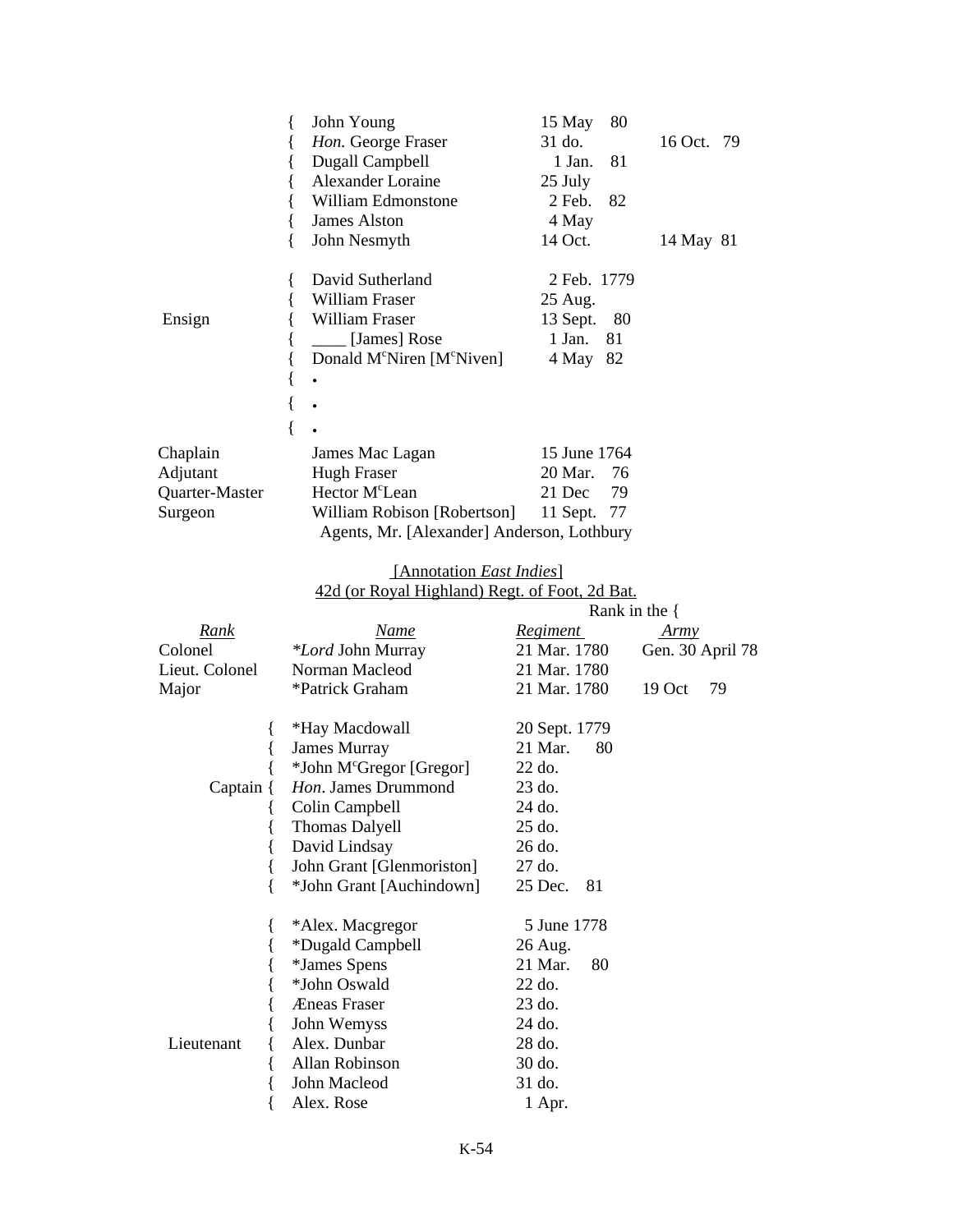|                | Charles Sutherland              | 81<br>25 July  |
|----------------|---------------------------------|----------------|
|                | Alexander M <sup>c</sup> Donald | 6 Oct.         |
|                | John Murray Robertson           | 25 Dec.        |
|                | Robert Robertson                | 23 Mar. 1780   |
|                | John Macdonald                  | 24 do.         |
|                | William White                   | 25 do.         |
|                | <b>Charles Maclean</b>          | 26 do.         |
| Ensign         | John Macpherson                 | 27 do.         |
|                | Kenneth M <sup>c</sup> Kenzie   | 2 Sept.<br>-81 |
|                | [James] Keith                   | 29 do.         |
|                | <b>Ronald Cameron</b>           | 6 Oct.         |
|                | Alexander Rose                  | 25 Dec.        |
|                | John Macrea                     | 26 do.         |
| Chaplain       | John Stuart                     | 21 Mar. 1780   |
| Adjutant       | Robert Leslie                   | 21 Mar.<br>80  |
| Quarter-Master | Kenneth Mackenzie               | 27 Mar.<br>80  |
| Surgeon        | Thomas Farquharson              | 21 Mar.<br>80  |

# Agent, Mr. Anderson, Lothbury

Source and Notes: TNA, *War Office: Printed Annual Army Lists 1783*, at WO 65/33, pp. 112-113, ff. 96-97. The symbol \* indicates prior service in the 1<sup>st</sup> Bn., 42<sup>nd</sup> Regt. There is no 1763 Half-pay list in this Annual List. Although annotated Nova Scotia, the 1<sup>st</sup> Bn., 42<sup>nd</sup> Regt. did not sail for Canada until Oct. 11, 1783.

#### **March 31, 1784**

#### [Annotation *Nova Scotia*] 42d (or The Royal Highland) Regt. of Foot, 1st Battalion

|                |                          |                 | Rank in the $\{$ |
|----------------|--------------------------|-----------------|------------------|
| <u>Rank</u>    | Name                     | <u>Regiment</u> | Army             |
| Colonel        | Lord John Murray         | 25 Ap. 1745     | Gen. 30 April 70 |
| Lieut. Colonel | <b>Charles Graham</b>    | 28 Apr.<br>82   |                  |
| Major          | <b>Walter Home</b>       | 28 Apr.<br>- 82 |                  |
|                | <b>Charles Grant</b>     | 20 Mar. 1776    |                  |
|                | James Campbell           | 18 Aug.<br>78   |                  |
|                | John Rutherford          | do.             |                  |
| Captain        | George Dalrymple         | 25 do.          |                  |
|                | David Anstruther         | 6 Dec.          |                  |
|                | <b>Robert Potts</b>      | 31 Dec.<br>80   |                  |
|                | William Dickson          | $2$ Feb.<br>82  |                  |
| Capt. Lieut.   | Robert Franklin          | 27 July 1783    |                  |
| and Captain    |                          |                 |                  |
|                | <b>Alexander Grant</b>   | 23 Aug. 1776    |                  |
|                | Gavin Drummond           | 5 Oct.<br>77    |                  |
|                | <b>James Stuart</b>      | 7 do.           |                  |
|                | <b>Alexander Stewart</b> | 17 Dec.         |                  |
|                | <b>Alexander Innes</b>   | 78<br>3 Aug.    |                  |
|                | <b>James Stirling</b>    | do.             |                  |
|                | Alexander Cumine         | 18 do.          |                  |
|                |                          |                 |                  |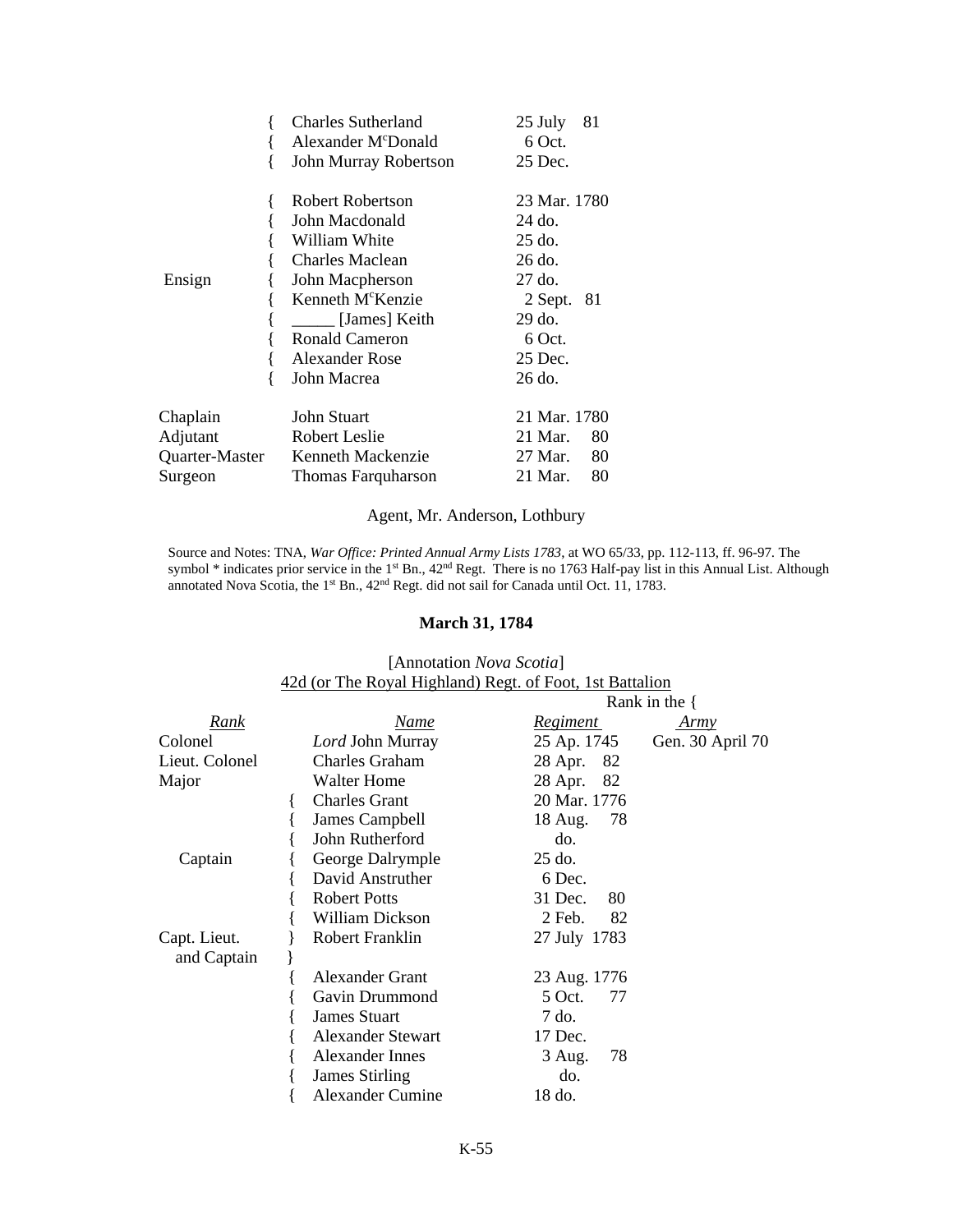|                | William M <sup>c</sup> Donald<br>ł<br>George Campbell<br>{                                |                                      | 25 do.        |    |            |
|----------------|-------------------------------------------------------------------------------------------|--------------------------------------|---------------|----|------------|
|                |                                                                                           |                                      | 18 Oct.       |    |            |
|                | <b>Hugh Fraser</b><br>{                                                                   |                                      | 19 do.        |    |            |
| Lieutenant     | Henry David Fraser<br>{                                                                   |                                      | 23 Nov.       |    |            |
|                | Henry Graham<br>{                                                                         |                                      | 2 Feb.        | 79 |            |
|                | William Fraser<br>{<br>John Young<br>{<br>Hon. George Fraser<br>ł<br>Dugall Campbell<br>l |                                      | 25 Aug.       |    |            |
|                |                                                                                           |                                      | 15 May        | 80 |            |
|                |                                                                                           |                                      | 31 do.        |    | 16 Oct. 79 |
|                |                                                                                           |                                      | 1 Jan.        | 81 |            |
|                | l                                                                                         | <b>Alexander Loraine</b>             |               |    |            |
|                | William Edmonstone<br>{                                                                   |                                      | 2 Feb.        | 82 |            |
|                | <b>James Alston</b><br>{                                                                  |                                      | 4 May         |    |            |
|                | John Nesmyth<br>{                                                                         |                                      | 14 Oct.       |    | 14 May 81  |
|                | William Fraser<br>∤                                                                       |                                      | 27 July       | 83 |            |
|                | William Fraser<br>ł                                                                       |                                      | 13 Sept. 1780 |    |            |
| Ensign         | [James] Rose<br>{                                                                         |                                      | 1 Jan.        | 81 |            |
|                | James Rivington<br>{                                                                      |                                      | 28 Feb.       | 82 |            |
|                | Donald McNiren [M°Niven]<br>l                                                             |                                      | 4 May         |    |            |
|                | <b>William Anstruther</b><br>{                                                            |                                      | 27 July       | 83 |            |
|                | <b>Alexander Fraser</b><br>{                                                              |                                      | 8 Aug.        |    |            |
|                | {                                                                                         |                                      |               |    |            |
|                | {                                                                                         |                                      |               |    |            |
| Chaplain       | James Mac Lagan                                                                           |                                      | 15 June 1764  |    |            |
| Adjutant       | <b>Hugh Fraser</b>                                                                        |                                      | 20 Mar.       | 76 |            |
| Quarter-Master | Hector M <sup>c</sup> Lean                                                                |                                      | 21 Dec.       | 79 |            |
| Surgeon        | William Robison [Robertson]                                                               |                                      | 11 Sept.      | 77 |            |
|                | Agent, Mr. Anderson, Lothbury                                                             |                                      |               |    |            |
|                |                                                                                           | HALF-PAY                             |               |    |            |
|                | REGIMENTS disbanded or reduced in 1763                                                    |                                      |               |    |            |
|                |                                                                                           | 42d Foot, Second Battalion, and Add. |               |    |            |
|                |                                                                                           | Lieuts. of the First Battalion       |               |    |            |
|                | Lt. Col. Wm. Hunter<br>Maj.                                                               |                                      |               |    |            |
|                | Capts.                                                                                    |                                      |               |    |            |
|                |                                                                                           |                                      |               |    |            |
|                |                                                                                           | Fr. Dupont<br>John West              |               |    |            |
|                |                                                                                           | John Campbell                        |               |    |            |
|                | Allan Grant<br>Lieuts.                                                                    |                                      |               |    |            |
|                |                                                                                           | Ann Gordon                           |               |    |            |
|                |                                                                                           | <b>Thomas Scott</b>                  |               |    |            |
|                | <b>Adam Stuart</b>                                                                        |                                      |               |    |            |

*Q. Mr.* William Munro Robert Drummond...

*Adjut.* William Gregor *Q. Mr.* William Munro Surg. Robert Drummon

Thomas Fletcher Simon Fraser John Leith Lewis Grant Alexander Graham